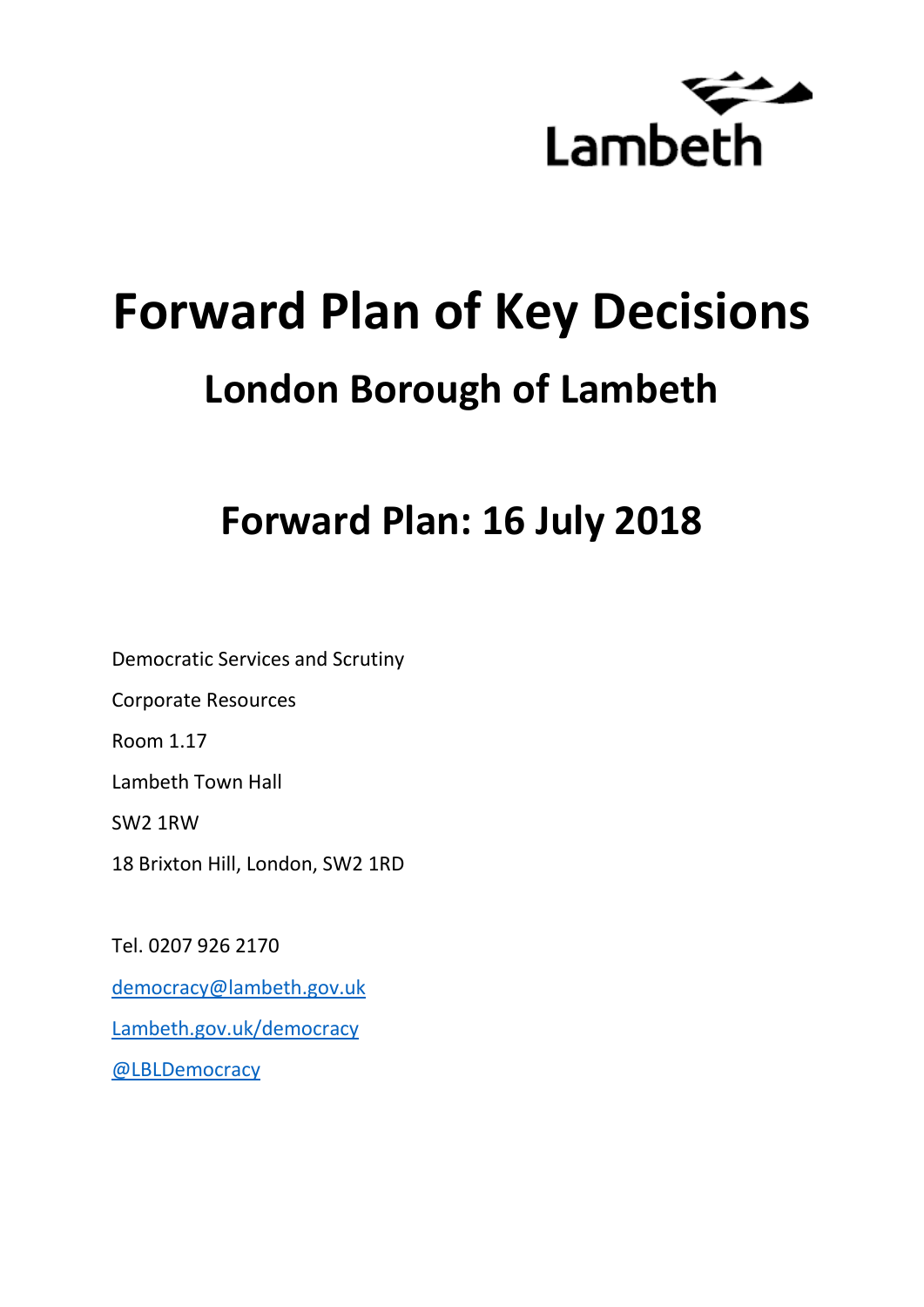#### **Notice of forthcoming Key Decisions**

Local authorities are required by law to give 28 days' notice of any key decisions to be made. The Forward Plan sets out information about the key decisions that Cabinet, individual Cabinet Members, Health and Wellbeing Board and the Better Places Joint Committee intend to make in forthcoming months. It ensures public notice of all key decisions is provided at least 28 days' in advance of the decision date.

The Forward Plan contains information about each forthcoming key decision and is published to the Council website every week, usually on a Friday.

#### **What is a Key Decision?**

The Lambeth Council Constitution defines a key decision as an executive decision that:

- 1) Requires an amendment to the Community Plan Outcomes Framework or requires a recommendation to Full Council to amend the Budget and Policy Framework.
- 2) Results in the local authority incurring expenditure, raising income or the making of savings in excess of £500,000.
- 3) Has a significant impact on:
	- a) communities living or working in an area comprising two or more wards in Lambeth;
	- b) the wellbeing of the community or the quality of service provided to a significant number of people living or working in an area; or,
	- c) Communities of interest.

The majority of key decisions are taken by the Cabinet or individual Cabinet Members (the Executive). Each Key Decision will be communicated via a comprehensive report which must be published at least five clear days before the decision is taken. Published reports can be accessed through [Decisions Online.](http://moderngov.lambeth.gov.uk/mgDelegatedDecisions.aspx?bcr=1&DM=0&DS=2&K=0&DR=&V=0) Cabinet reports will also be available in [Cabinet agenda](https://moderngov.lambeth.gov.uk/ieListMeetings.aspx?CommitteeId=225)  [packs,](https://moderngov.lambeth.gov.uk/ieListMeetings.aspx?CommitteeId=225) which are published five clear days before the meeting.

The Executive cannot consider key decisions that have not been included on the Forward Plan. However, the Council Constitution sets out procedures that can be used if a decision that has not been advertised on the Forward Plan must be taken immediately. Urgency procedures can only be used in exceptional circumstances. For further information on Access to Information procedure rules please see Part 3, Section 2 of the [Council](http://moderngov.lambeth.gov.uk/ieListMeetings.aspx?CId=738&info=1&MD=Constitution)  [Constitution](http://moderngov.lambeth.gov.uk/ieListMeetings.aspx?CId=738&info=1&MD=Constitution) or contact Democratic Services.

#### **What information is included on the Forward Plan?**

The Forward Plan gives information about:

- key decisions that are likely to be considered in forthcoming months
- the earliest date a key decision can be taken
- who will make a decision
- what consultation will be undertaken
- whether the forthcoming report is likely to include exempt or confidential information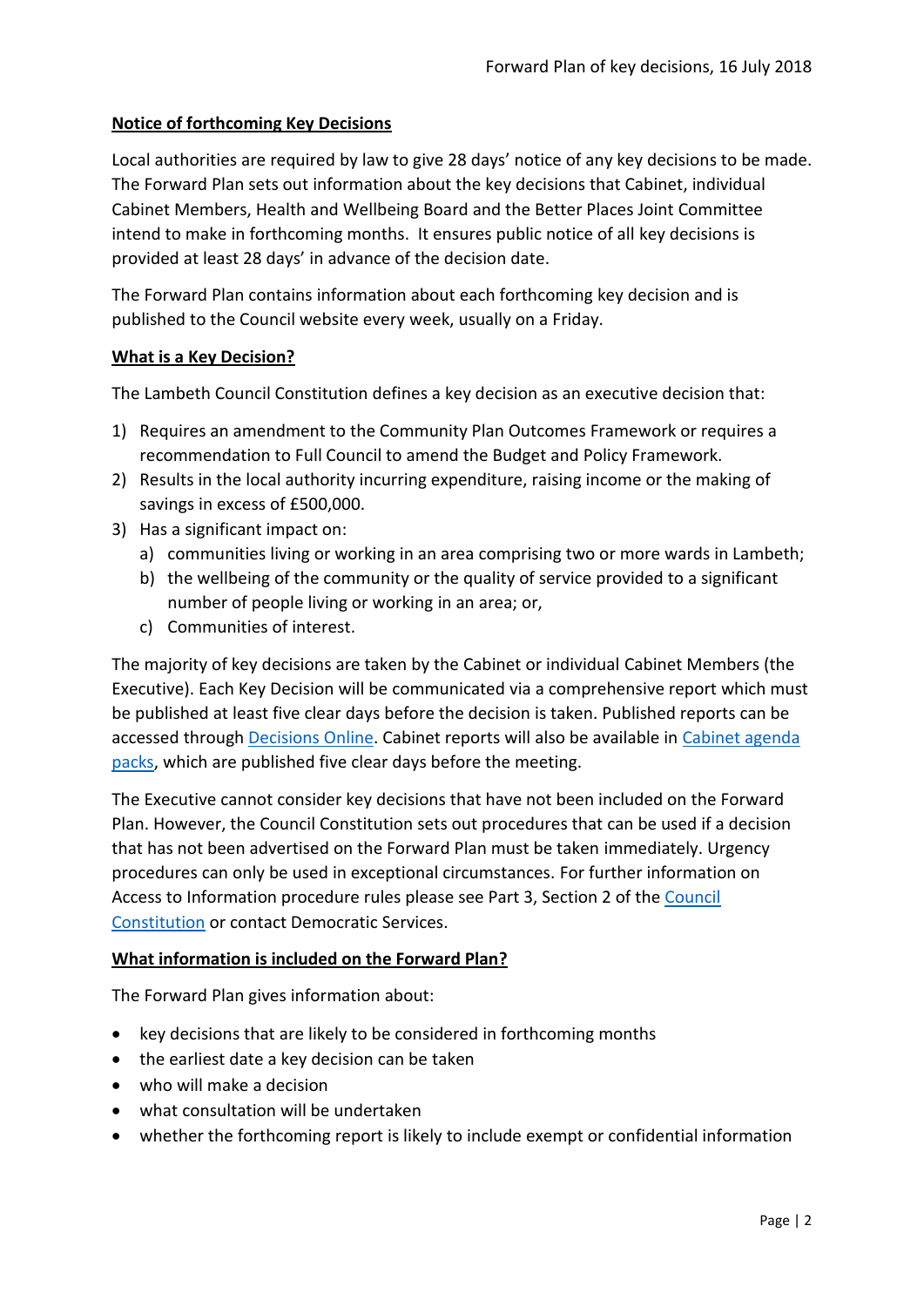- A list of background documents to be submitted to the decision maker for consideration in relation to the forthcoming decision
- who you can contact for further information

#### **Public representations and further information**

Each Forward Plan entry gives the name of the relevant officer to contact about that particular decision. Where possible, a contact name, e-mail address and telephone number are provided.

Members of the public can make representations about forthcoming decisions by:

- Contacting the Lead Officer responsible for the report
- Contacting the decision maker or relevant Cabinet Member (details can be found on the [council website\)](http://moderngov.lambeth.gov.uk/mgMemberIndex.aspx?bcr=1)
- Contacting Democratic Services

Any document listed in the Forward Plan can be requested via the Lead Officer or by contacting Democratic Services. The reader is encouraged to access any such documents electronically, however copies or extracts may be made available at the following address on request: Olive Morris House, 18 Brixton Hill, SW2 1RD.

When making representations, members of the public may submit to the decision maker any further documents relevant to the decision.

All decision dates given in the Forward Plan are subject to change. Therefore please ensure that you *always consult the latest version of the Forward Plan* for the most up to date information. Any further queries can be directed to Democratic Services.

#### **Notice of decisions likely to contain confidential or exempt information**

Local authorities are required to specify 28 days in advance of a Cabinet meeting all the reports that are likely to contain confidential or exempt information. Should this be the case, a private 'Part 2' report will be produced to accompany the main report, but will not be published. The public and press may also be asked to leave the Cabinet meeting for part of the proceedings. Any person is able to make representations if he or she believes the decision should instead be made in the open part of the meeting.

If you wish to make any such representation please contact Democratic Services. All representations will be documented in the relevant agenda a minimum of five clear days before the Cabinet meeting takes place. This will also include any response to the representations and a statement of the reasons why the meeting is be held in private.

For further information about exempt or confidential information please see the Access to Information Procedure Notes in Part 3, Section 2 of the [Council Constitution](http://www.lambeth.gov.uk/sites/default/files/ec-Council-Constitution-2014-15-approved-with-changes-November-2014.pdf) or contact Democratic Services.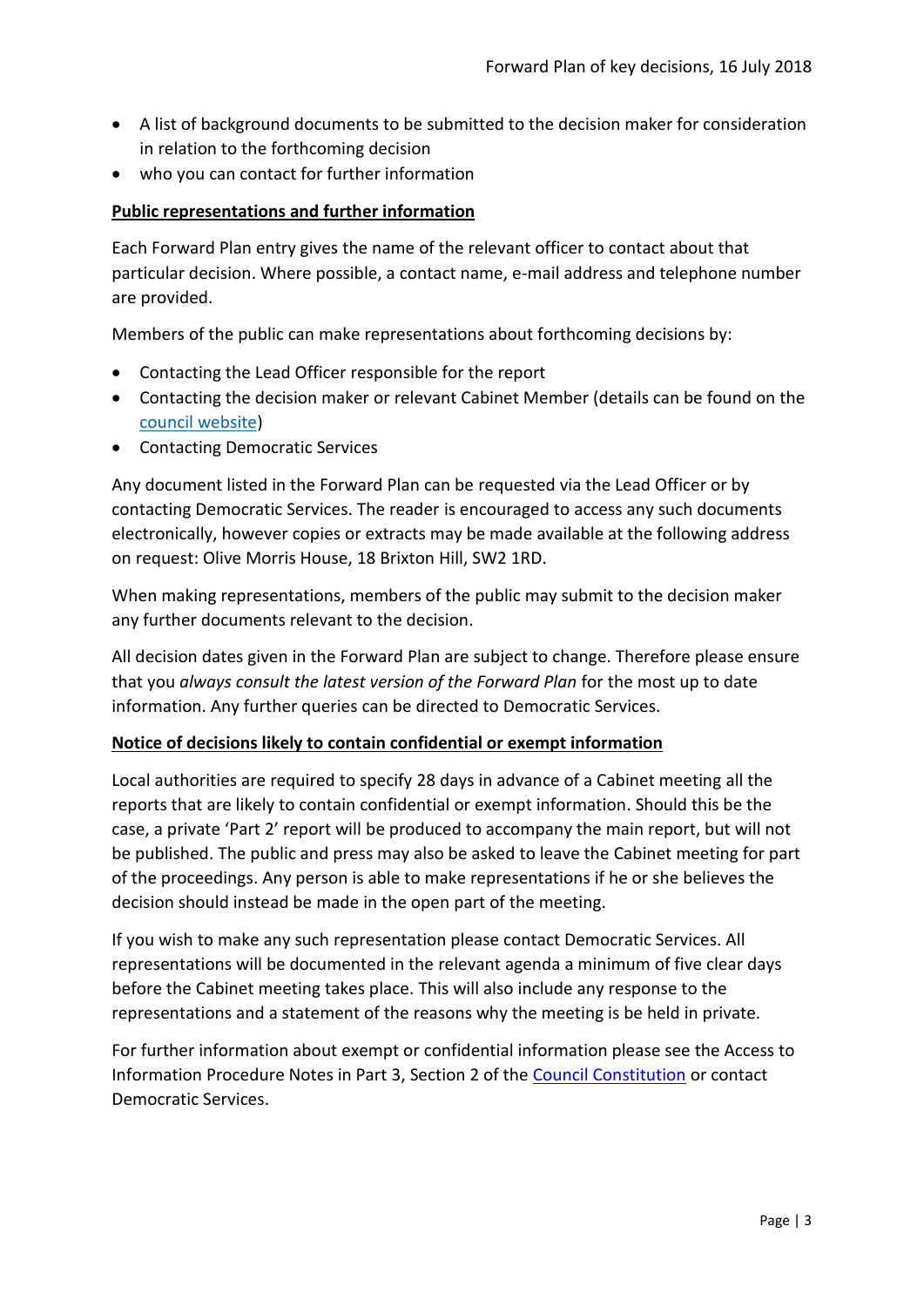| <b>Contents</b>                                                                                      |    |
|------------------------------------------------------------------------------------------------------|----|
| July Finance Planning and Medium Term Strategy Report 2018 to 2023                                   | 7  |
| Future Lambeth Workforce Strategy                                                                    | 8  |
| Abortion Clinic Public Space Protection Order                                                        | 9  |
| Lambeth Children's Homes Redress Scheme update                                                       | 10 |
| November Finance Planning and Medium Term Strategy Report 2018 to 2023                               | 11 |
| Revenue and Capital Budget 2019/20 - 2022/23                                                         | 12 |
| South Lambeth Estate - Compulsory Purchase Order                                                     | 13 |
| Knights Walk Estate - Compulsory Purchase Order                                                      | 14 |
| Westbury Estate - Compulsory Purchase Order                                                          | 15 |
| Telferscot SEN Resource Base works                                                                   | 16 |
| Woodmansterne Secondary Enabling Works and Minor Modifications to the Primary<br>School.             | 17 |
| School admissions policy and arrangements for 2019/20 entry                                          | 18 |
| Woodmansterne 5FE Secondary School and Sixth Form - Budget Increase                                  | 19 |
| One Oracle Contract Extension                                                                        | 20 |
| <b>Upper Norwood Joint Library</b>                                                                   | 21 |
| Server, Storage and Associated Services Contract                                                     | 22 |
| Temporary Accommodation - Modular Construction on Council Owned Hostel Sites                         | 23 |
| ICT Desktop Refresh (formerly Hardware Refresh)                                                      | 24 |
| Contract to extend Internal Audit, Risk Management, Investigation and Advisory<br>Services provision | 25 |
| Our Streets- The Neighbourhood Enhancement                                                           | 26 |
| <b>Highways Services Contract</b>                                                                    | 27 |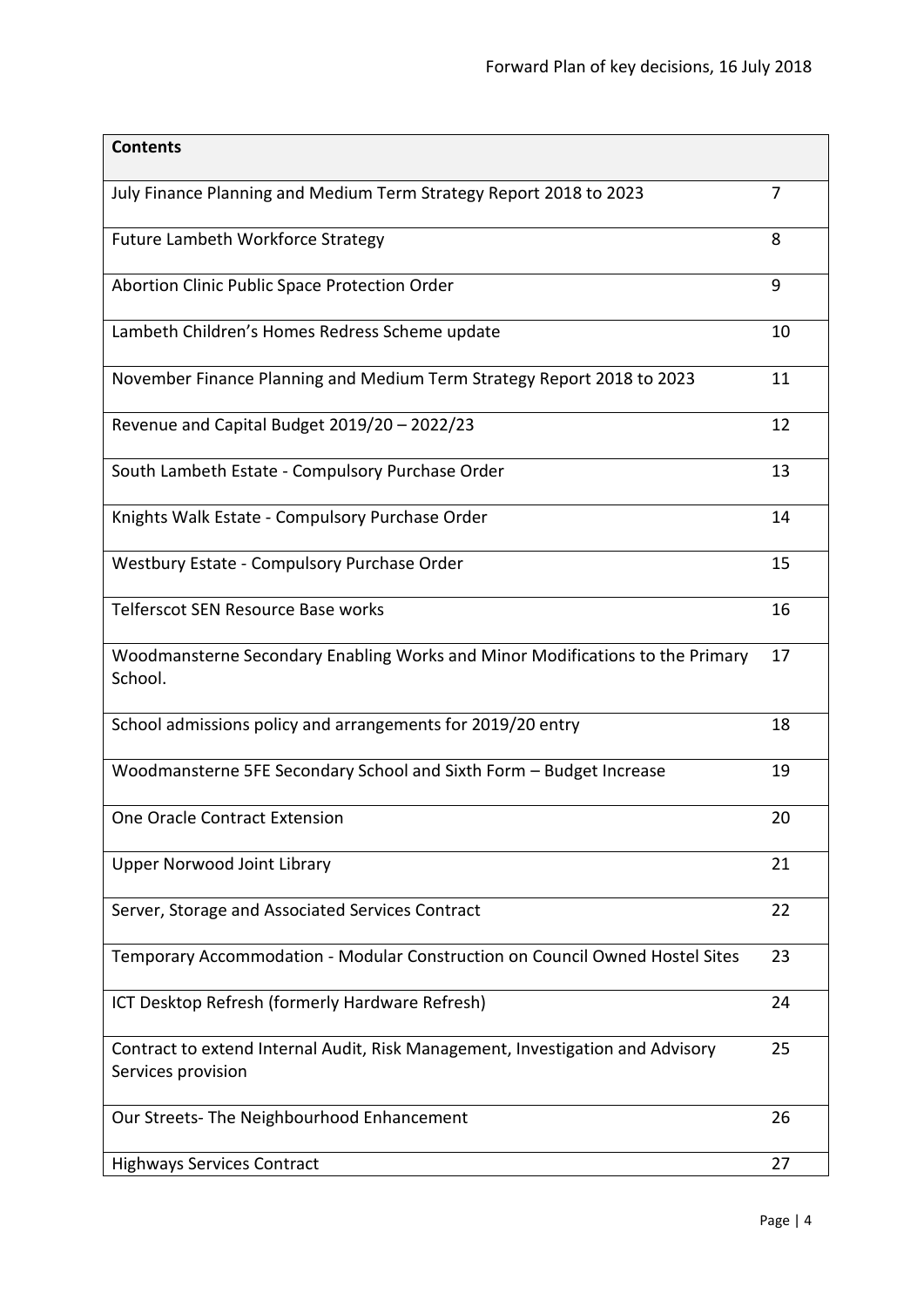| Mental Health Accommodation and Community Support contract                                                   | 28 |
|--------------------------------------------------------------------------------------------------------------|----|
| Extension to pilot level 3 specialist weight management service for children                                 | 29 |
| The Nine Elms Vauxhall Development Business Case                                                             | 30 |
| <b>Gateway Mental Health Support Service</b>                                                                 | 31 |
| Tenancy Support Service - Single Homeless Project                                                            | 32 |
| Latch House offender service                                                                                 | 33 |
| <b>Tenancy Support Service</b>                                                                               | 34 |
| Care and Support at Extra Care Housing Schemes                                                               | 35 |
| s75 partnership agreement with NHS Lambeth Clinical Commissioning Group                                      | 36 |
| <b>Public Health Services</b>                                                                                | 37 |
| Development Options Appraisal - Fenwick Estate                                                               | 38 |
| Recommended CIL Allocation for the Stockwell, Vassall, Larkhall Co-operative Local<br>Investment Plan (CLIP) | 39 |
| Transforming Waterloo (Waterloo Roundabout) Regeneration Project                                             | 40 |
| Redevelopment of 114 - 118 Lower Marsh                                                                       | 41 |
| Conversion of Brixton Recreation Centre storage space to work space                                          | 42 |
| Oval and Prince's Co-operative Local Investment Plan                                                         | 43 |
| Future Use of International House                                                                            | 44 |
| Carmelita Centre and Orsett Street Lead Consultant Architect                                                 | 45 |
| London Eye S106 Agreement                                                                                    | 46 |
| Norwood High Street site acquisition                                                                         | 47 |
| Westbury Estate St James Development Agreement                                                               | 48 |
| South Bank and Waterloo Neighbours (SoWN) draft neighbourhood plan submission<br>- legal compliance          | 49 |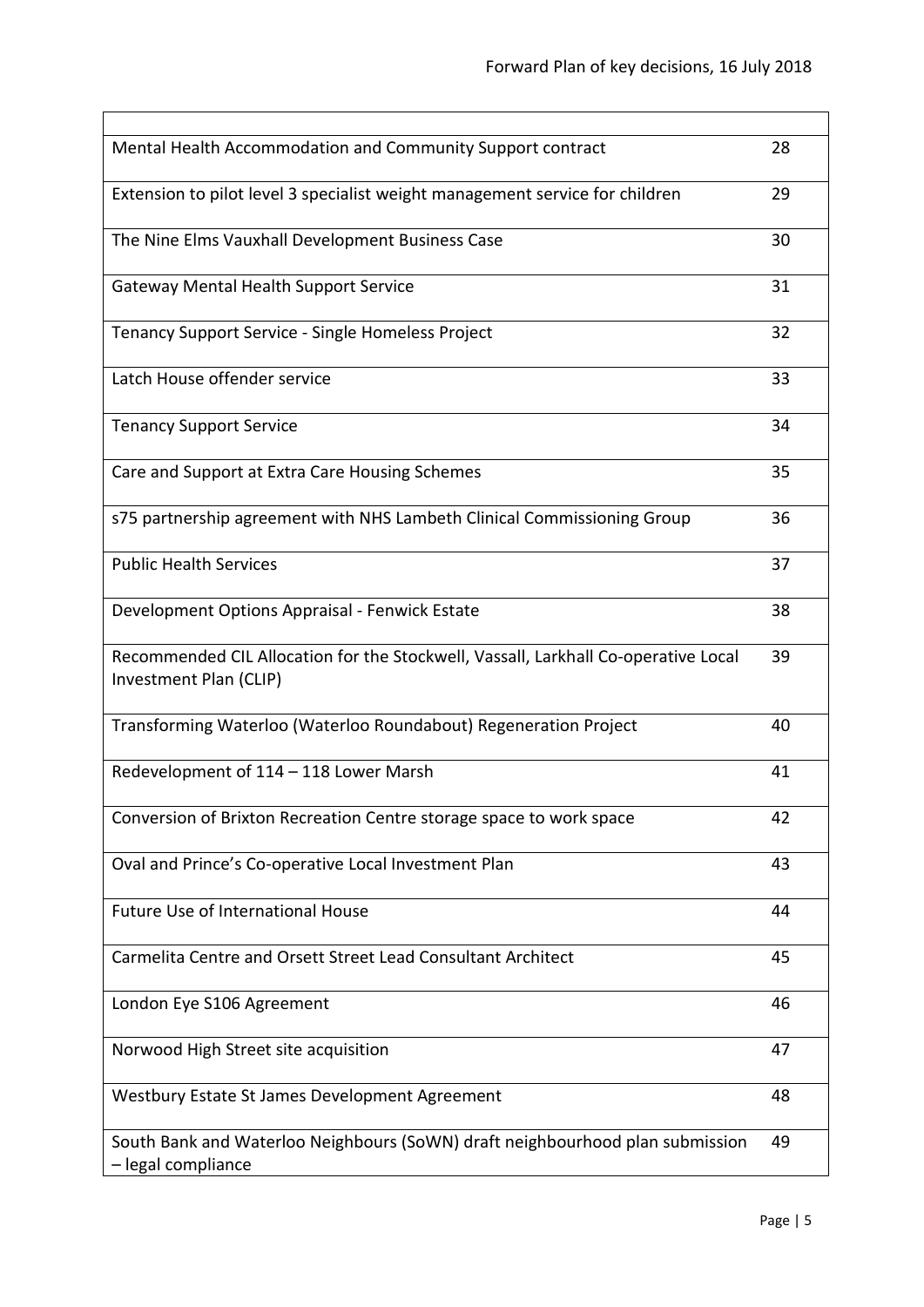| <b>Basements Supplementary Planning Document (SPD)</b>                                                                                                  | 50 |
|---------------------------------------------------------------------------------------------------------------------------------------------------------|----|
| Waterloo Works! Community Enterprise Hub Facility                                                                                                       | 51 |
| Addendum to Statement of Community Involvement                                                                                                          | 52 |
| Brixton Business Improvement District (BID) Renewal Ballot Proposal                                                                                     | 53 |
| Advertising / Sponsorship Trial                                                                                                                         | 54 |
| Proposal regarding the site at the former Clapham Old Library                                                                                           | 55 |
| Hillside Gardens - Investment Plan                                                                                                                      | 56 |
| Transfer of the Greek Enclosure from the Greek Cathedral trust of St Stephen's<br>Chapel to the Council                                                 | 57 |
| Brockwell Hall Round One Heritage Lottery Fund Application                                                                                              | 58 |
| <b>Vauxhall Leisure Centre</b>                                                                                                                          | 59 |
| West Norwood Cemetery Management Arrangements                                                                                                           | 60 |
| Appointment of a construction company to deliver investment priorities into<br><b>Vauxhall Park</b>                                                     | 61 |
| Establishing an integrated gateway for homeless 16-21 year-olds                                                                                         | 62 |
| Asbestos Surveys and Removals                                                                                                                           | 63 |
| Commencement of formal consultation on the proposed transfer of Lambeth HRA<br>properties in the London Boroughs of Bromley, Croydon, Merton and Sutton | 64 |
| Supported housing for young people aged 16-21                                                                                                           | 65 |
| Consultancy Services for Lambeth Housing Standard                                                                                                       | 66 |
| <b>Garage Repairs Contract</b>                                                                                                                          | 67 |
| Civil Penalty Notices for Private Rented Sector Landlords                                                                                               | 68 |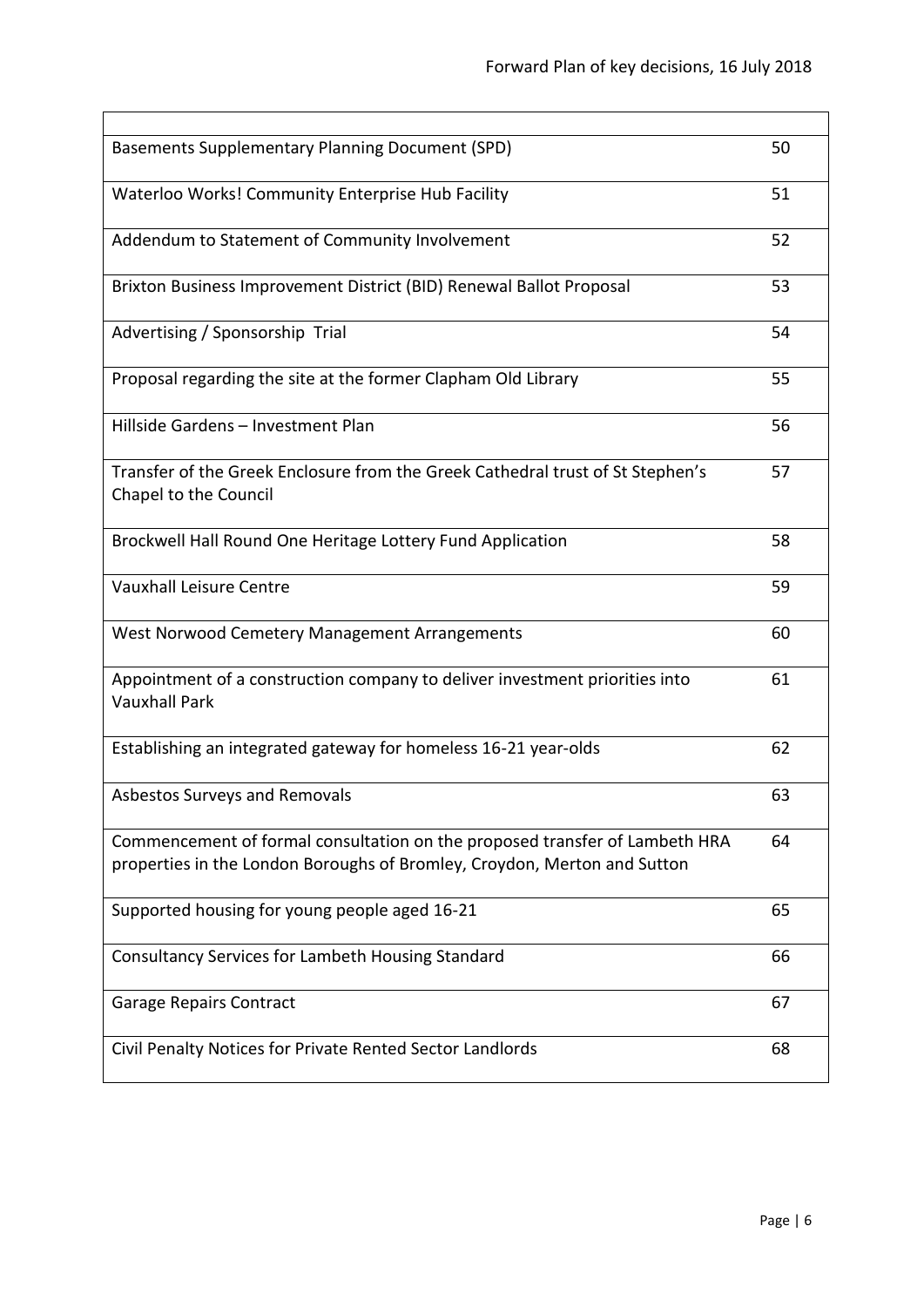#### <span id="page-6-0"></span>Decision: **July Finance Planning and Medium Term Strategy Report 2018 to 2023**

The July Financial Planning and Medium Term Strategy Report will provide an update on the economic outlook, pressures, risk areas and set out the revenue funding deficit for 2018-23 as well as the timetable for setting the Council's budget in February 2019.

| Exempt or confidential information:                              | Consultation details: |  |
|------------------------------------------------------------------|-----------------------|--|
| Decision to be taken by:                                         | Decision date:        |  |
| <b>Cabinet</b>                                                   | 23 Jul 2018           |  |
|                                                                  |                       |  |
| <b>Background documents:</b>                                     |                       |  |
| July Finance Planning Report 2018 to 2021                        |                       |  |
| ec-draft-statement-of-accounts-2017-18                           |                       |  |
| Revenue Capital Budget 201819 to 202021(1)                       |                       |  |
|                                                                  |                       |  |
| For further information about this key decision, please contact: |                       |  |
| Christina Thompson, Director of Finance and Property             |                       |  |
| CThompson3@lambeth.gov.uk                                        |                       |  |
| Phoenix House - 8th Floor                                        |                       |  |
| Tel: 020 7926 2634                                               |                       |  |
|                                                                  |                       |  |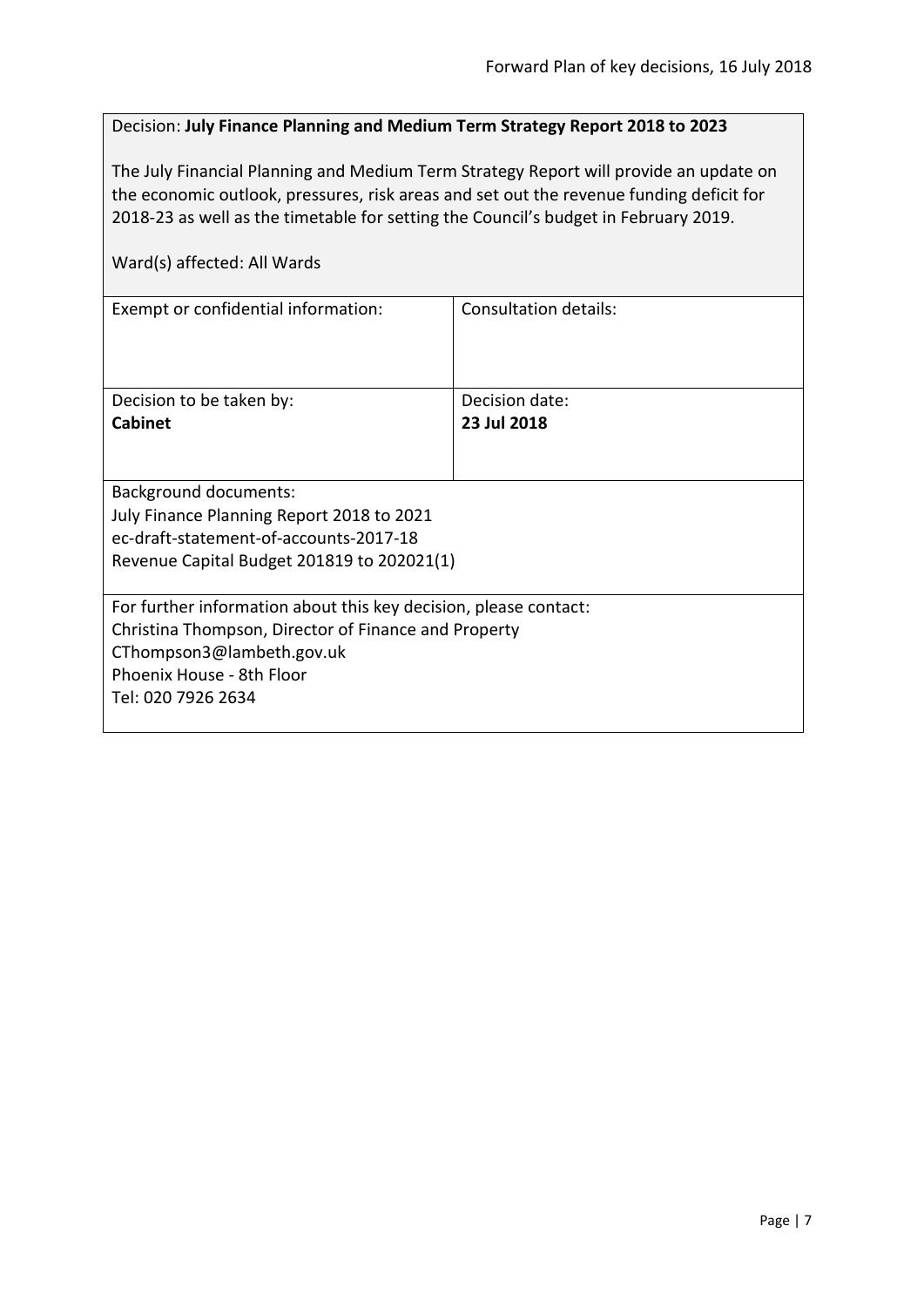### <span id="page-7-0"></span>Decision: **Future Lambeth Workforce Strategy** To approve the new workforce strategy for Council. Ward(s) affected: All Wards Exempt or confidential information: Consultation details: Decision to be taken by: **Cabinet** Decision date: **23 Jul 2018** Background documents: Future Lambeth Workforce Strategy For further information about this key decision, please contact: Dean Shoesmith, Interim Director of Human Resources and Organisational Development DShoesmith@lambeth.gov.uk Tel: 020 7926 7761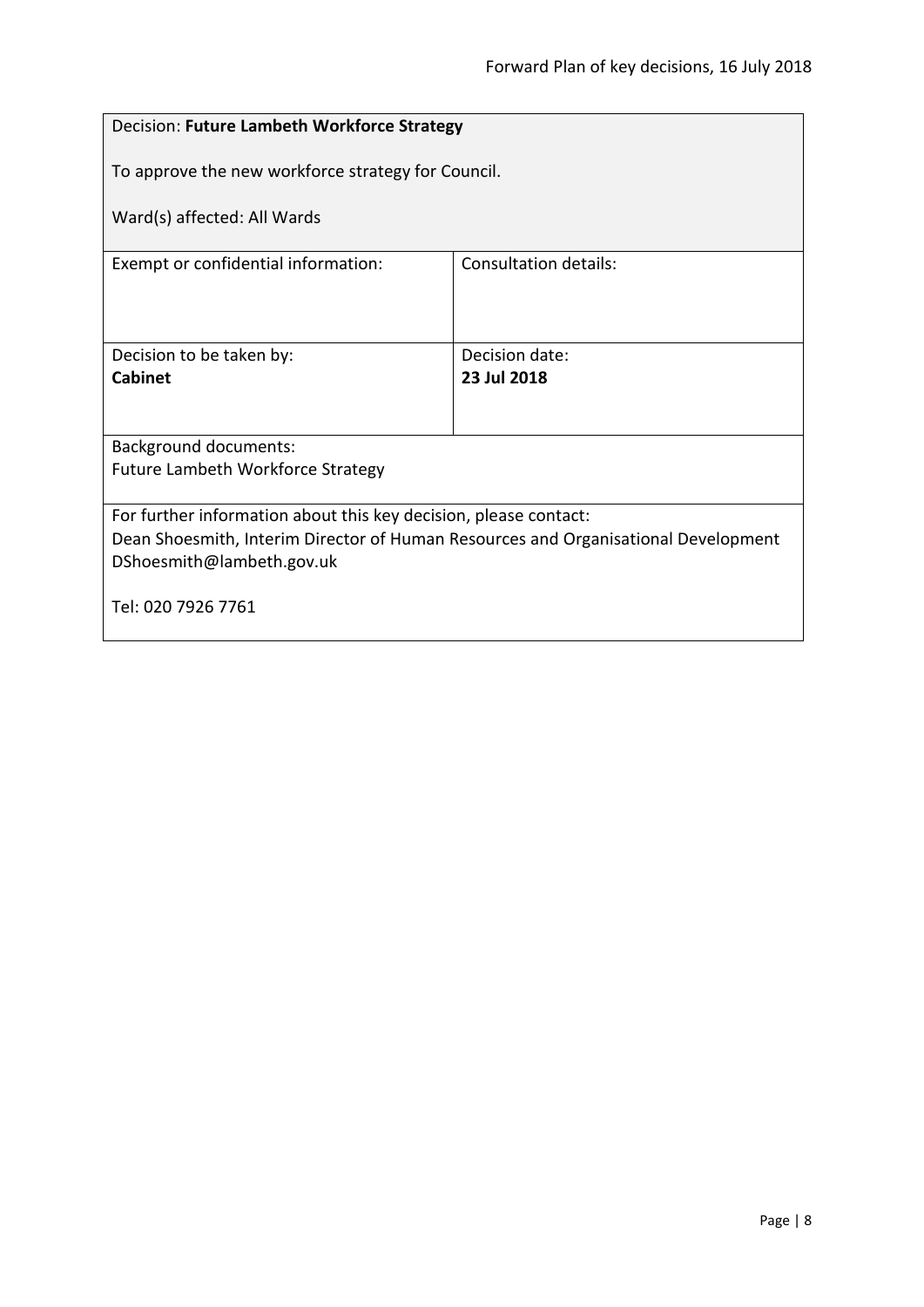#### <span id="page-8-0"></span>Decision: **Abortion Clinic Public Space Protection Order**

Report considering the results of the public consultation on the introduction of a Public Spaces Protection Order to restrict certain activities. Cabinet to make a decision based on the consultation on whether to introduce the proposed order.

| Ward(s) affected: All Wards                                                                                       |                              |
|-------------------------------------------------------------------------------------------------------------------|------------------------------|
| Exempt or confidential information:                                                                               | <b>Consultation details:</b> |
| Decision to be taken by:                                                                                          | Decision date:               |
| <b>Cabinet</b>                                                                                                    | 17 Sep 2018                  |
|                                                                                                                   |                              |
| <b>Background documents:</b>                                                                                      |                              |
| <b>Public Space Protection Order</b>                                                                              |                              |
| For further information about this key decision, please contact:<br>Kristian Aspinall<br>kaspinall@lambeth.gov.uk |                              |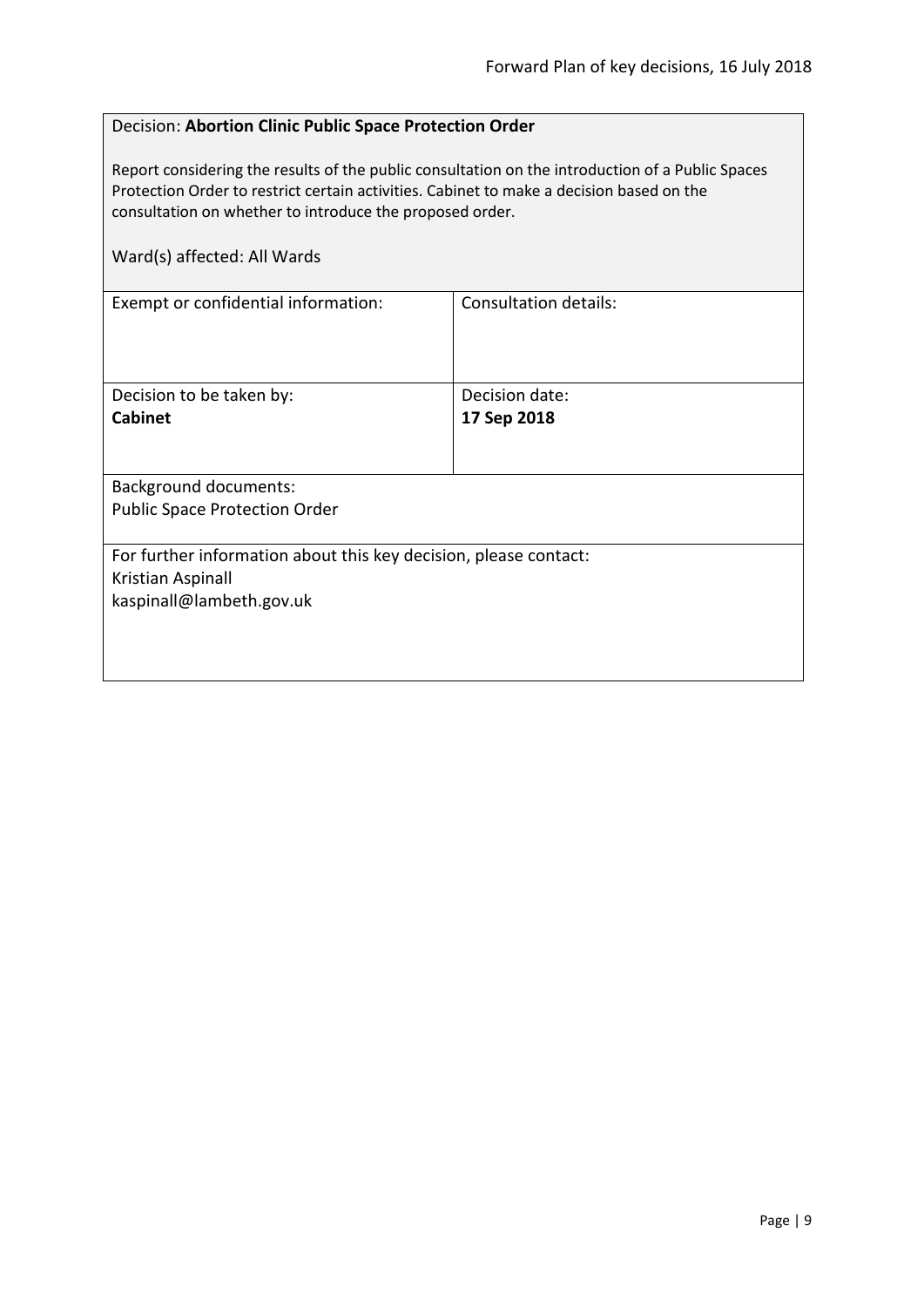<span id="page-9-0"></span>

| Decision: Lambeth Children's Homes Redress Scheme update |  |
|----------------------------------------------------------|--|
|                                                          |  |

To provide Cabinet with an update on the redress scheme following its implementation on 2 January 2018.

| Ward(s) affected: All Wards                                      |                       |  |
|------------------------------------------------------------------|-----------------------|--|
| Exempt or confidential information:                              | Consultation details: |  |
|                                                                  |                       |  |
| Decision to be taken by:                                         | Decision date:        |  |
| <b>Cabinet</b>                                                   | 17 Sep 2018           |  |
|                                                                  |                       |  |
| <b>Background documents:</b>                                     |                       |  |
| Lambeth Children's Homes Redress Scheme update                   |                       |  |
|                                                                  |                       |  |
| For further information about this key decision, please contact: |                       |  |
| Mark Nicolson, Head of Risk and Insurance                        |                       |  |
| mnicolson@lambeth.gov.uk                                         |                       |  |
| <b>Olive Morris House</b>                                        |                       |  |
| Tel: 020 7926 9305                                               |                       |  |
|                                                                  |                       |  |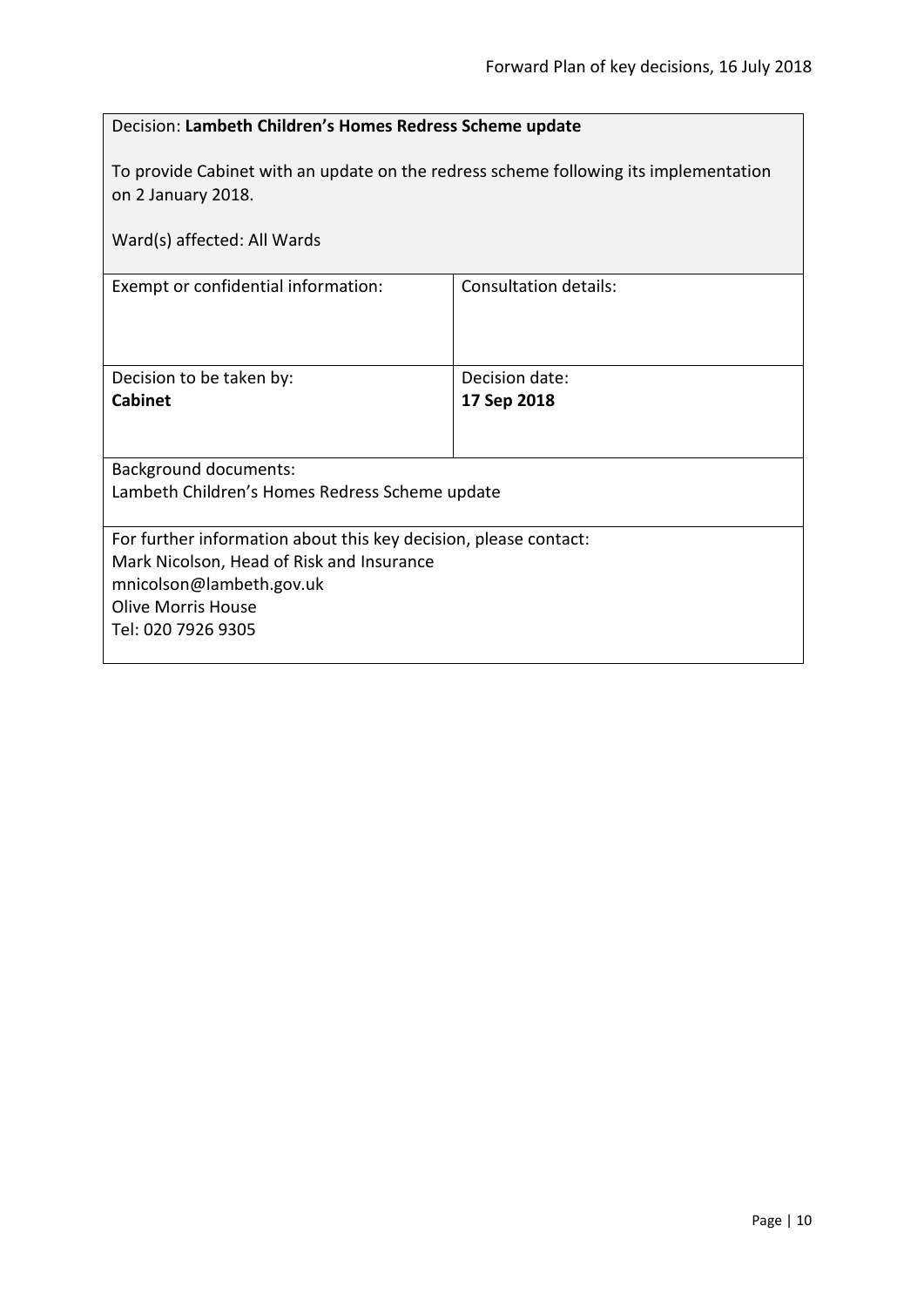<span id="page-10-0"></span>

| Decision: November Finance Planning and Medium Term Strategy Report 2018 to 2023 |                       |  |
|----------------------------------------------------------------------------------|-----------------------|--|
| Ward(s) affected: All Wards                                                      |                       |  |
| Exempt or confidential information:                                              | Consultation details: |  |
| Decision to be taken by:                                                         | Decision date:        |  |
| <b>Cabinet</b>                                                                   | 5 Nov 2018            |  |
| <b>Background documents:</b>                                                     |                       |  |
| November Finance Planning and Medium Term Strategy Report 2018 to 2023           |                       |  |
| For further information about this key decision, please contact:                 |                       |  |
| Christina Thompson, Director of Finance and Property                             |                       |  |
| CThompson3@lambeth.gov.uk                                                        |                       |  |
| Phoenix House - 8th Floor<br>Tel: 020 7926 2634                                  |                       |  |
|                                                                                  |                       |  |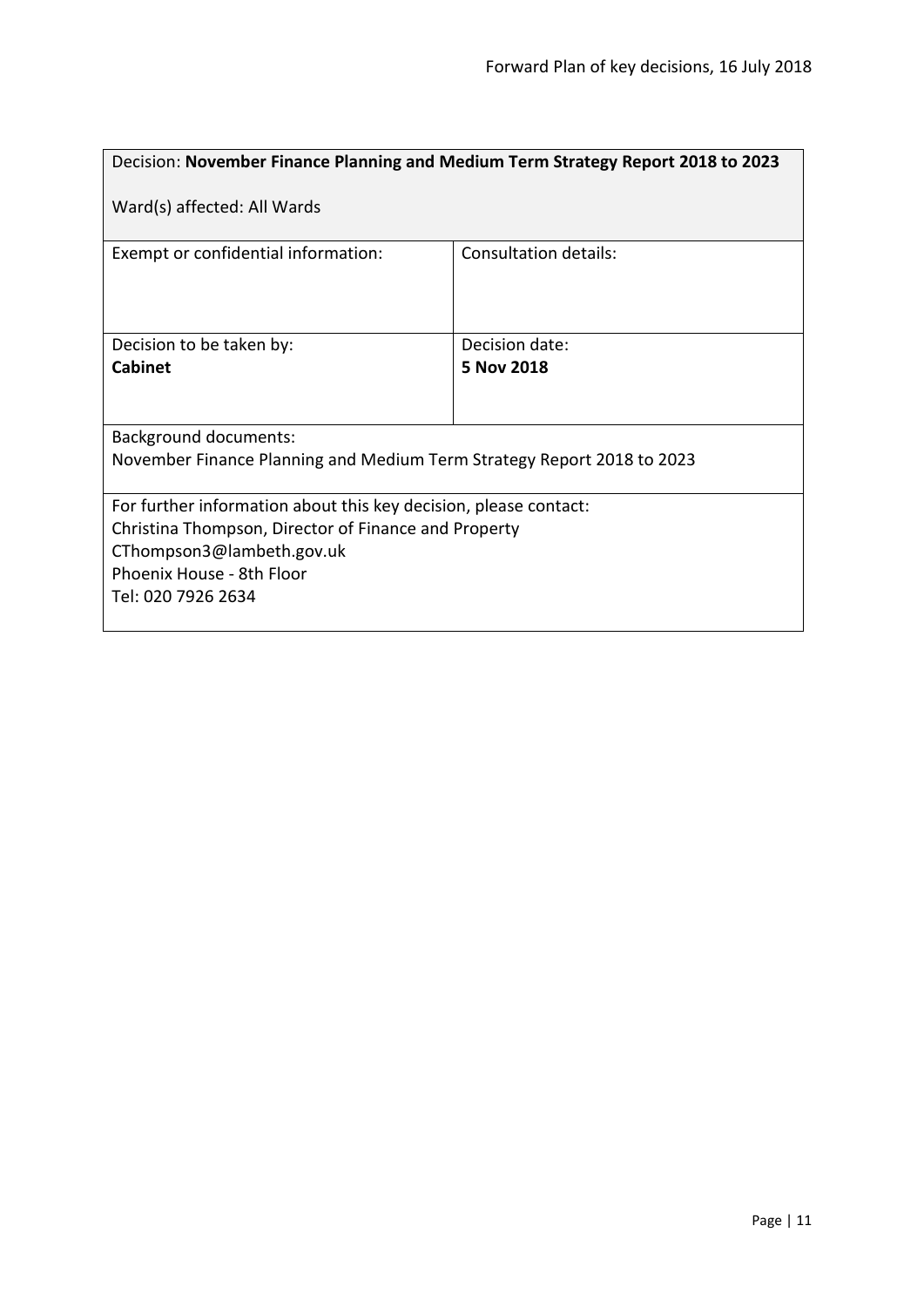<span id="page-11-0"></span>

| Decision: Revenue and Capital Budget 2019/20 - 2022/23                                                                                                                                                   |                              |  |
|----------------------------------------------------------------------------------------------------------------------------------------------------------------------------------------------------------|------------------------------|--|
| Ward(s) affected: All Wards                                                                                                                                                                              |                              |  |
| Exempt or confidential information:<br>Part exempt                                                                                                                                                       | <b>Consultation details:</b> |  |
| Decision to be taken by:<br><b>Cabinet</b>                                                                                                                                                               | Decision date:<br>4 Feb 2019 |  |
| Background documents:<br>Revenue and Capital Budget 2019/20 - 2022/23                                                                                                                                    |                              |  |
| For further information about this key decision, please contact:<br>Christina Thompson, Director of Finance and Property<br>CThompson3@lambeth.gov.uk<br>Phoenix House - 8th Floor<br>Tel: 020 7926 2634 |                              |  |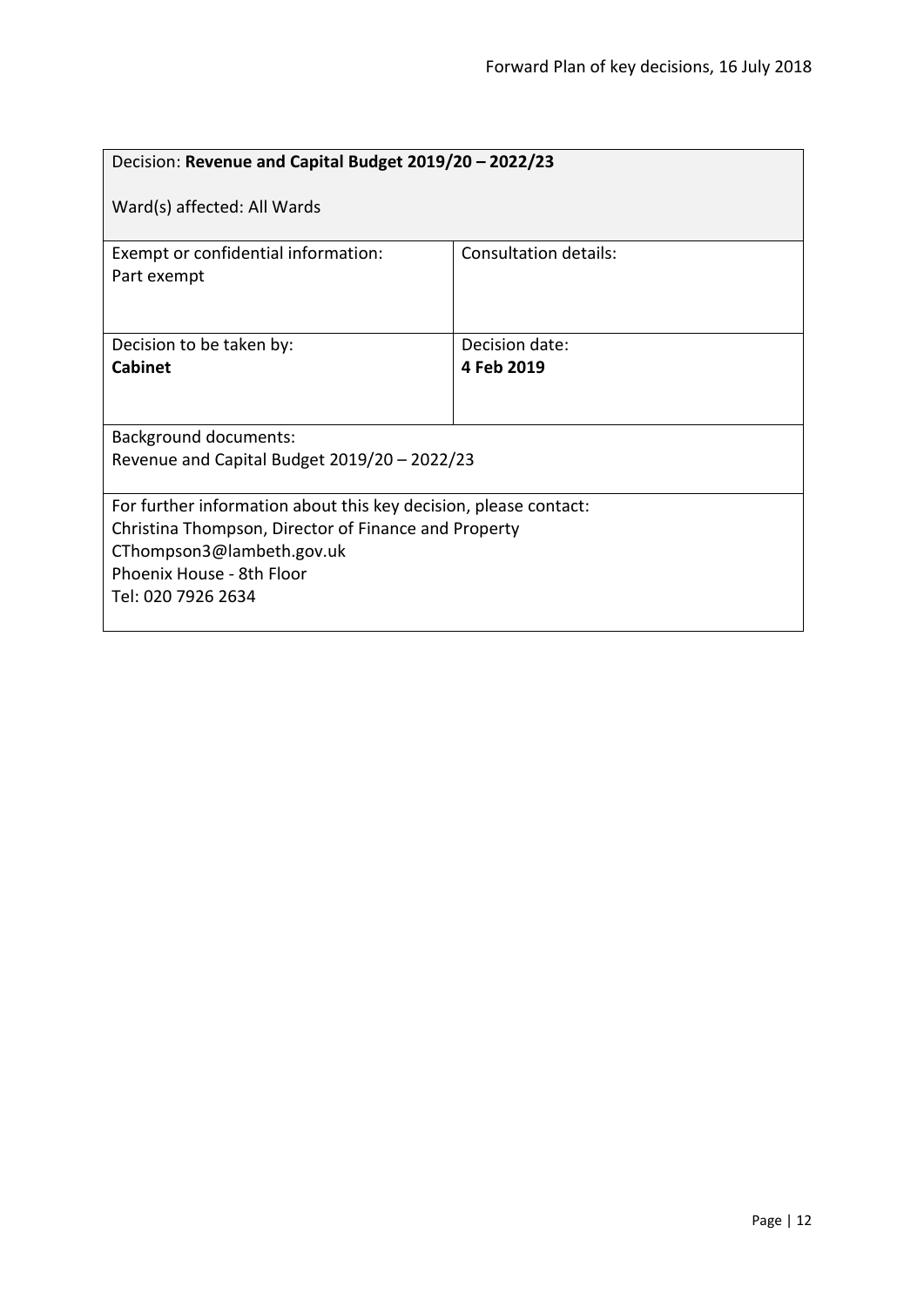#### <span id="page-12-0"></span>Decision: **South Lambeth Estate - Compulsory Purchase Order**

This report will recommend that Cabinet authorises that the council will make use of compulsory purchase order powers in order to progress the redevelopment of the South Lambeth estate.

| Ward(s) affected: Stockwell                                                           |                       |  |
|---------------------------------------------------------------------------------------|-----------------------|--|
| Exempt or confidential information:                                                   | Consultation details: |  |
| Decision to be taken by:                                                              | Decision date:        |  |
| <b>Cabinet</b>                                                                        | Not before 4 Sep 2017 |  |
|                                                                                       |                       |  |
| <b>Background documents:</b>                                                          |                       |  |
| Investing in better neighbourhoods and building the homes we need to house the people |                       |  |
| of Lambeth – South Lambeth - Compulsory Purchase Order                                |                       |  |
| For further information about this key decision, please contact:                      |                       |  |
| Jed Young, Assistant Director Housing Regeneration                                    |                       |  |
| JYoung1@lambeth.gov.uk                                                                |                       |  |
| Tel: 0207 926 3463                                                                    |                       |  |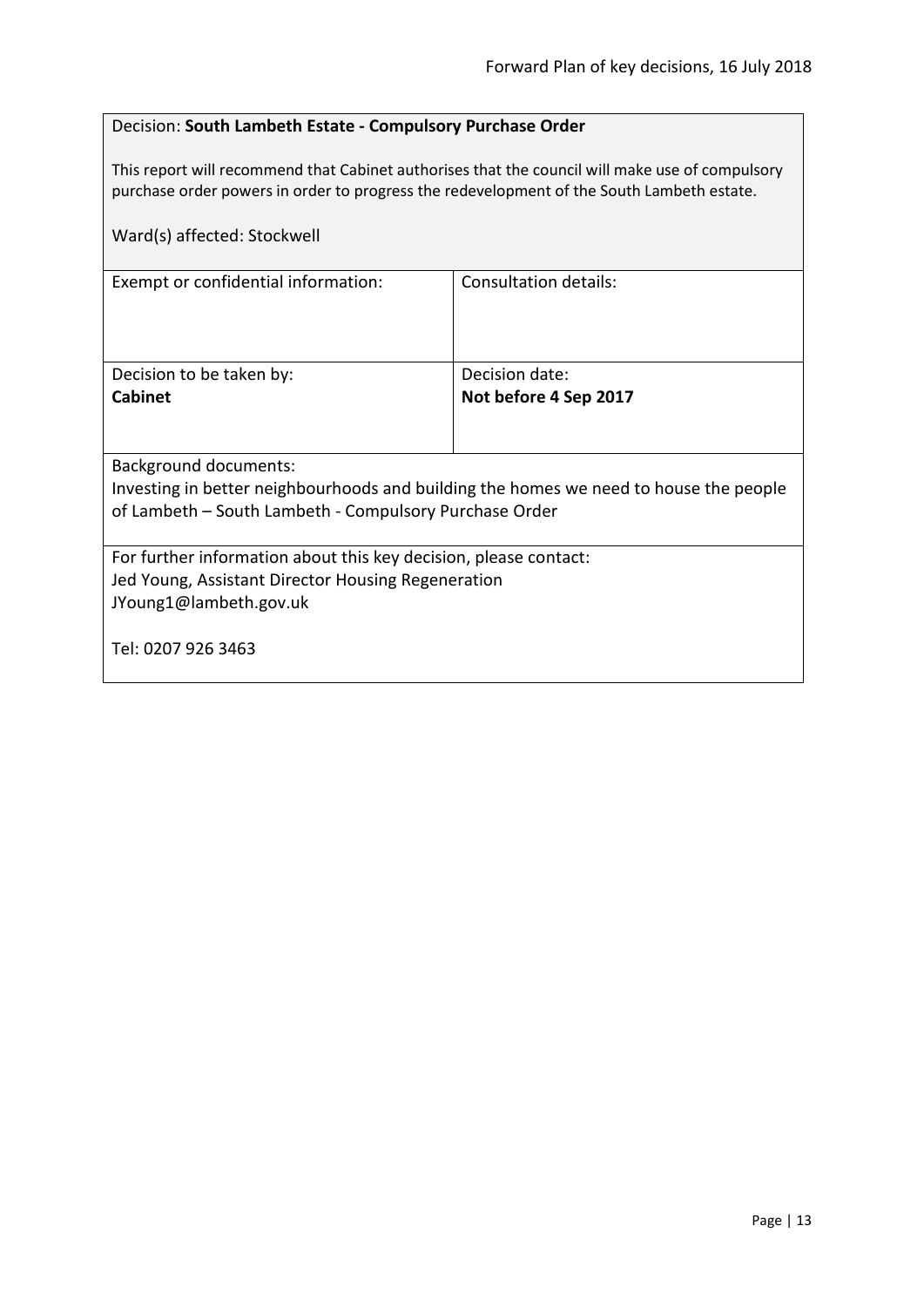#### <span id="page-13-0"></span>Decision: **Knights Walk Estate - Compulsory Purchase Order**

This report will recommend that Cabinet authorises that the council will make use of compulsory purchase order powers in order to progress the redevelopment of the Knight's Walk estate.

| Ward(s) affected: Prince's                                                            |                              |  |
|---------------------------------------------------------------------------------------|------------------------------|--|
| Exempt or confidential information:                                                   | <b>Consultation details:</b> |  |
| Decision to be taken by:                                                              | Decision date:               |  |
| <b>Cabinet</b>                                                                        | Not before 4 Sep 2017        |  |
|                                                                                       |                              |  |
| <b>Background documents:</b>                                                          |                              |  |
| Investing in better neighbourhoods and building the homes we need to house the people |                              |  |
| of Lambeth - Knights Walk - Compulsory Purchase Order                                 |                              |  |
| For further information about this key decision, please contact:                      |                              |  |
| Jed Young, Assistant Director Housing Regeneration                                    |                              |  |
| JYoung1@lambeth.gov.uk                                                                |                              |  |
| Tel: 0207 926 3463                                                                    |                              |  |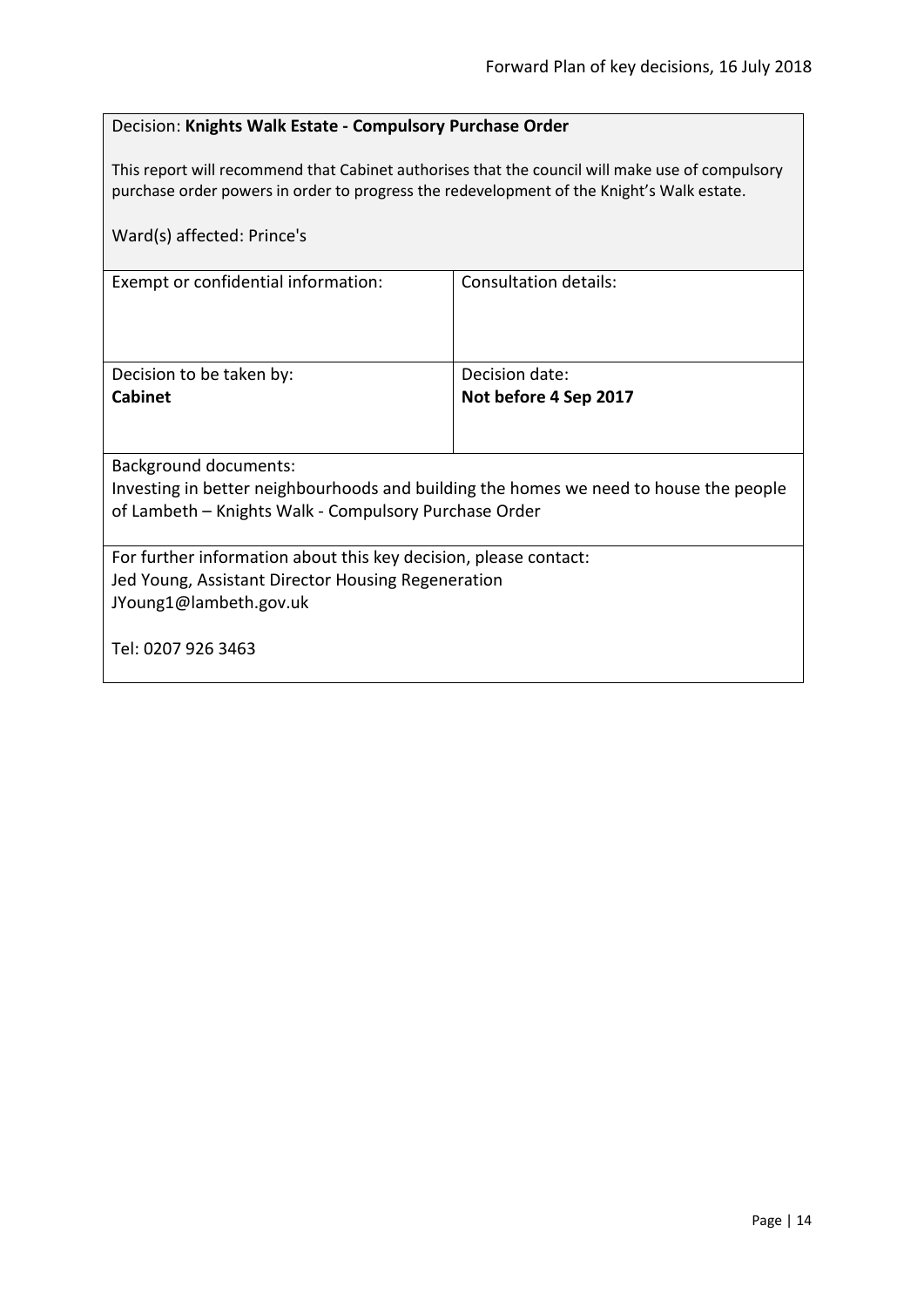#### <span id="page-14-0"></span>Decision: **Westbury Estate - Compulsory Purchase Order**

This report will recommend that Cabinet authorises that the council will make use of compulsory purchase order powers in order to progress the redevelopment of the Westbury estate.

| Ward(s) affected: Clapham Town                                                        |                       |  |
|---------------------------------------------------------------------------------------|-----------------------|--|
| Exempt or confidential information:                                                   | Consultation details: |  |
| Decision to be taken by:                                                              | Decision date:        |  |
| <b>Cabinet</b>                                                                        | Not before 4 Sep 2017 |  |
|                                                                                       |                       |  |
| <b>Background documents:</b>                                                          |                       |  |
| Investing in better neighbourhoods and building the homes we need to house the people |                       |  |
| of Lambeth - Westbury - Compulsory Purchase Order                                     |                       |  |
| For further information about this key decision, please contact:                      |                       |  |
| Jed Young, Assistant Director Housing Regeneration                                    |                       |  |
| JYoung1@lambeth.gov.uk                                                                |                       |  |
| Tel: 0207 926 3463                                                                    |                       |  |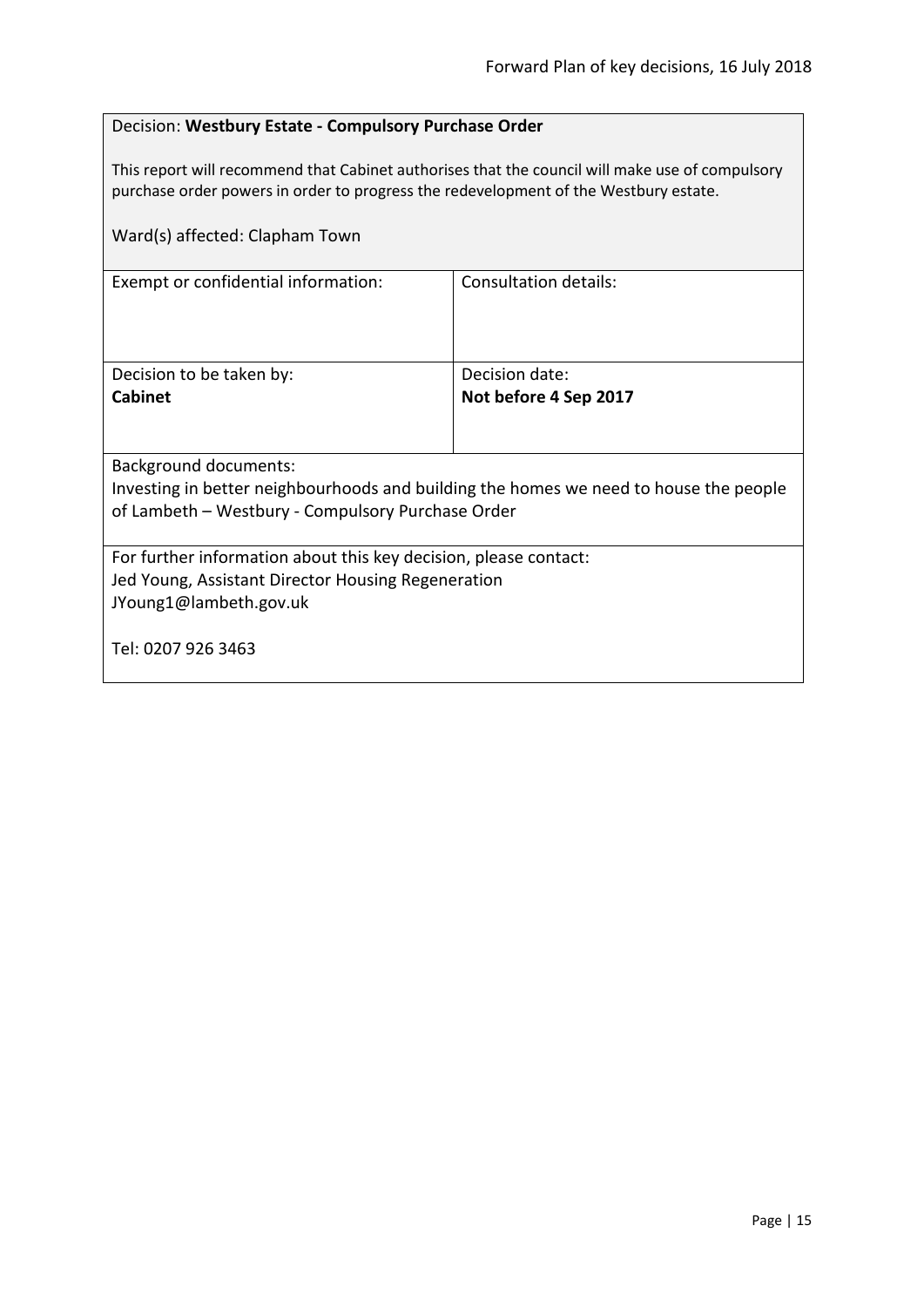<span id="page-15-0"></span>

| Decision: Telferscot SEN Resource Base works                                                                        |                        |  |
|---------------------------------------------------------------------------------------------------------------------|------------------------|--|
| To appoint a construction contractor to undertake construction work on the for the<br>Telferscot SEN Resource base. |                        |  |
| Ward(s) affected: Thornton                                                                                          |                        |  |
| Exempt or confidential information:                                                                                 | Consultation details:  |  |
| Decision to be taken by:                                                                                            | Decision date:         |  |
| Deputy Leader of the Council (Children and<br><b>Young People)</b>                                                  | Not before 13 Mar 2017 |  |
| <b>Background documents:</b>                                                                                        |                        |  |
| For further information about this key decision, please contact:                                                    |                        |  |
| Rosemary Mann                                                                                                       |                        |  |
| rmann1@lambeth.gov.uk                                                                                               |                        |  |
| 6th Floor International House                                                                                       |                        |  |
| Tel: 020 7926 3221                                                                                                  |                        |  |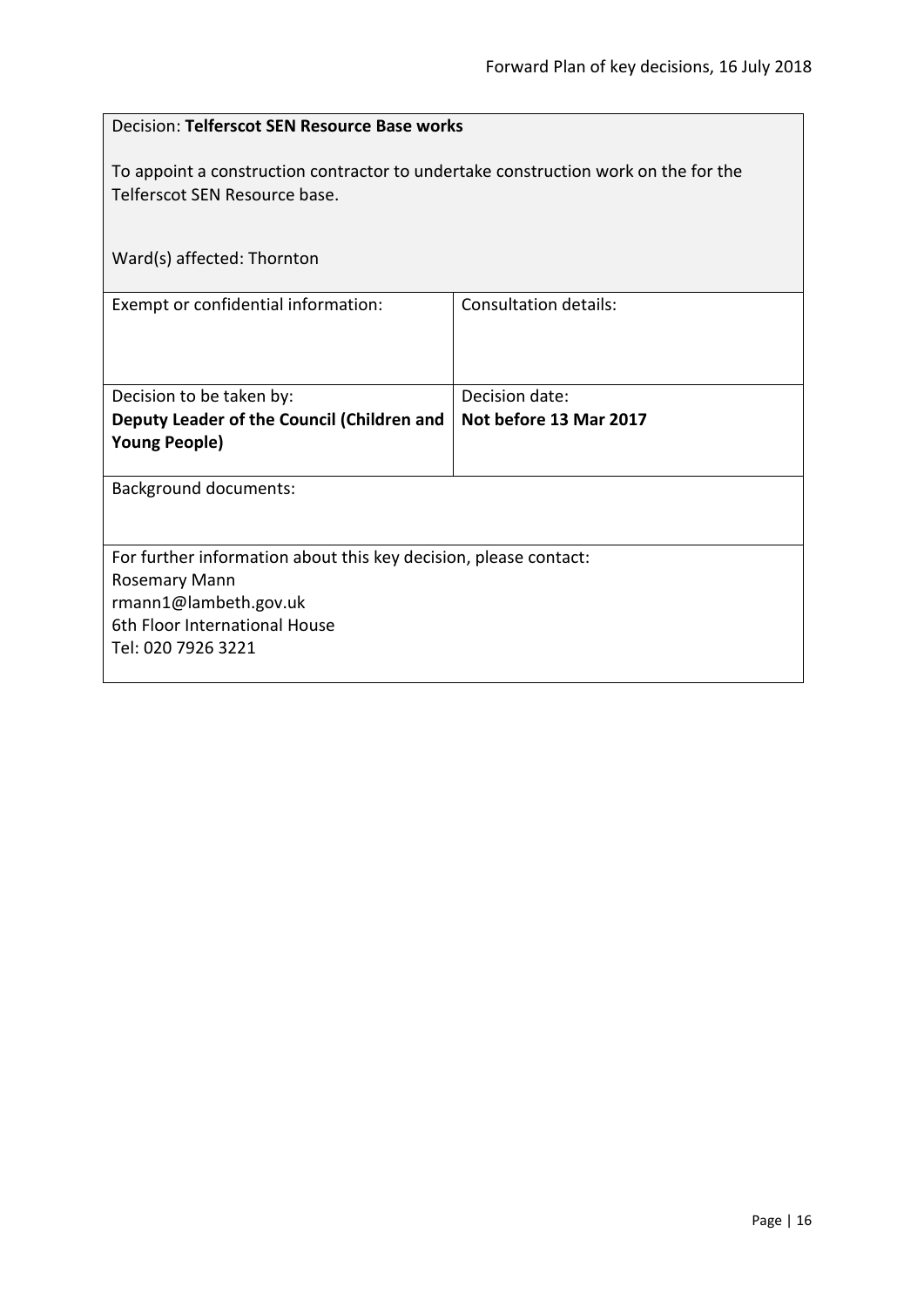<span id="page-16-0"></span>Decision: **Woodmansterne Secondary Enabling Works and Minor Modifications to the Primary School.**

Willmott Dixon has been procured as the preferred bidder for the delivery of the new 5FE Secondary Department and 150 place Sixth From at Woodmansterne School.

The programme to deliver the new school is very challenging and in order to mitigate some of the delay, it is proposed to engage Willmott Dixon early in the process to undertake some enabling works, works deferred from the primary school project and to complete some of the external works and drainage.

Its also proposed to engage with Willmott Dixon earlier in the design process including progressing with surveys and detailed design development. This will enable an early start of the construction works in parallel with the Pre-Contract Agreement being signed and the award of the main contract to Willmott Dixon.

Willmott Dixon will be asked to provide 3 quotes for each package of works to be awarded (as per the terms of the SCF Framework Agreement).

Ward(s) affected: Streatham South

| Exempt or confidential information:                              | <b>Consultation details:</b> |
|------------------------------------------------------------------|------------------------------|
|                                                                  |                              |
| Decision to be taken by:                                         | Decision date:               |
| Deputy Leader of the Council (Children and                       | Not before 20 Mar 2017       |
| <b>Young People)</b>                                             |                              |
|                                                                  |                              |
| <b>Background documents:</b>                                     |                              |
|                                                                  |                              |
|                                                                  |                              |
| For further information about this key decision, please contact: |                              |
| Peter Dawes                                                      |                              |
| PDawes@lambeth.gov.uk                                            |                              |
|                                                                  |                              |
|                                                                  |                              |
|                                                                  |                              |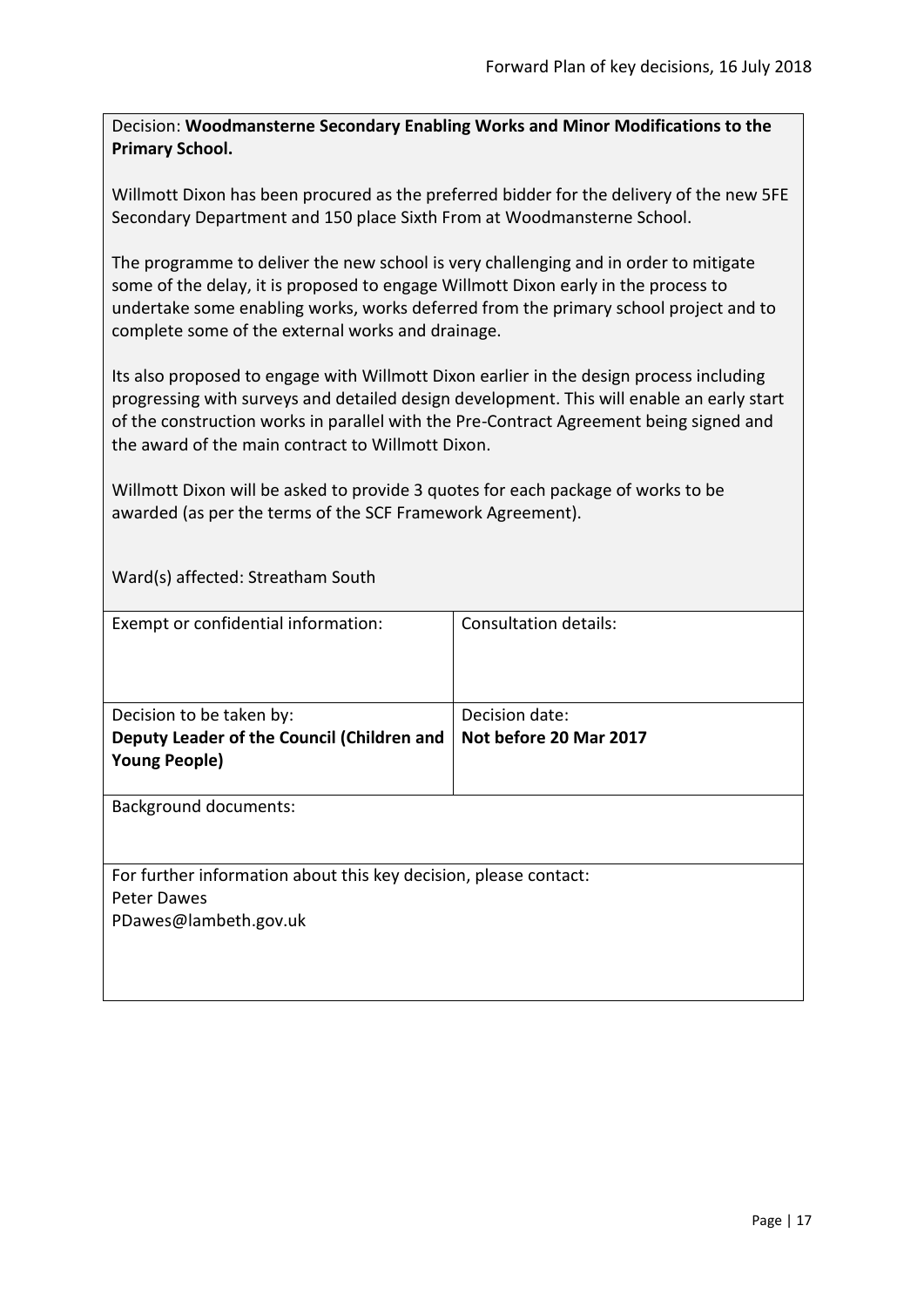<span id="page-17-0"></span>

| Decision: School admissions policy and arrangements for 2019/20 entry            |                              |  |
|----------------------------------------------------------------------------------|------------------------------|--|
| Ward(s) affected: All Wards                                                      |                              |  |
| Exempt or confidential information:                                              | <b>Consultation details:</b> |  |
| Decision to be taken by:                                                         | Decision date:               |  |
| Deputy Leader of the Council (Children and                                       | 19 Feb 2018                  |  |
| <b>Young People)</b>                                                             |                              |  |
| <b>Background documents:</b>                                                     |                              |  |
| For further information about this key decision, please contact:                 |                              |  |
| Mark Stancer, Director of Children's Social Care                                 |                              |  |
| mstancer@lambeth.gov.uk<br>International House, Canterbury Crescent, London, SW9 |                              |  |
|                                                                                  |                              |  |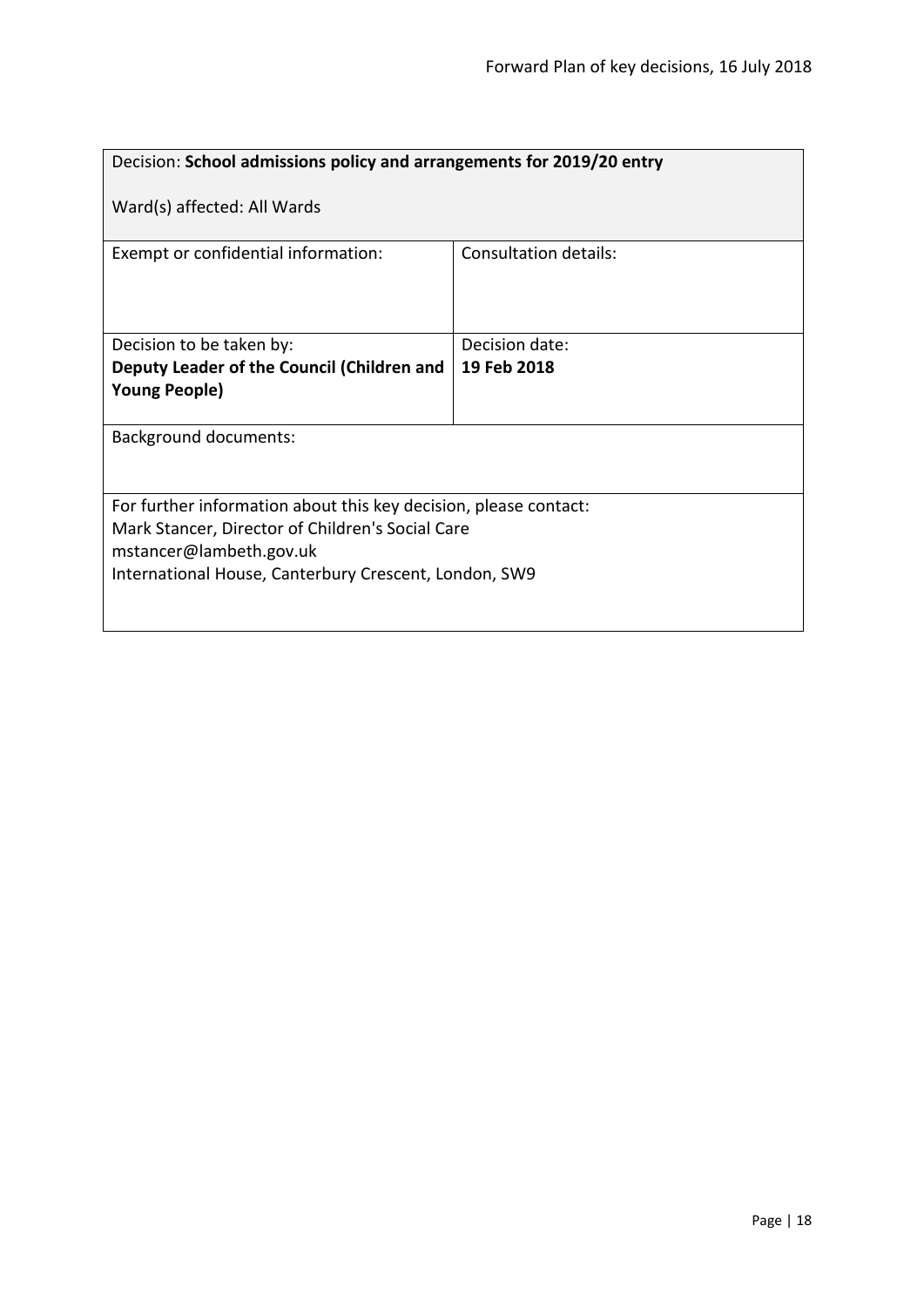#### <span id="page-18-0"></span>Decision: **Woodmansterne 5FE Secondary School and Sixth Form – Budget Increase**

To increase the budget for the build of Woodmansterne Secondary Department. The contract was recently awarded to Willmott Dixon Construction Ltd but due to a number of mitigating factors it is now necessary to increase the project budget to provide additional programme contingency to ensure that should any further risks materialise there is a contingency in place to ensure that the project can be delivered successfully.

To approve additional fees due to Faithful & Gould under the SCAPE Framework Agreement.

Ward(s) affected: Streatham South

| Exempt or confidential information:                              | Consultation details: |
|------------------------------------------------------------------|-----------------------|
| Decision to be taken by:                                         | Decision date:        |
| Deputy Leader of the Council (Children and                       | Not before 2 Apr 2018 |
| <b>Young People)</b>                                             |                       |
| Background documents:                                            |                       |
| For further information about this key decision, please contact: |                       |
| Gerrard McCauley, Schools and Community Programmes               |                       |
| GMcCauley1@lambeth.gov.uk                                        |                       |
|                                                                  |                       |
|                                                                  |                       |
|                                                                  |                       |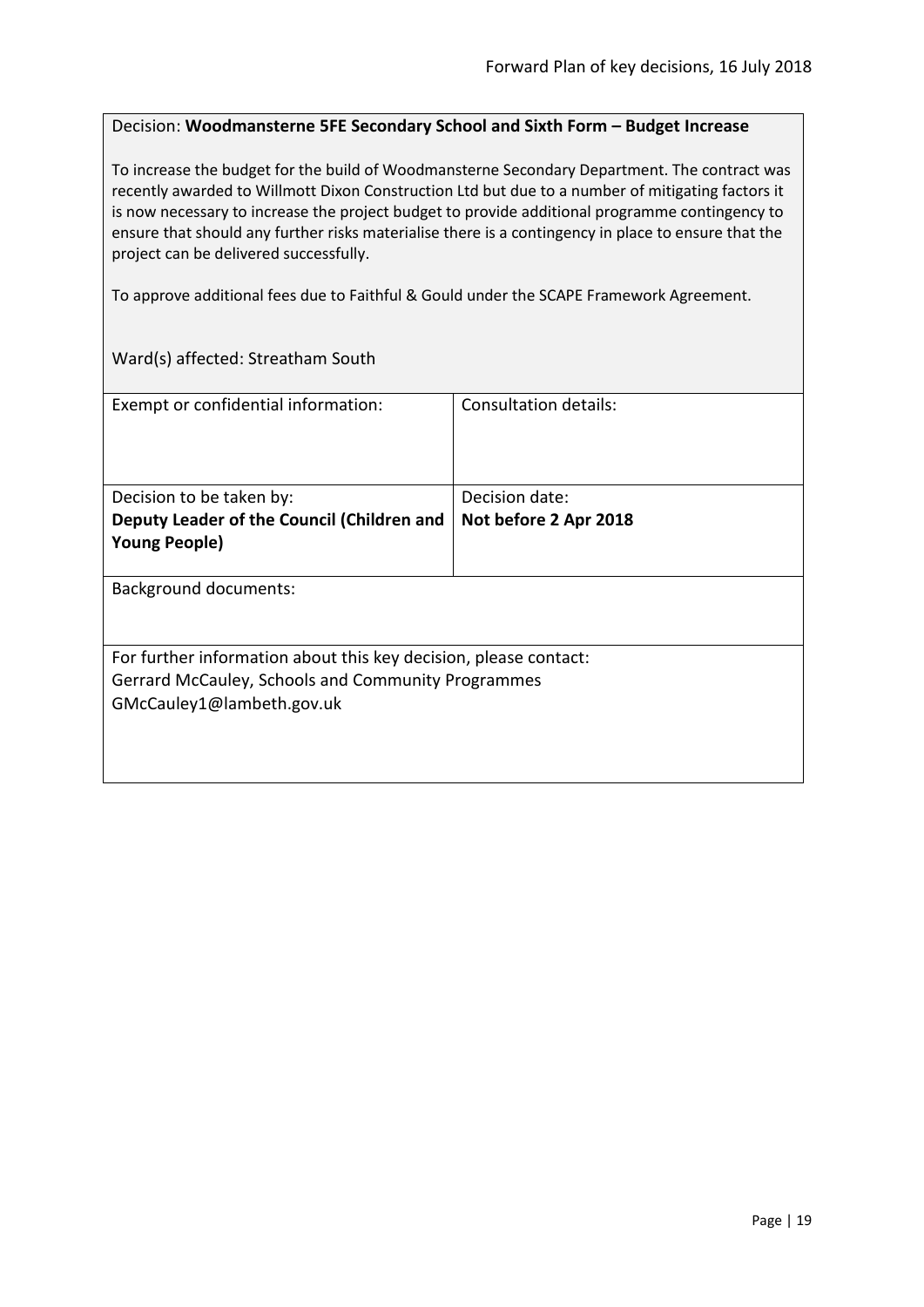$\overline{\phantom{0}}$ 

<span id="page-19-0"></span>

| <b>Decision: One Oracle Contract Extension</b>                                                                                                                                                                                                      |                              |  |
|-----------------------------------------------------------------------------------------------------------------------------------------------------------------------------------------------------------------------------------------------------|------------------------------|--|
| To extend the existing One Oracle support arrangements by a further 2 years. This is<br>necessary to ensure that the Council can maintain its obligations of Paying people, Paying<br>suppliers and Collecting Debt.<br>Ward(s) affected: All Wards |                              |  |
|                                                                                                                                                                                                                                                     |                              |  |
| Exempt or confidential information:                                                                                                                                                                                                                 | <b>Consultation details:</b> |  |
|                                                                                                                                                                                                                                                     |                              |  |
|                                                                                                                                                                                                                                                     |                              |  |
| Decision to be taken by:                                                                                                                                                                                                                            | Decision date:               |  |
| <b>Cabinet Member for Finance</b>                                                                                                                                                                                                                   | Not before 31 Mar 2016       |  |
|                                                                                                                                                                                                                                                     |                              |  |
| <b>Background documents:</b>                                                                                                                                                                                                                        |                              |  |
|                                                                                                                                                                                                                                                     |                              |  |
| For further information about this key decision, please contact:                                                                                                                                                                                    |                              |  |
| Jason Martin, Programme Manager, Business Transformation                                                                                                                                                                                            |                              |  |
| JMartin@lambeth.gov.uk                                                                                                                                                                                                                              |                              |  |
| Olive Morris House - 2nd Floor<br>Tel: 020 7926 6244                                                                                                                                                                                                |                              |  |
|                                                                                                                                                                                                                                                     |                              |  |
|                                                                                                                                                                                                                                                     |                              |  |

r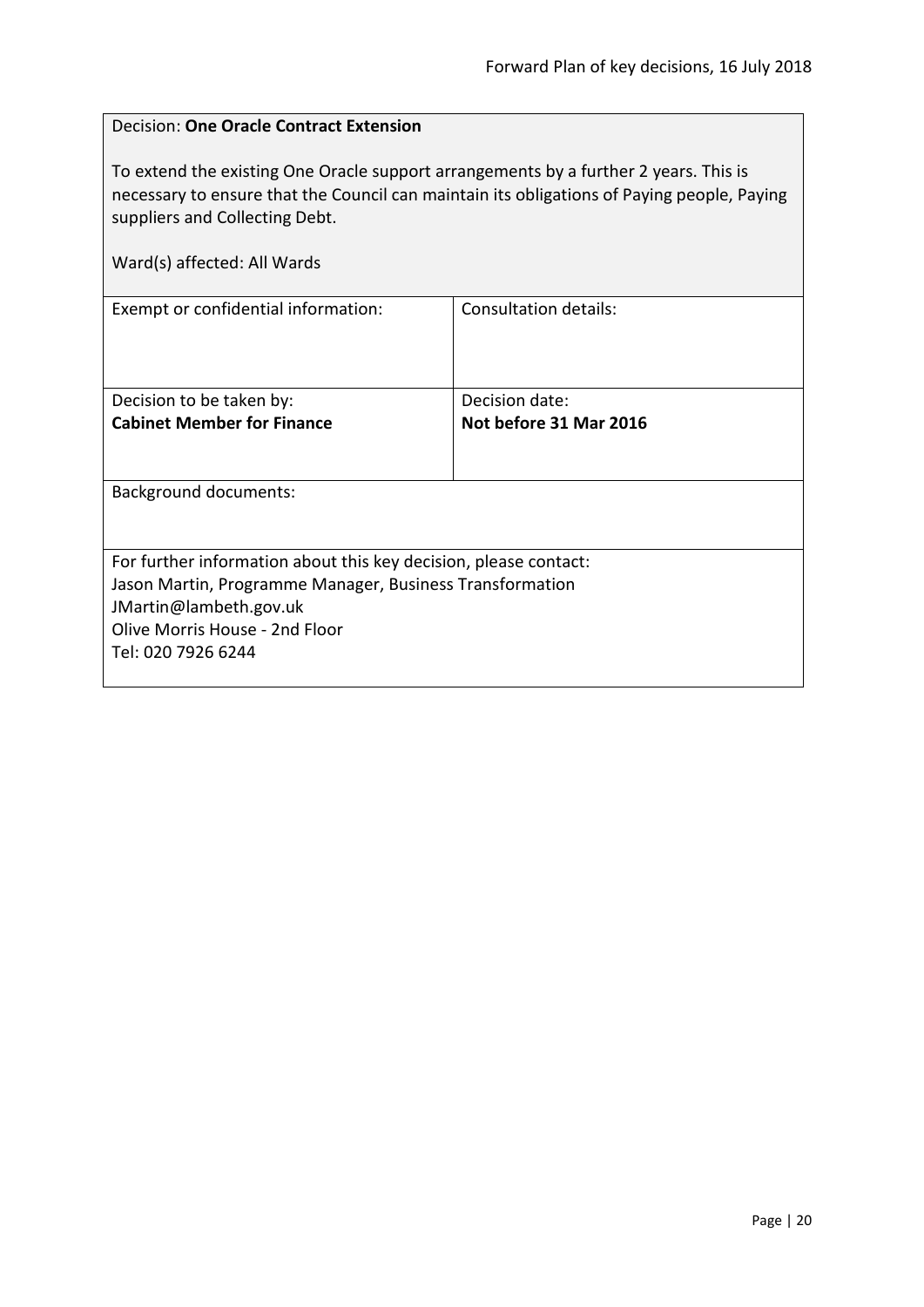<span id="page-20-0"></span>

| Decision: Upper Norwood Joint Library                                                                                                           |                                          |  |
|-------------------------------------------------------------------------------------------------------------------------------------------------|------------------------------------------|--|
| To grant a 25 year lease to Upper Norwood Library Trust at a peppercorn rent                                                                    |                                          |  |
| Ward(s) affected: Gipsy Hill                                                                                                                    |                                          |  |
| Exempt or confidential information:                                                                                                             | Consultation details:                    |  |
| Decision to be taken by:<br><b>Cabinet Member for Finance</b>                                                                                   | Decision date:<br>Not before 17 Jul 2017 |  |
|                                                                                                                                                 |                                          |  |
| <b>Background documents:</b>                                                                                                                    |                                          |  |
|                                                                                                                                                 |                                          |  |
| For further information about this key decision, please contact:<br>Yvonne Hardy, Assistant Head - Directorates, Valuation and Strategic Assets |                                          |  |
| yhardy@lambeth.gov.uk                                                                                                                           |                                          |  |
| Tel: 0207 926 2984                                                                                                                              |                                          |  |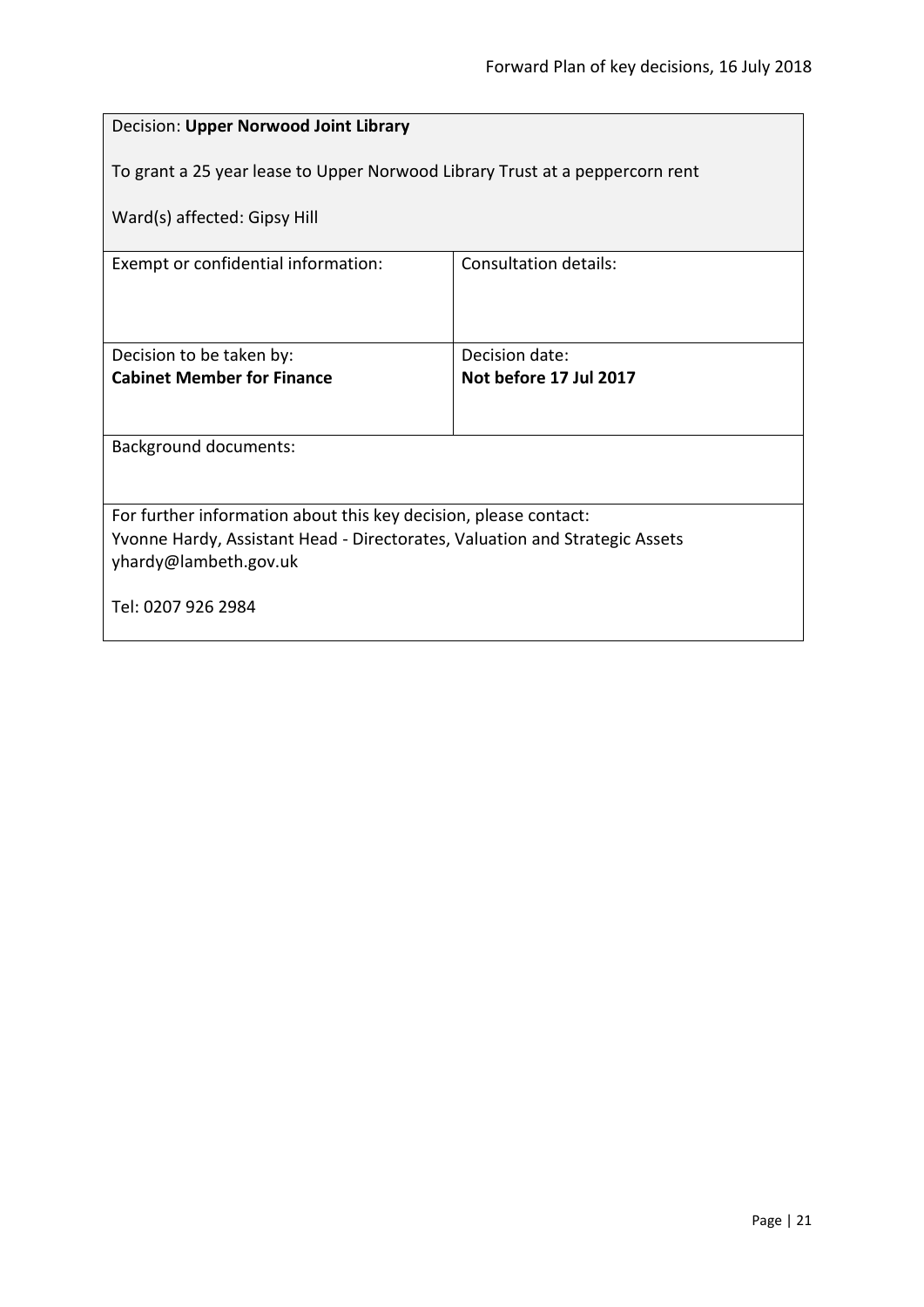#### <span id="page-21-0"></span>Decision: **Server, Storage and Associated Services Contract**

To award new contract for Server, Storage and Associated Services for Lambeth. The Council has an existing investment programme for upgrading server and storage hardware. The key outcome will be to derive value and create a route to market and to support new Lambeth initiatives such as Organisational redesign and move to new Town hall/Civic Suite.

| Exempt or confidential information:<br>Part exempt<br>Information relating to the financial or<br>business affairs of any particular person<br>(including the authority holding that<br>information) | Consultation details:  |
|------------------------------------------------------------------------------------------------------------------------------------------------------------------------------------------------------|------------------------|
| Decision to be taken by:                                                                                                                                                                             | Decision date:         |
| <b>Cabinet Member for Finance</b>                                                                                                                                                                    | Not before 24 Jul 2017 |
|                                                                                                                                                                                                      |                        |
| Background documents:                                                                                                                                                                                |                        |
|                                                                                                                                                                                                      |                        |
| For further information about this key decision, please contact:                                                                                                                                     |                        |
| Neeraj Mittra, Senior ICT Officer Contract Management, Business Transformation                                                                                                                       |                        |
| NMittra@lambeth.gov.uk                                                                                                                                                                               |                        |
| Tel: 020 7926 9274                                                                                                                                                                                   |                        |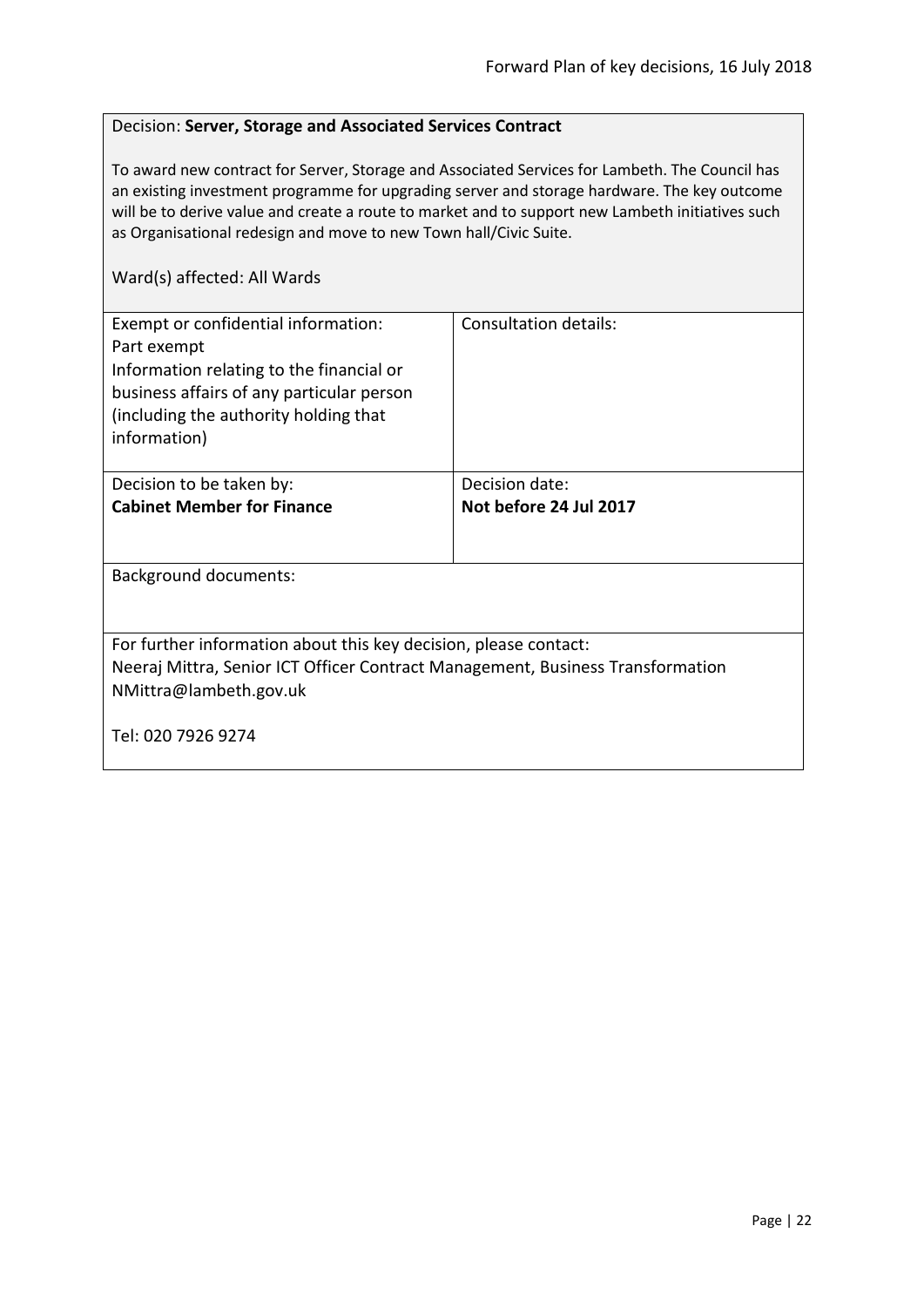<span id="page-22-0"></span>Decision: **Temporary Accommodation - Modular Construction on Council Owned Hostel Sites**

To approve investment of £3,000,000 for the construction of Temporary Accommodation modular type units on two council owned hostel sites for the purpose of providing temporary accommodation to homeless households.

Ward(s) affected: Gipsy Hill; Streatham South

| Exempt or confidential information:                                                | Consultation details:  |  |
|------------------------------------------------------------------------------------|------------------------|--|
| Decision to be taken by:                                                           | Decision date:         |  |
| <b>Cabinet Member for Finance</b>                                                  | Not before 31 Jul 2017 |  |
|                                                                                    |                        |  |
| <b>Background documents:</b>                                                       |                        |  |
| For further information about this key decision, please contact:                   |                        |  |
| Mandy Green (Associate Director Commissioning), Assistant Director Accommodation & |                        |  |
| Property                                                                           |                        |  |
| mgreen3@lambeth.gov.uk                                                             |                        |  |
| Tel: 02079267020                                                                   |                        |  |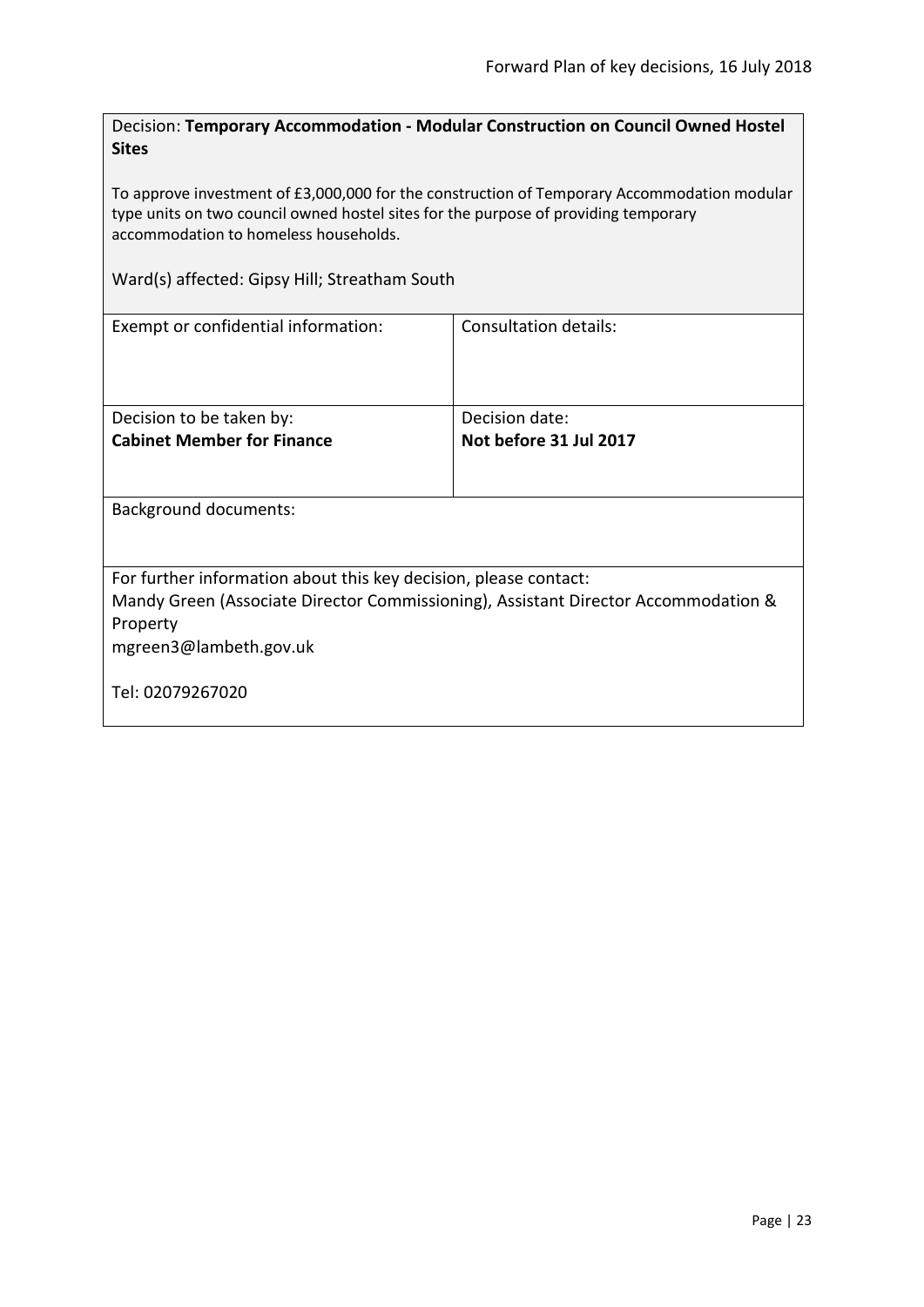#### <span id="page-23-0"></span>Decision: **ICT Desktop Refresh (formerly Hardware Refresh)**

To extend the contracts with Insight Direct (UK) Ltd and XMA Ltd for 12 months from June 2018 to June 2019 with an optional extension for a further 12 months from June 2019 to June 2020 for the provision of Desktops, Laptops, Monitors, Tablets and associated services for Lambeth. The Council has an existing investment programme for upgrading end user device hardware. The key outcome will be to derive value from the existing eauction programme in conjunction with other London boroughs and ensures a route to market. These contracts enable Lambeth to ensure its business applications continue to run efficiently and effectively and can continue to provide essential front line services including Organisational redesign and the new Town hall/Civic Centre.

Ward(s) affected: Prince's

| Exempt or confidential information:                                       | Consultation details: |
|---------------------------------------------------------------------------|-----------------------|
| Part exempt                                                               |                       |
|                                                                           |                       |
|                                                                           |                       |
| Decision to be taken by:                                                  | Decision date:        |
| <b>Cabinet Member for Finance</b>                                         | 24 Jul 2018           |
|                                                                           |                       |
|                                                                           |                       |
| Background documents:                                                     |                       |
|                                                                           |                       |
|                                                                           |                       |
| For further information about this key decision, please contact:          |                       |
| Clive Redington, ICT Manager Contract Management, Business Transformation |                       |
| credington@lambeth.gov.uk                                                 |                       |
| Olive Morris House (2nd Floor)                                            |                       |
| Tel: 020 7926 4021                                                        |                       |
|                                                                           |                       |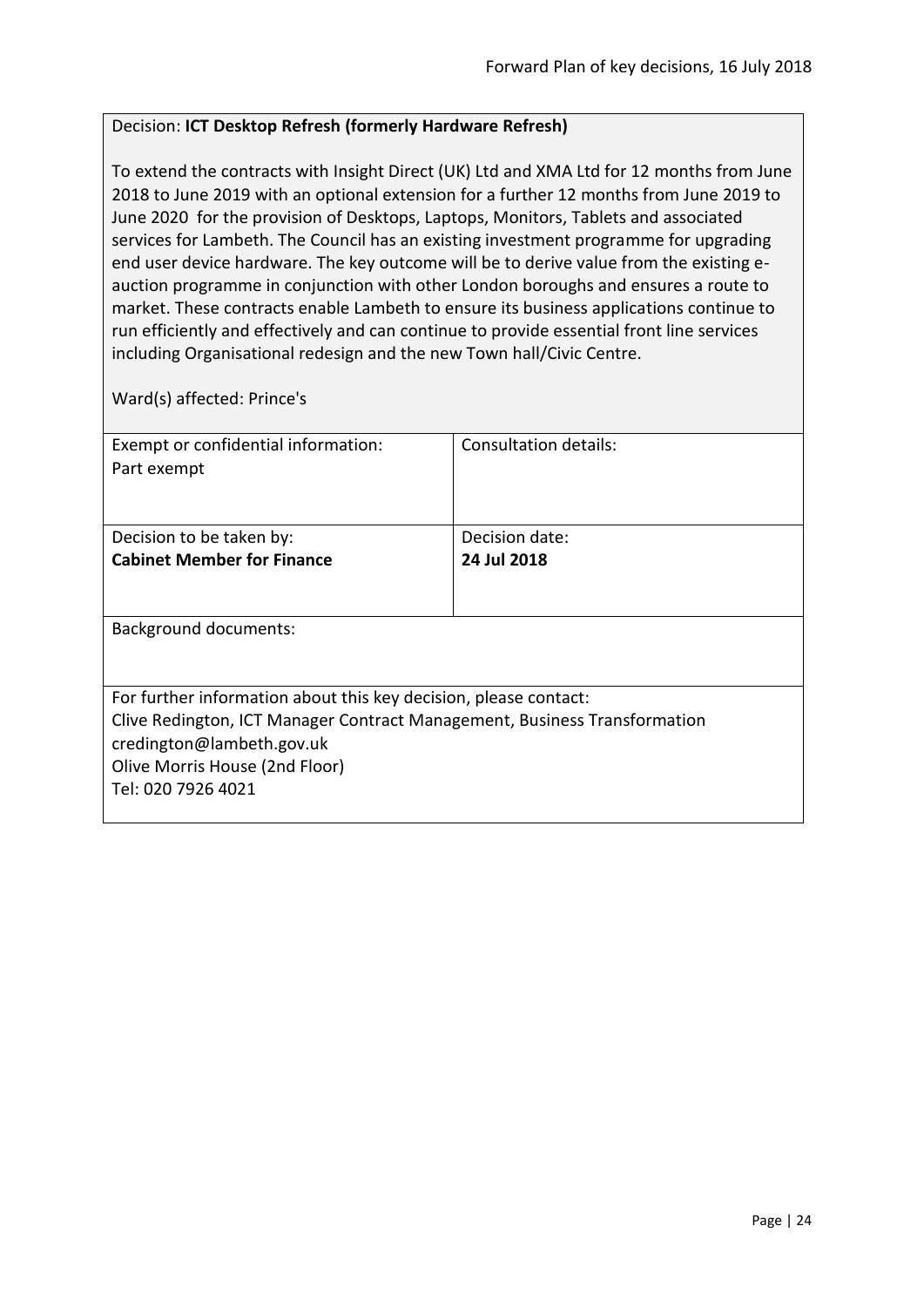<span id="page-24-0"></span>

| Decision: Contract to extend Internal Audit, Risk Management, Investigation and                                                                                                                                                        |                       |  |
|----------------------------------------------------------------------------------------------------------------------------------------------------------------------------------------------------------------------------------------|-----------------------|--|
| <b>Advisory Services provision</b>                                                                                                                                                                                                     |                       |  |
| Ward(s) affected: All Wards                                                                                                                                                                                                            |                       |  |
| Exempt or confidential information:<br>Part exempt<br>Information relating to the financial or<br>business affairs of any particular person<br>(including the authority holding that<br>information)                                   | Consultation details: |  |
| Decision to be taken by:                                                                                                                                                                                                               | Decision date:        |  |
| <b>Leader of the Council</b>                                                                                                                                                                                                           | 19 Jul 2018           |  |
| <b>Background documents:</b>                                                                                                                                                                                                           |                       |  |
| For further information about this key decision, please contact:<br>Malcolm de Vela, Category Procurement Manager – Energy and Corporate<br>MDeVela@lambeth.gov.uk<br>Phoenix House, 10 Wandsworth Road, SW8 2LL<br>Tel: 020 7926 3591 |                       |  |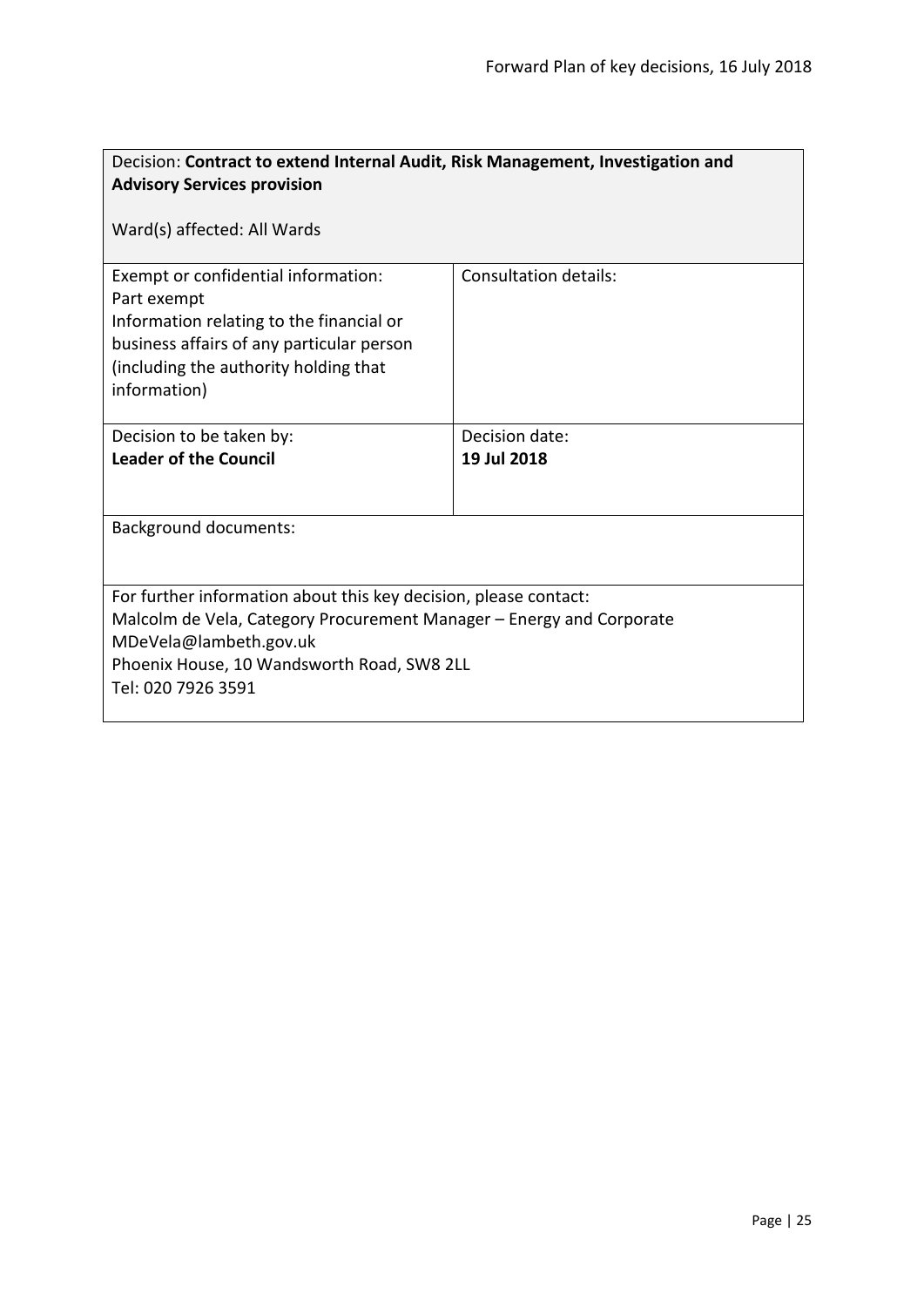<span id="page-25-0"></span>

| Decision: Our Streets- The Neighbourhood Enhancement                                                                                                                                       |  |  |
|--------------------------------------------------------------------------------------------------------------------------------------------------------------------------------------------|--|--|
| To deliver Phase 3 Our Streets interventions in Thurlow Park, Gypsy Hill, and Knights Hill<br>wards costing a total £800,000.<br>Ward(s) affected: Gipsy Hill; Knight's Hill; Thurlow Park |  |  |
|                                                                                                                                                                                            |  |  |
| <b>Consultation details:</b><br>Exempt or confidential information:                                                                                                                        |  |  |
|                                                                                                                                                                                            |  |  |
|                                                                                                                                                                                            |  |  |
| Decision date:                                                                                                                                                                             |  |  |
| Not before 26 Mar 2018                                                                                                                                                                     |  |  |
|                                                                                                                                                                                            |  |  |
| <b>Background documents:</b>                                                                                                                                                               |  |  |
|                                                                                                                                                                                            |  |  |
| For further information about this key decision, please contact:                                                                                                                           |  |  |
| Raj Mistry, Director of Envrionment                                                                                                                                                        |  |  |
| rmistry@lambeth.gov.uk                                                                                                                                                                     |  |  |
| <b>Blue Star House</b>                                                                                                                                                                     |  |  |
| Tel: 020 7926 6263                                                                                                                                                                         |  |  |
|                                                                                                                                                                                            |  |  |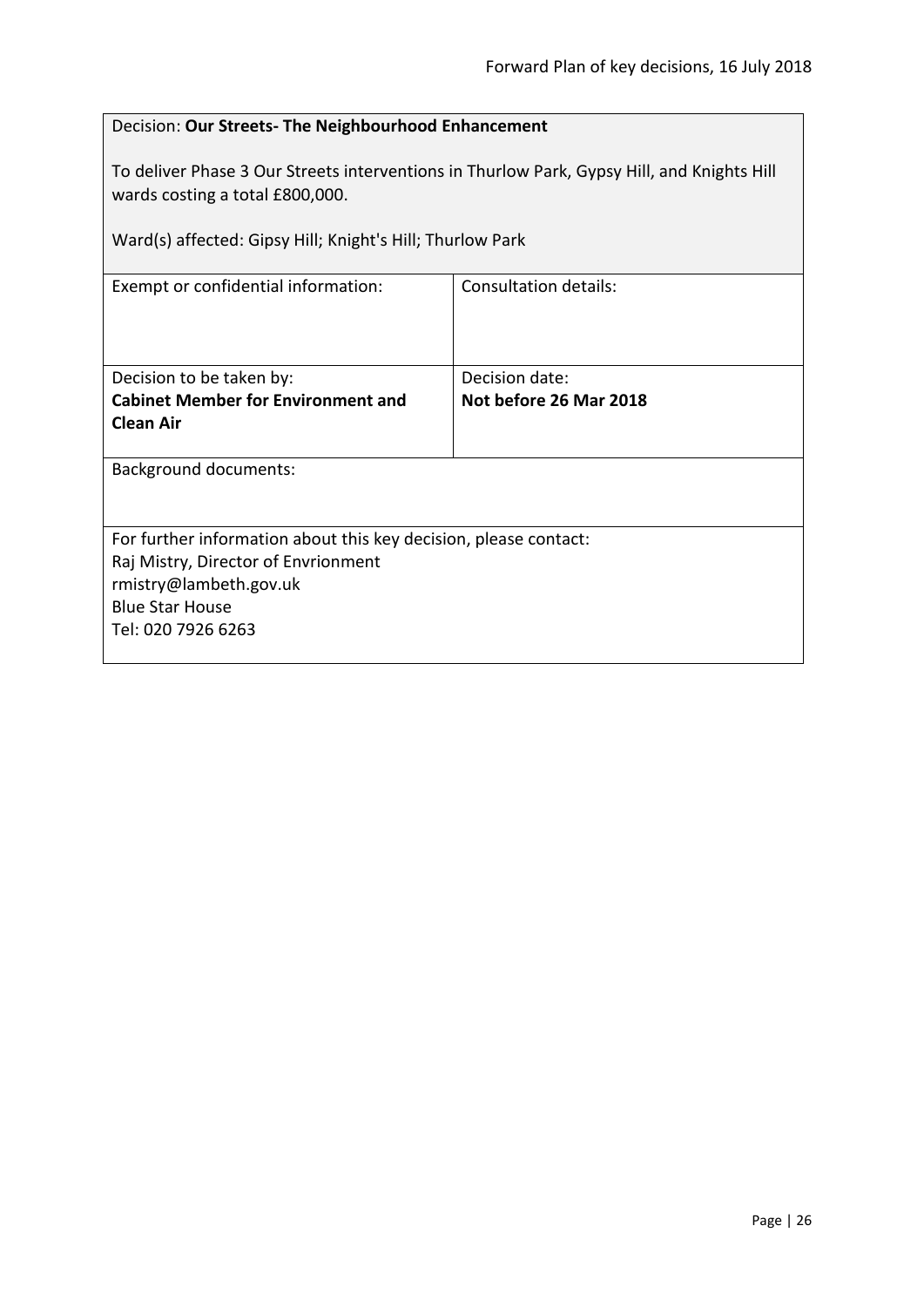<span id="page-26-0"></span>

| <b>Decision: Highways Services Contract</b>                                                                                                                                       |                              |  |
|-----------------------------------------------------------------------------------------------------------------------------------------------------------------------------------|------------------------------|--|
| Ward(s) affected: All Wards                                                                                                                                                       |                              |  |
| Exempt or confidential information:                                                                                                                                               | <b>Consultation details:</b> |  |
| Decision to be taken by:                                                                                                                                                          | Decision date:               |  |
| <b>Cabinet Member for Environment and</b><br><b>Clean Air</b>                                                                                                                     | 11 Jul 2018                  |  |
| <b>Background documents:</b>                                                                                                                                                      |                              |  |
| For further information about this key decision, please contact:<br>Raj Mistry, Director of Envrionment<br>rmistry@lambeth.gov.uk<br><b>Blue Star House</b><br>Tel: 020 7926 6263 |                              |  |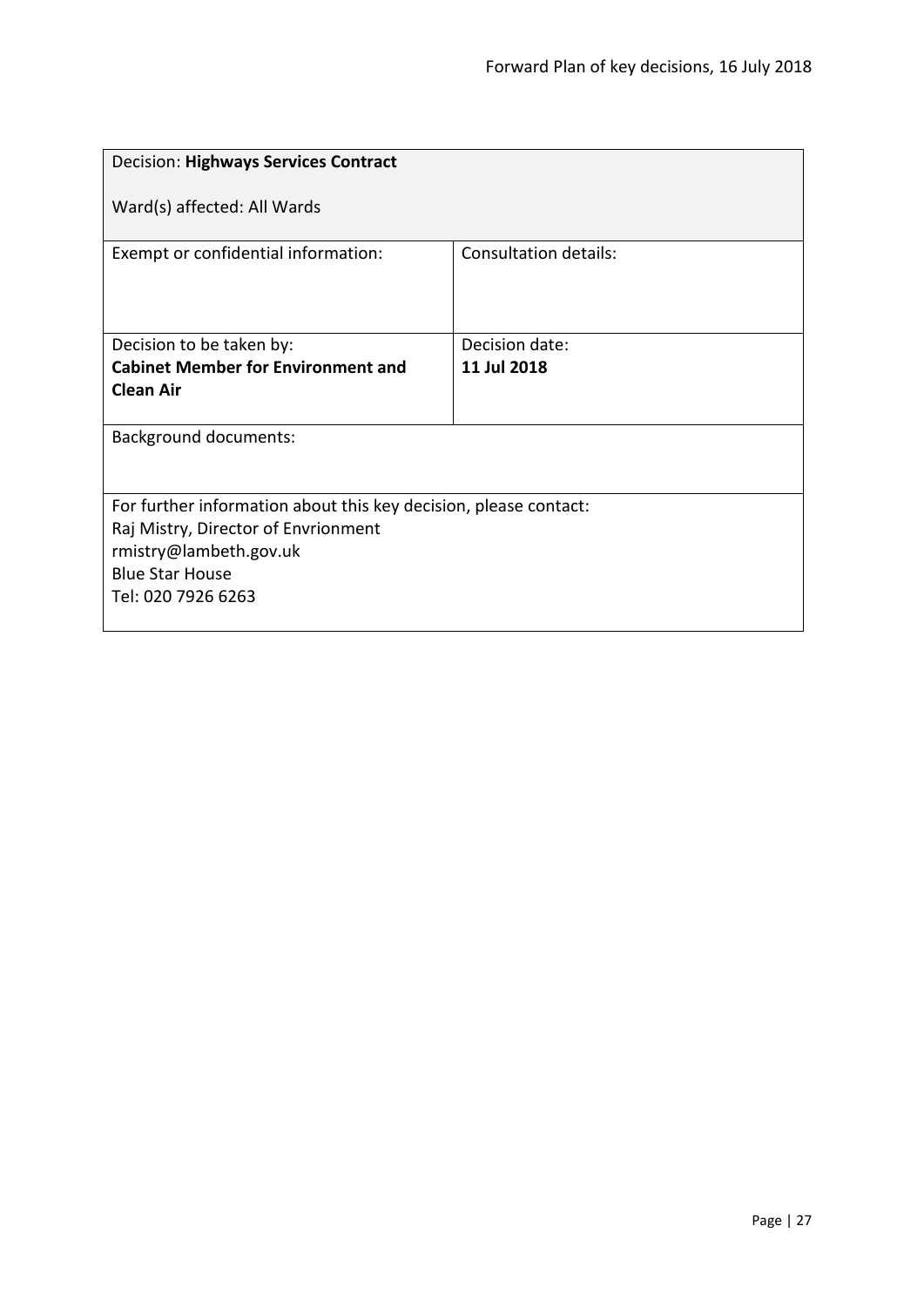<span id="page-27-0"></span>

| Decision: Mental Health Accommodation and Community Support contract                                      |                        |  |
|-----------------------------------------------------------------------------------------------------------|------------------------|--|
| Extension of the Mental Health Accommodation and Community Support contract.                              |                        |  |
| Ward(s) affected: All Wards                                                                               |                        |  |
| Exempt or confidential information:                                                                       | Consultation details:  |  |
|                                                                                                           |                        |  |
| Decision to be taken by:                                                                                  | Decision date:         |  |
| <b>Cabinet Member for Health and Adult</b>                                                                | Not before 26 Jun 2015 |  |
| Social Care (job share)                                                                                   |                        |  |
| Background documents:                                                                                     |                        |  |
|                                                                                                           |                        |  |
| For further information about this key decision, please contact:                                          |                        |  |
| Denis O'Rourke, Assistant Director Integrated Commissioning - Adult Mental Health<br>denisorourke@nhs.net |                        |  |
|                                                                                                           |                        |  |
|                                                                                                           |                        |  |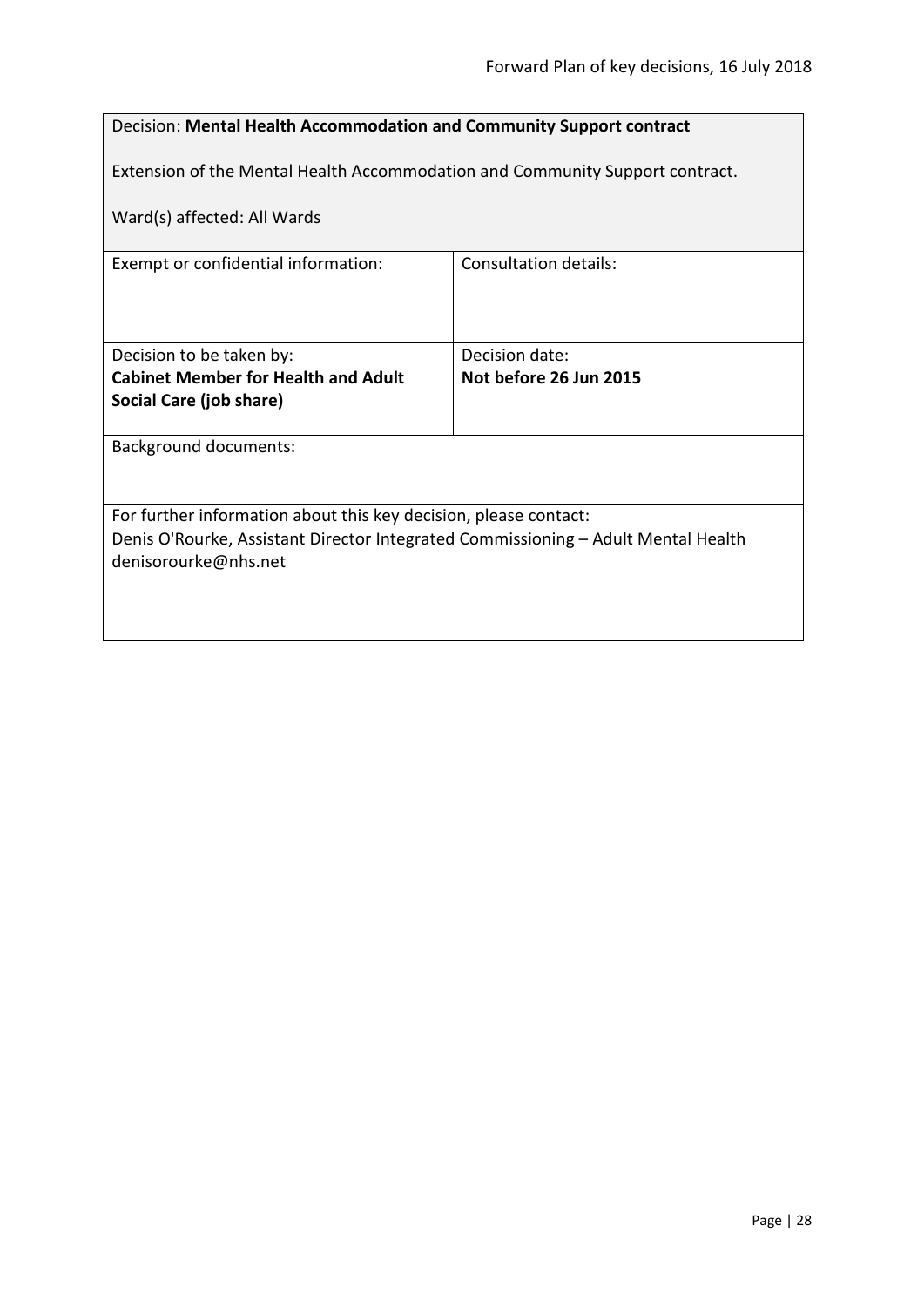<span id="page-28-0"></span>Decision: **Extension to pilot level 3 specialist weight management service for children**

Decision to extend the above contract for 2 years. This contract is part of a healthy weight programme that was set up as a pilot following a tender that was carried out in 2011. The pilot will be evaluated over the next year and a tender will be carried out again in 2016 (for the full healthy weight programme) following analysis of the findings from the evaluation.

| Exempt or confidential information:                              | Consultation details:<br>Qualitative data is being captured through<br>the evaluation. Programme participants<br>provide feedback following their<br>involvement. Relevant professionals and<br>stakeholders will be consulted during the<br>evaluation and during the tender process<br>which will be carried out in 2016. |  |
|------------------------------------------------------------------|-----------------------------------------------------------------------------------------------------------------------------------------------------------------------------------------------------------------------------------------------------------------------------------------------------------------------------|--|
| Decision to be taken by:                                         | Decision date:                                                                                                                                                                                                                                                                                                              |  |
| <b>Cabinet Member for Health and Adult</b>                       | Not before 26 Jun 2015                                                                                                                                                                                                                                                                                                      |  |
| Social Care (job share)                                          |                                                                                                                                                                                                                                                                                                                             |  |
| <b>Background documents:</b>                                     |                                                                                                                                                                                                                                                                                                                             |  |
|                                                                  |                                                                                                                                                                                                                                                                                                                             |  |
| For further information about this key decision, please contact: |                                                                                                                                                                                                                                                                                                                             |  |
| <b>Candice Clark</b>                                             |                                                                                                                                                                                                                                                                                                                             |  |
| candiceclark@nhs.net                                             |                                                                                                                                                                                                                                                                                                                             |  |
|                                                                  |                                                                                                                                                                                                                                                                                                                             |  |
|                                                                  |                                                                                                                                                                                                                                                                                                                             |  |
|                                                                  |                                                                                                                                                                                                                                                                                                                             |  |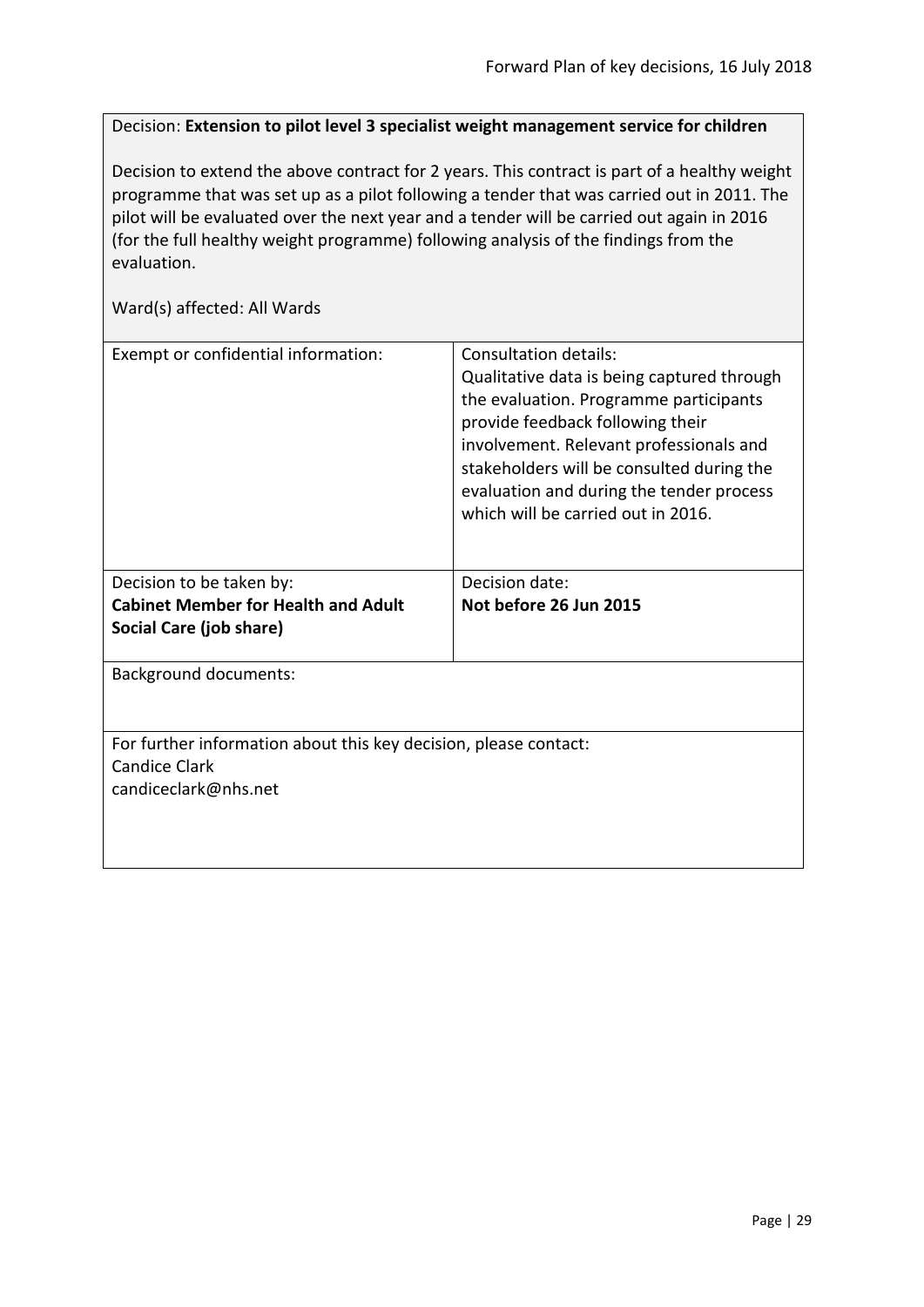<span id="page-29-0"></span>

| Decision: The Nine Elms Vauxhall Development Business Case                                            |                        |  |
|-------------------------------------------------------------------------------------------------------|------------------------|--|
| The approval of £1.986m from s106/Community Infrastructure Levy in Nine Elms Vauxhall<br>for 2017/18. |                        |  |
| Ward(s) affected: Oval; Stockwell                                                                     |                        |  |
| Exempt or confidential information:                                                                   | Consultation details:  |  |
|                                                                                                       |                        |  |
| Decision to be taken by:                                                                              | Decision date:         |  |
| <b>Cabinet Member for Health and Adult</b>                                                            | Not before 12 Dec 2016 |  |
| Social Care (job share)                                                                               |                        |  |
| <b>Background documents:</b>                                                                          |                        |  |
|                                                                                                       |                        |  |
| For further information about this key decision, please contact:                                      |                        |  |
| Moira McGrath, Director of Strategy and Commissioning Adults                                          |                        |  |
| moira.mcgrath@nhs.net                                                                                 |                        |  |
| Tel: 0203 049 4481                                                                                    |                        |  |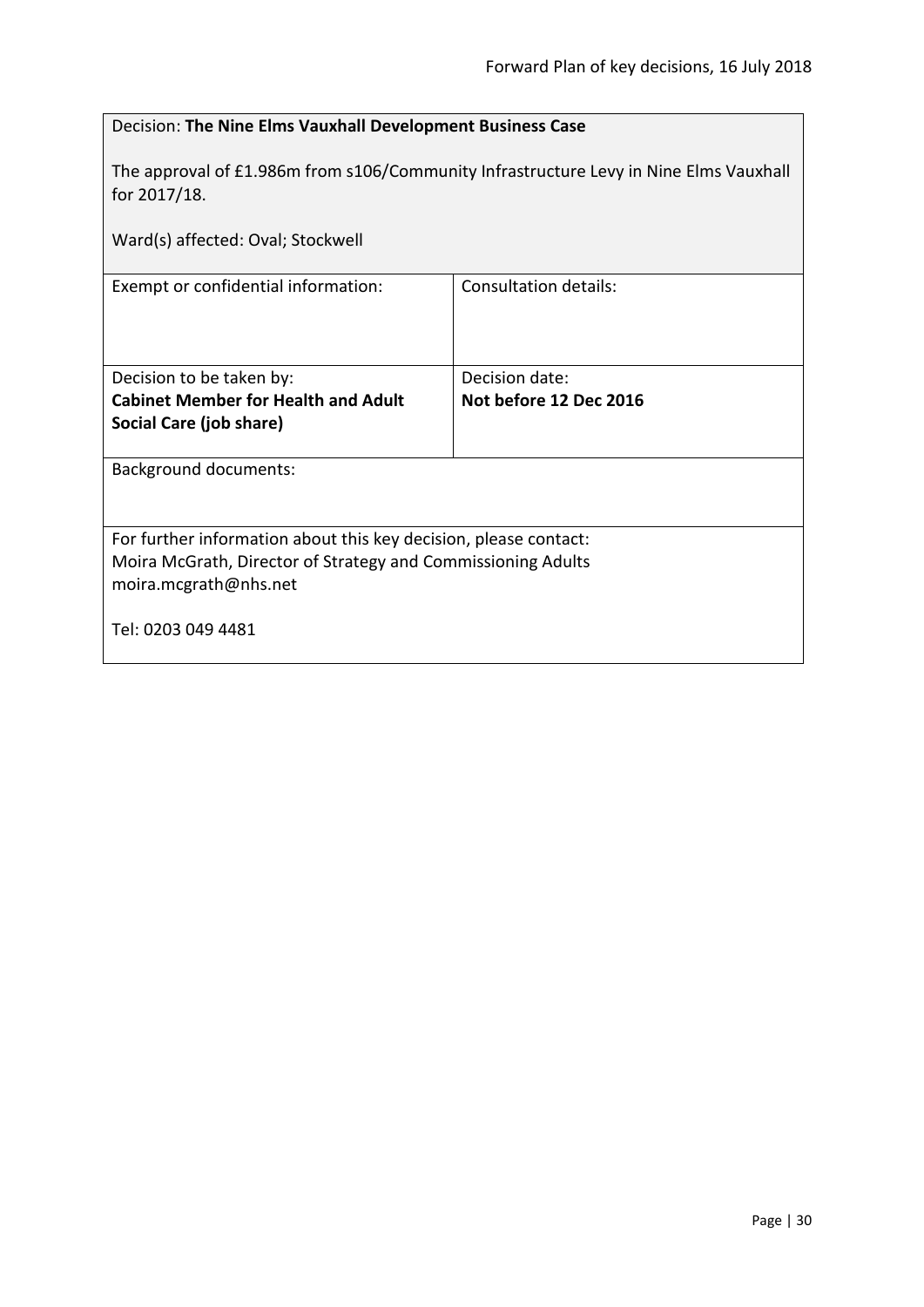#### <span id="page-30-0"></span>Decision: **Gateway Mental Health Support Service**

This proposed decision is for a one-year block contract with one-year extension option to be awarded to Look Ahead Housing and Support Ltd. The contract award will be made under waiver. Look Ahead have submitted proposals to develop a mental health supported housing service which will offer support to people with complex needs.

This provision will be developed to support move on from Lambeth rehabilitation wards and residential care homes as part of the Integrated Personalised Support Alliance (IPSA) initiative

| Exempt or confidential information:                                              | Consultation details:  |
|----------------------------------------------------------------------------------|------------------------|
|                                                                                  |                        |
| Decision to be taken by:                                                         | Decision date:         |
| <b>Cabinet Member for Health and Adult</b>                                       | Not before 22 Aug 2016 |
| Social Care (job share)                                                          |                        |
| <b>Background documents:</b>                                                     |                        |
| For further information about this key decision, please contact:<br>Karen Clarke |                        |
| KClarke1@lambeth.gov.uk                                                          |                        |
|                                                                                  |                        |
|                                                                                  |                        |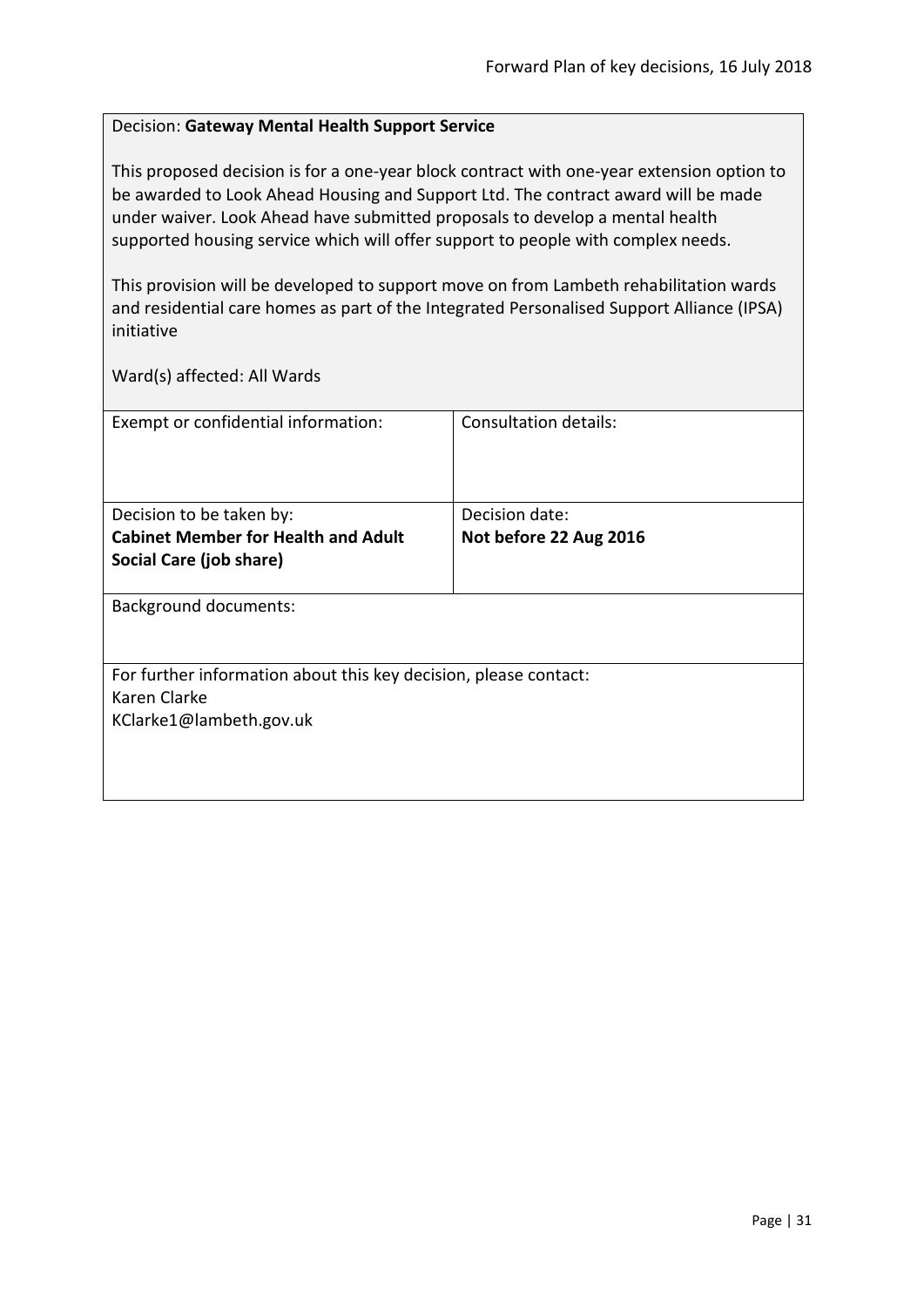<span id="page-31-0"></span>

| Decision: Tenancy Support Service - Single Homeless Project                                                                                                                                  |                        |  |
|----------------------------------------------------------------------------------------------------------------------------------------------------------------------------------------------|------------------------|--|
| Ward(s) affected: All Wards                                                                                                                                                                  |                        |  |
| Exempt or confidential information:                                                                                                                                                          | Consultation details:  |  |
| Decision to be taken by:                                                                                                                                                                     | Decision date:         |  |
| <b>Cabinet Member for Health and Adult</b><br>Social Care (job share)                                                                                                                        | Not before 13 Nov 2017 |  |
|                                                                                                                                                                                              |                        |  |
| <b>Background documents:</b>                                                                                                                                                                 |                        |  |
| For further information about this key decision, please contact:<br>Mandy Green (Associate Director Commissioning), Assistant Director Accommodation &<br>Property<br>mgreen3@lambeth.gov.uk |                        |  |
| Tel: 02079267020                                                                                                                                                                             |                        |  |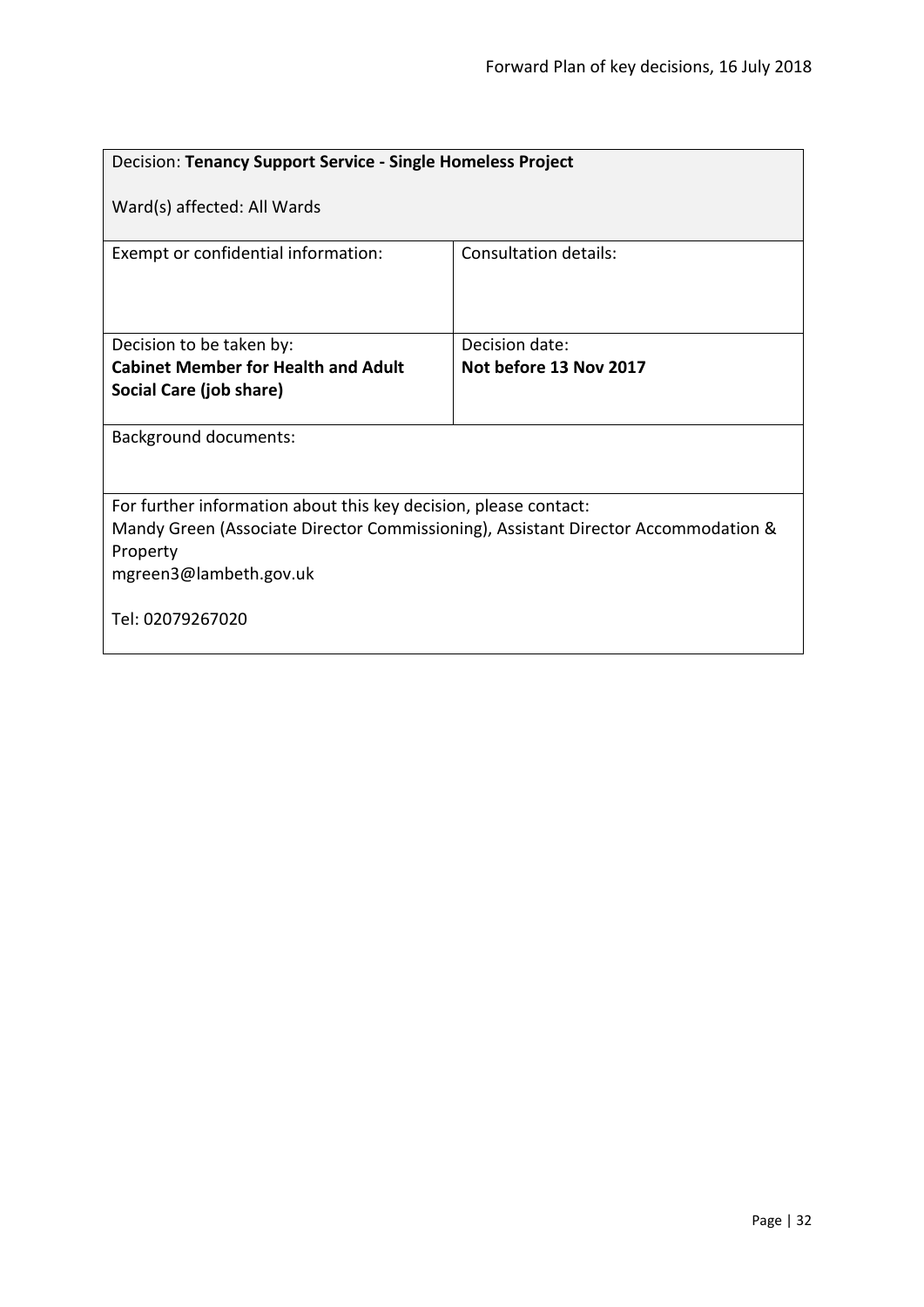<span id="page-32-0"></span>

| Decision: Latch House offender service                                                                                                                                           |                        |  |
|----------------------------------------------------------------------------------------------------------------------------------------------------------------------------------|------------------------|--|
| This decision will enable the Council to undertake a competitive tendering process to<br>award the contract to provide the Latch House offender service from April 2018 onwards. |                        |  |
| Ward(s) affected: All Wards                                                                                                                                                      |                        |  |
| Exempt or confidential information:                                                                                                                                              | Consultation details:  |  |
| Decision to be taken by:                                                                                                                                                         | Decision date:         |  |
| <b>Cabinet Member for Health and Adult</b>                                                                                                                                       | Not before 12 Feb 2018 |  |
| Social Care (job share)                                                                                                                                                          |                        |  |
| <b>Background documents:</b>                                                                                                                                                     |                        |  |
| For further information about this key decision, please contact:                                                                                                                 |                        |  |
| Mandy Green (Associate Director Commissioning), Assistant Director Accommodation &                                                                                               |                        |  |
| Property<br>mgreen3@lambeth.gov.uk                                                                                                                                               |                        |  |
|                                                                                                                                                                                  |                        |  |
| Tel: 02079267020                                                                                                                                                                 |                        |  |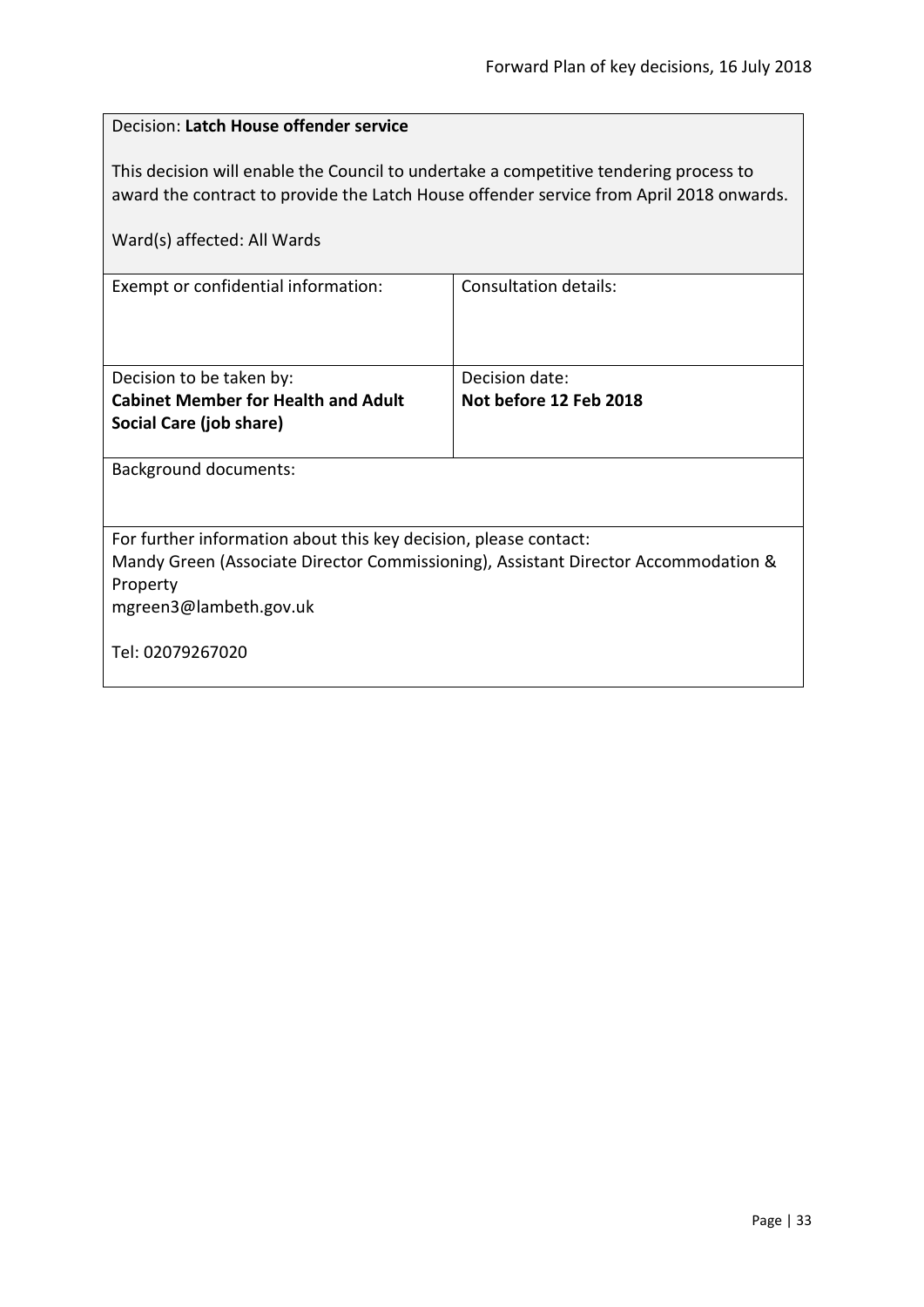<span id="page-33-0"></span>

| <b>Decision: Tenancy Support Service</b>                                                                                                                                                      |                                          |  |
|-----------------------------------------------------------------------------------------------------------------------------------------------------------------------------------------------|------------------------------------------|--|
| The decision to extend the current contract will enable the Council to continue to provide tenancy<br>support to residents while Housing colleagues plan the future structure of the service. |                                          |  |
| Ward(s) affected: All Wards                                                                                                                                                                   |                                          |  |
| Exempt or confidential information:                                                                                                                                                           | <b>Consultation details:</b>             |  |
| Decision to be taken by:<br><b>Cabinet Member for Health and Adult</b><br>Social Care (job share)                                                                                             | Decision date:<br>Not before 19 Feb 2018 |  |
| <b>Background documents:</b>                                                                                                                                                                  |                                          |  |
| For further information about this key decision, please contact:<br>Mandy Green (Associate Director Commissioning), Assistant Director Accommodation &<br>Property<br>mgreen3@lambeth.gov.uk  |                                          |  |
| Tel: 02079267020                                                                                                                                                                              |                                          |  |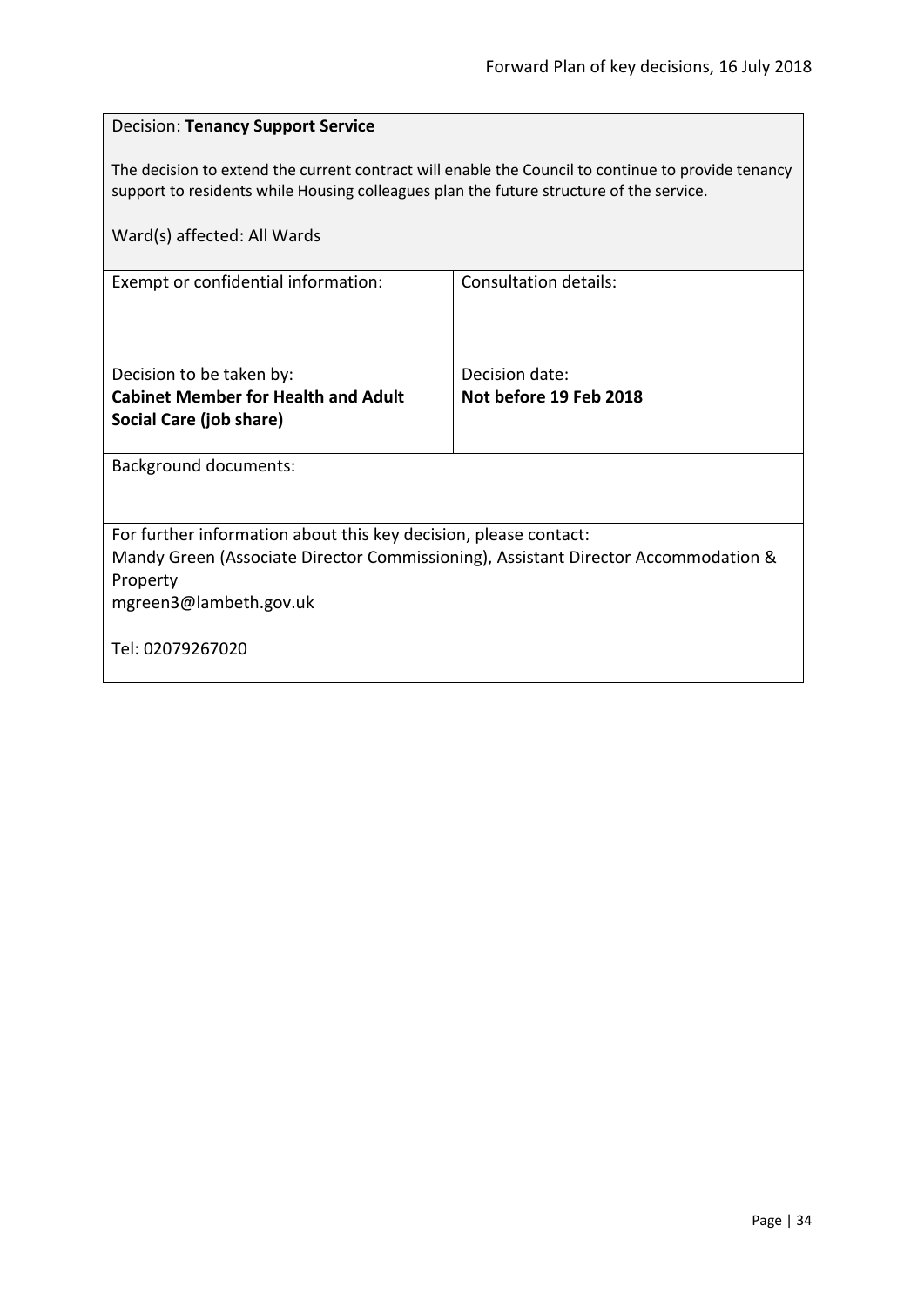#### <span id="page-34-0"></span>Decision: **Care and Support at Extra Care Housing Schemes**

The care and support contract at two extra care schemes will be tendered through a Restricted Tender process.

The resulting contract length will be two years plus a potential extension of one year.

The value of the current contract is £825,000 per year.

| Exempt or confidential information:                              | Consultation details:  |
|------------------------------------------------------------------|------------------------|
|                                                                  |                        |
|                                                                  |                        |
| Decision to be taken by:                                         | Decision date:         |
| <b>Cabinet Member for Health and Adult</b>                       | Not before 23 Apr 2018 |
| Social Care (job share)                                          |                        |
|                                                                  |                        |
| <b>Background documents:</b>                                     |                        |
|                                                                  |                        |
|                                                                  |                        |
| For further information about this key decision, please contact: |                        |
| Helen Bolger, Strategic Commissioning Manager                    |                        |
|                                                                  |                        |
| 3rd Floor, Phoenix House                                         |                        |
| Tel: 020 7926 2724                                               |                        |
|                                                                  |                        |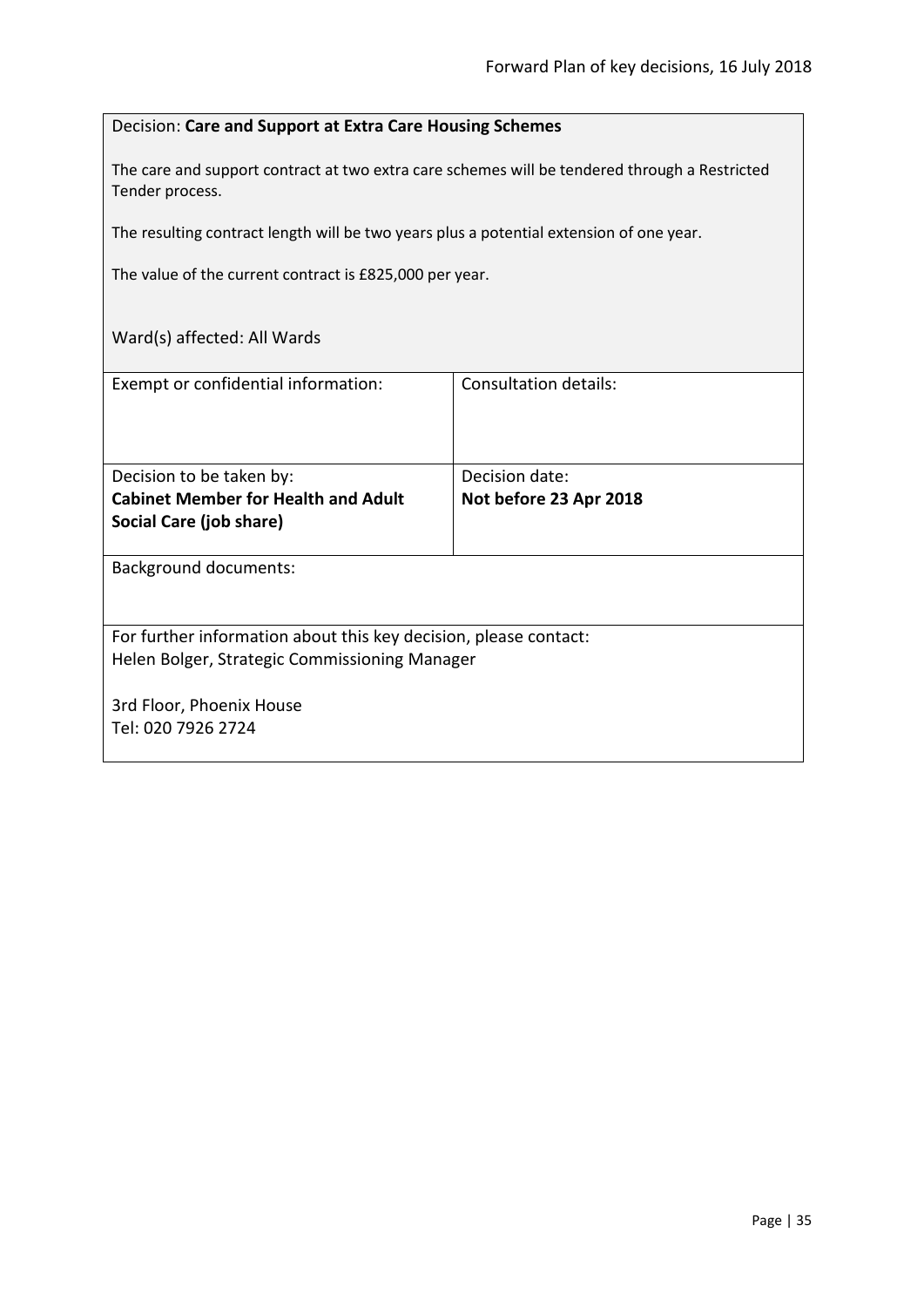<span id="page-35-0"></span>Decision: **s75 partnership agreement with NHS Lambeth Clinical Commissioning Group**

Councils and Clinical Commissioning Groups are required under s75 of the NHS Act 2006 to have formal agreements in place that set out how they share resources and commission services. The proposed agreement will support integrated commissioning arrangements and the Living Well Network Alliance and will run from July 2018 to March 2025

| Exempt or confidential information:                                                                                                                       | Consultation details:  |  |
|-----------------------------------------------------------------------------------------------------------------------------------------------------------|------------------------|--|
| Decision to be taken by:                                                                                                                                  | Decision date:         |  |
| <b>Cabinet Member for Health and Adult</b>                                                                                                                | Not before 11 Jun 2018 |  |
| Social Care (job share)                                                                                                                                   |                        |  |
| <b>Background documents:</b>                                                                                                                              |                        |  |
| For further information about this key decision, please contact:<br>Moira McGrath, Director of Strategy and Commissioning Adults<br>moira.mcgrath@nhs.net |                        |  |
| Tel: 0203 049 4481                                                                                                                                        |                        |  |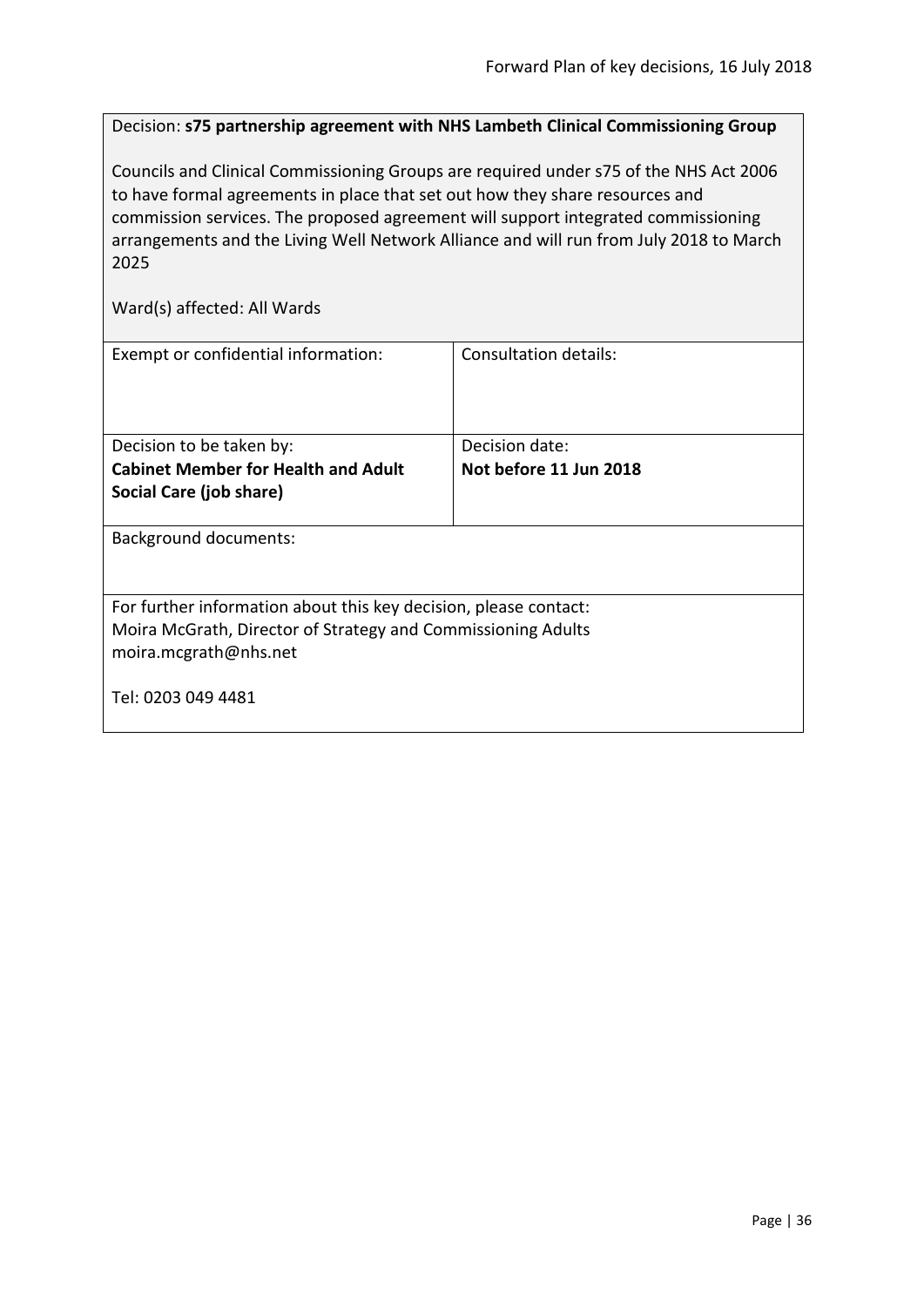#### <span id="page-36-0"></span>Decision: **Public Health Services**

Approval to increase the value of the Council's contract with SH:24 to provide online sexual health testing, to allow increased access to the service for Lewisham and Southwark residents during the period 1st April to 30th June 2018.

There is no additional financial contribution from LB Lambeth.

| Exempt or confidential information:                                                  | Consultation details:  |
|--------------------------------------------------------------------------------------|------------------------|
|                                                                                      |                        |
|                                                                                      |                        |
|                                                                                      |                        |
|                                                                                      |                        |
| Decision to be taken by:                                                             | Decision date:         |
| <b>Cabinet Member for Health and Adult</b>                                           | Not before 11 Jun 2018 |
| Social Care (job share)                                                              |                        |
|                                                                                      |                        |
|                                                                                      |                        |
| <b>Background documents:</b>                                                         |                        |
|                                                                                      |                        |
|                                                                                      |                        |
| For further information about this key decision, please contact:                     |                        |
| Emily Newell, Commissioning Officer, Strategy & Commissioning: Housing & Communities |                        |
| ENewell@lambeth.gov.uk                                                               |                        |
|                                                                                      |                        |
| <b>Phoenix House</b>                                                                 |                        |
| Tel: 0207 926 0973                                                                   |                        |
|                                                                                      |                        |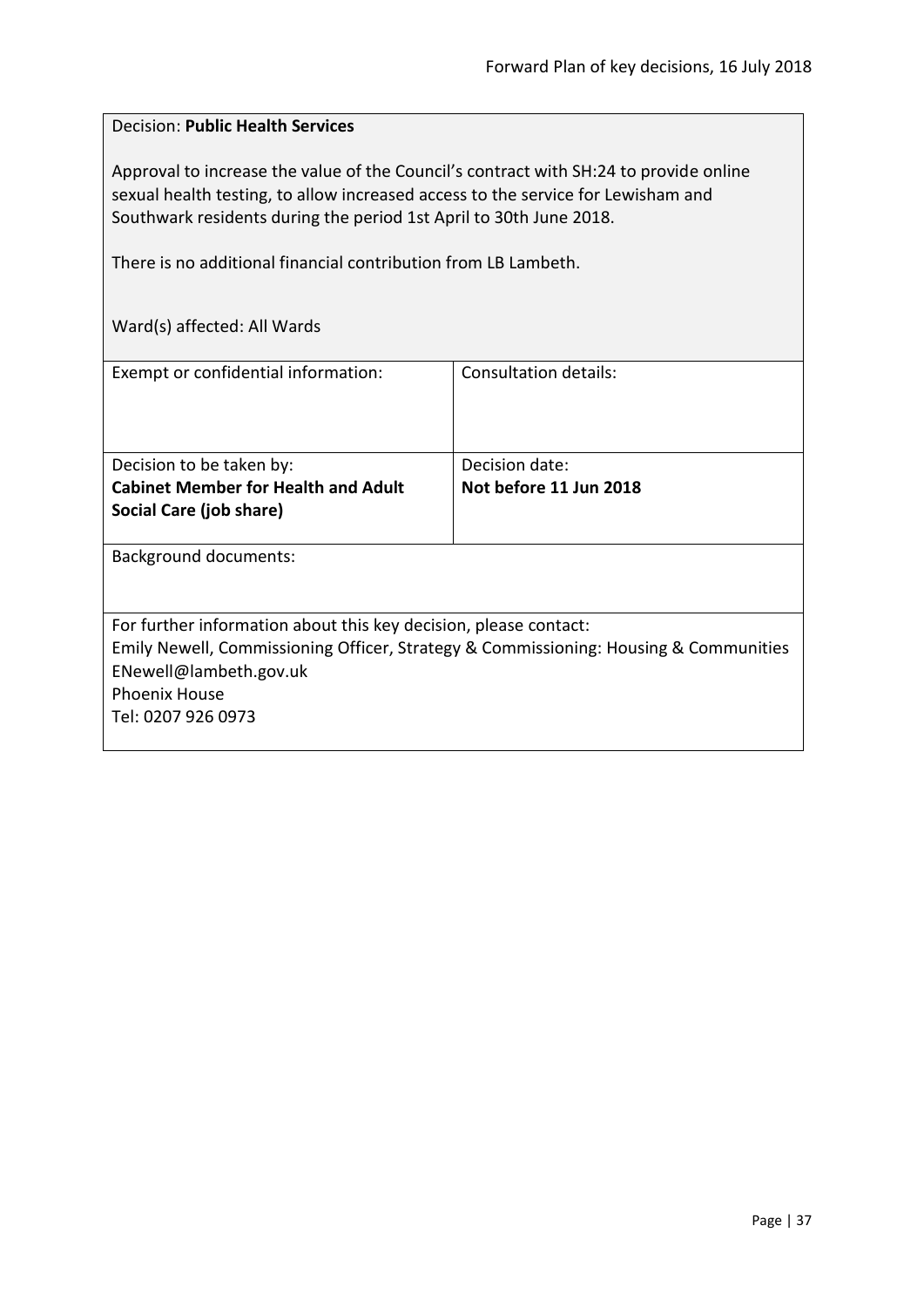<span id="page-37-0"></span>

| Decision: Development Options Appraisal - Fenwick Estate |  |
|----------------------------------------------------------|--|
|                                                          |  |

To approve the opportunity sites in Fenwick estate as the location for offsite affordable housing provision by Sainsbury/TfL

| Ward(s) affected: Larkhall                                                |                                                                                                                                                                                                                                                                                                                                            |  |
|---------------------------------------------------------------------------|--------------------------------------------------------------------------------------------------------------------------------------------------------------------------------------------------------------------------------------------------------------------------------------------------------------------------------------------|--|
| Exempt or confidential information:                                       | <b>Consultation details:</b><br>Resident participation in the project will be<br>designed in close liaison with the TRA. A<br>communications plan will be developed by<br>the project team involving drop in,<br>newsletters, events etc to engage with<br>residents and coproduce a project plan.<br>Local residents and ward councillors |  |
| Decision to be taken by:                                                  | Decision date:                                                                                                                                                                                                                                                                                                                             |  |
| <b>Cabinet Member for Planning and</b><br>Investment                      | Not before 26 Jun 2015                                                                                                                                                                                                                                                                                                                     |  |
| <b>Background documents:</b>                                              |                                                                                                                                                                                                                                                                                                                                            |  |
| For further information about this key decision, please contact:          |                                                                                                                                                                                                                                                                                                                                            |  |
| Lesley Johnson, Consultant, Strategic Housing, Regeneration & Communities |                                                                                                                                                                                                                                                                                                                                            |  |
| Ljohnson3@lambeth.gov.uk                                                  |                                                                                                                                                                                                                                                                                                                                            |  |
| International House, 7th Floor                                            |                                                                                                                                                                                                                                                                                                                                            |  |
| Tel: 020 7926 7125                                                        |                                                                                                                                                                                                                                                                                                                                            |  |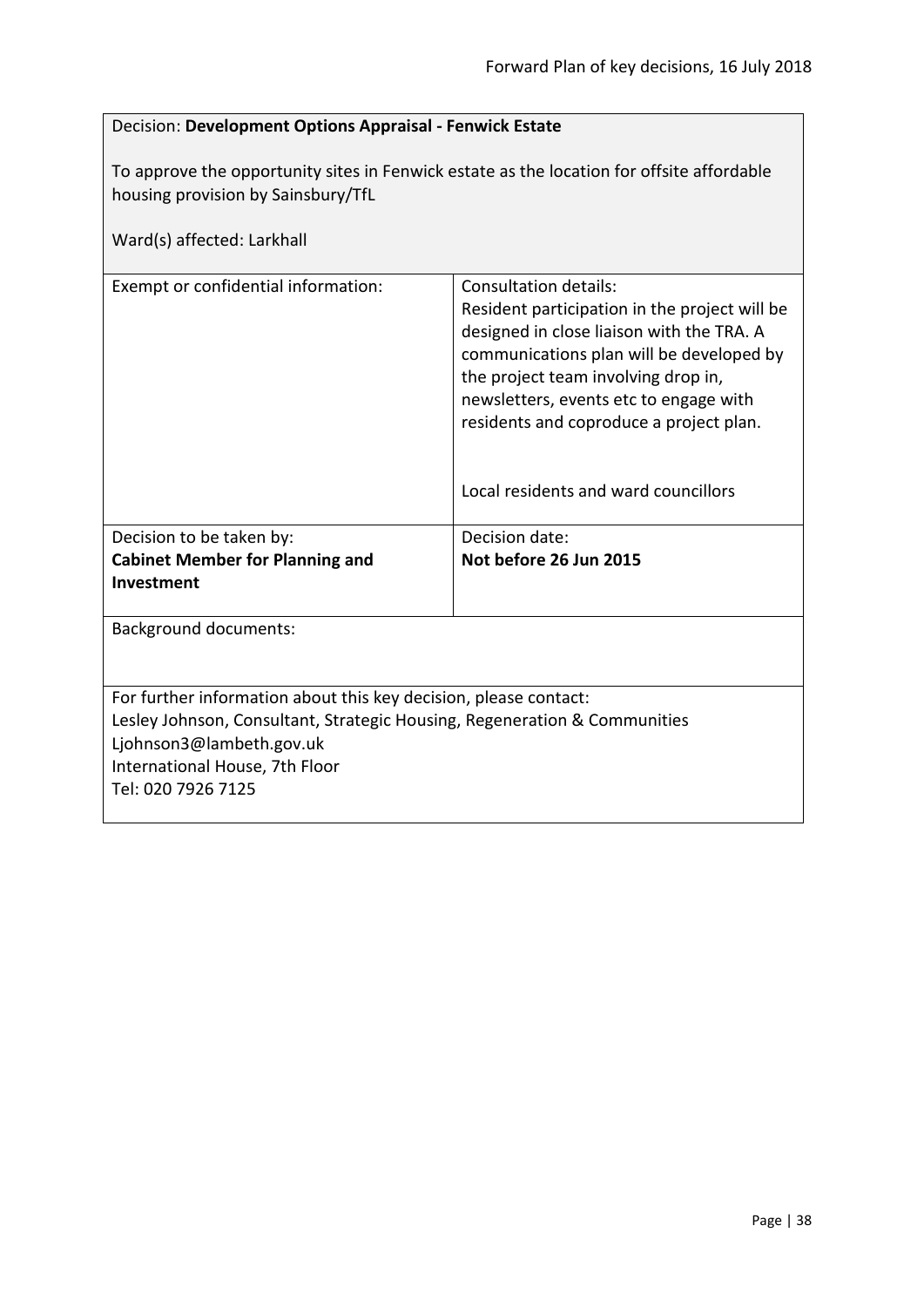<span id="page-38-0"></span>Decision: **Recommended CIL Allocation for the Stockwell, Vassall, Larkhall Co-operative Local Investment Plan (CLIP)**

To agree allocation of the Community Infrastructure Levy (CIL) to support the delivery of priorities identified in the Co-operative Local Investment Plan (CLIP) for Stockwell, Vassall and Larkhall (SVL).

Priorities in the plan will delivered by relevant services leads subject to project and funding approval through the Council's usual decision making processes and schemes of delegation.

Ward(s) affected: Larkhall; Stockwell; Vassall

| Exempt or confidential information:                              | Consultation details:  |
|------------------------------------------------------------------|------------------------|
| Decision to be taken by:                                         | Decision date:         |
| <b>Cabinet Member for Planning and</b>                           | Not before 22 May 2017 |
| <b>Investment</b>                                                |                        |
| <b>Background documents:</b>                                     |                        |
| For further information about this key decision, please contact: |                        |
| Trisha Boland, Co-operative Council Implementation Lead          |                        |
| TBoland@lambeth.gov.uk                                           |                        |
| <b>Hambrook House</b>                                            |                        |
| Tel: 020 7926 3481                                               |                        |
|                                                                  |                        |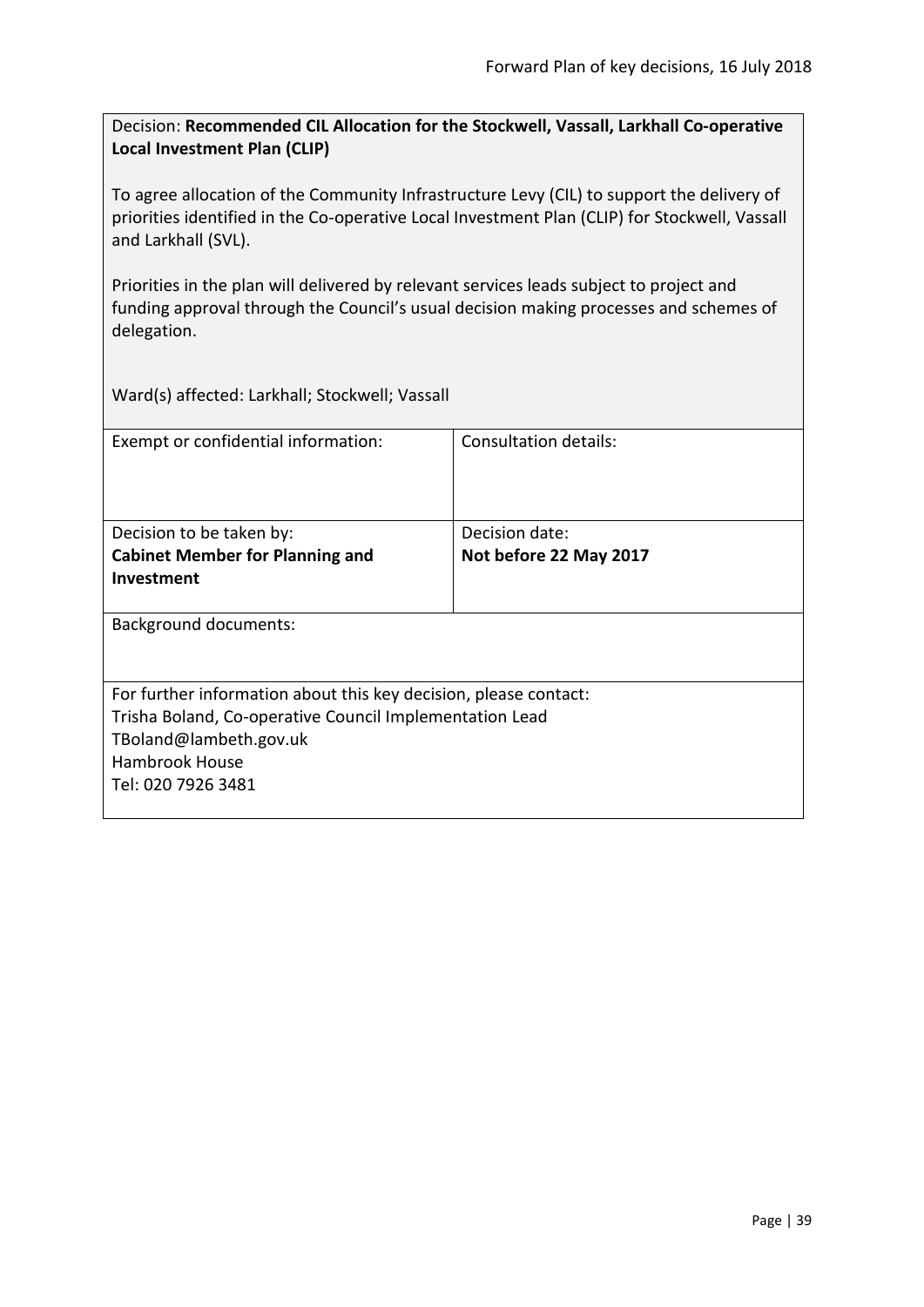<span id="page-39-0"></span>

| Decision: Transforming Waterloo (Waterloo Roundabout) Regeneration Project                                                                                                                                                    |                              |  |
|-------------------------------------------------------------------------------------------------------------------------------------------------------------------------------------------------------------------------------|------------------------------|--|
| Ward(s) affected: Bishop's                                                                                                                                                                                                    |                              |  |
| Exempt or confidential information:                                                                                                                                                                                           | <b>Consultation details:</b> |  |
| Decision to be taken by:                                                                                                                                                                                                      | Decision date:               |  |
| <b>Cabinet Member for Planning and</b>                                                                                                                                                                                        | Not before 17 Jul 2017       |  |
| Investment                                                                                                                                                                                                                    |                              |  |
| <b>Background documents:</b>                                                                                                                                                                                                  |                              |  |
| For further information about this key decision, please contact:<br>Sandra Roebuck, Director - Growth, Planning and Employment<br>SRoebuck@lambeth.gov.uk<br>Blue Star House, London Borough of Lambeth<br>Tel: 020 7926 2594 |                              |  |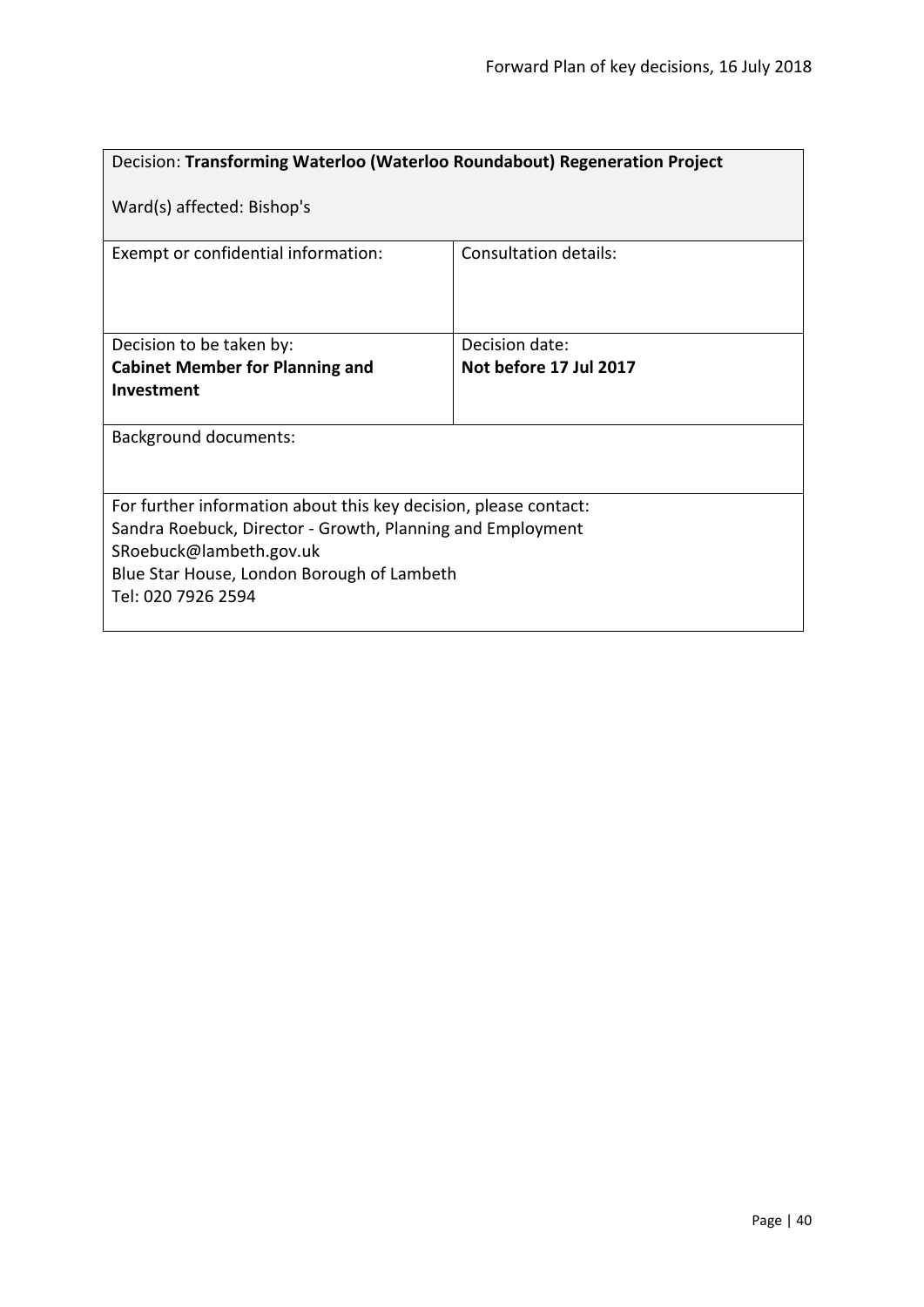<span id="page-40-0"></span>

| Decision: Redevelopment of 114 - 118 Lower Marsh                                                                                                                                                                              |                        |  |
|-------------------------------------------------------------------------------------------------------------------------------------------------------------------------------------------------------------------------------|------------------------|--|
| to agreed that the Council owned site at $114 - 118$ Lower Marsh be redeveloped as a<br>mixed use retail and office led scheme.<br>Ward(s) affected: Bishop's                                                                 |                        |  |
| Exempt or confidential information:                                                                                                                                                                                           | Consultation details:  |  |
|                                                                                                                                                                                                                               |                        |  |
| Decision to be taken by:                                                                                                                                                                                                      | Decision date:         |  |
| <b>Cabinet Member for Planning and</b><br>Investment                                                                                                                                                                          | Not before 26 Sep 2017 |  |
| <b>Background documents:</b>                                                                                                                                                                                                  |                        |  |
| For further information about this key decision, please contact:<br>Sandra Roebuck, Director - Growth, Planning and Employment<br>SRoebuck@lambeth.gov.uk<br>Blue Star House, London Borough of Lambeth<br>Tel: 020 7926 2594 |                        |  |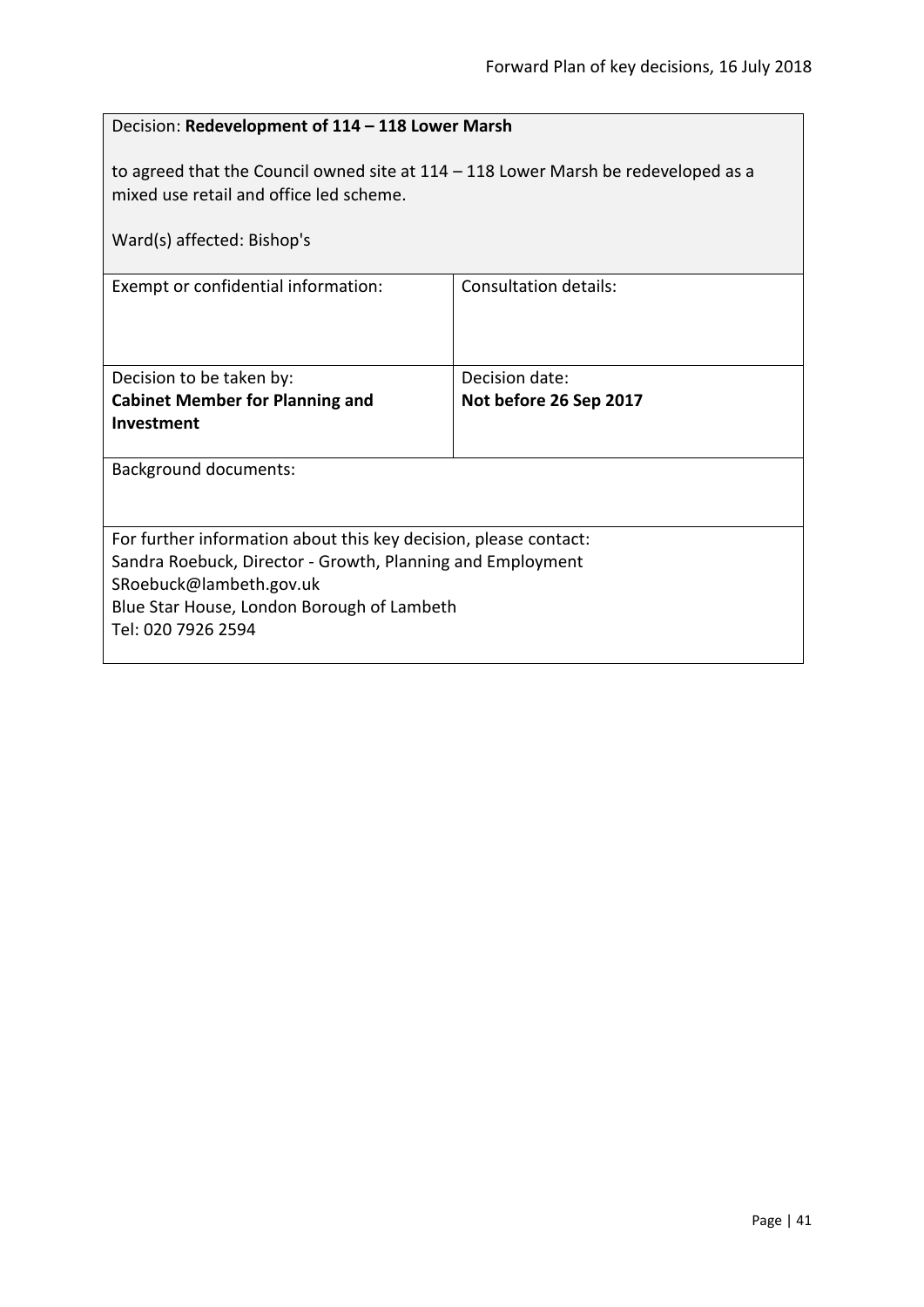#### <span id="page-41-0"></span>Decision: **Conversion of Brixton Recreation Centre storage space to work space**

To approve the reuse and letting of the storage space at Brixton Recreation Centre (off Beehive Place) and delegate authority to the Head of Strategic Property & Valuation Services to enter into an Agreement to Lease in the best interest of the council, subject to planning and listed building being grant for change of use and physical alterations.

#### Ward(s) affected: Coldharbour

| Exempt or confidential information:                              | Consultation details: |  |
|------------------------------------------------------------------|-----------------------|--|
|                                                                  |                       |  |
|                                                                  |                       |  |
|                                                                  |                       |  |
| Decision to be taken by:                                         | Decision date:        |  |
| <b>Cabinet Member for Planning and</b>                           | Not before 9 Oct 2017 |  |
| Investment                                                       |                       |  |
|                                                                  |                       |  |
| <b>Background documents:</b>                                     |                       |  |
|                                                                  |                       |  |
|                                                                  |                       |  |
| For further information about this key decision, please contact: |                       |  |
| Tom Bridgman                                                     |                       |  |
| tbridgman@lambeth.gov.uk                                         |                       |  |
|                                                                  |                       |  |
|                                                                  |                       |  |
|                                                                  |                       |  |
|                                                                  |                       |  |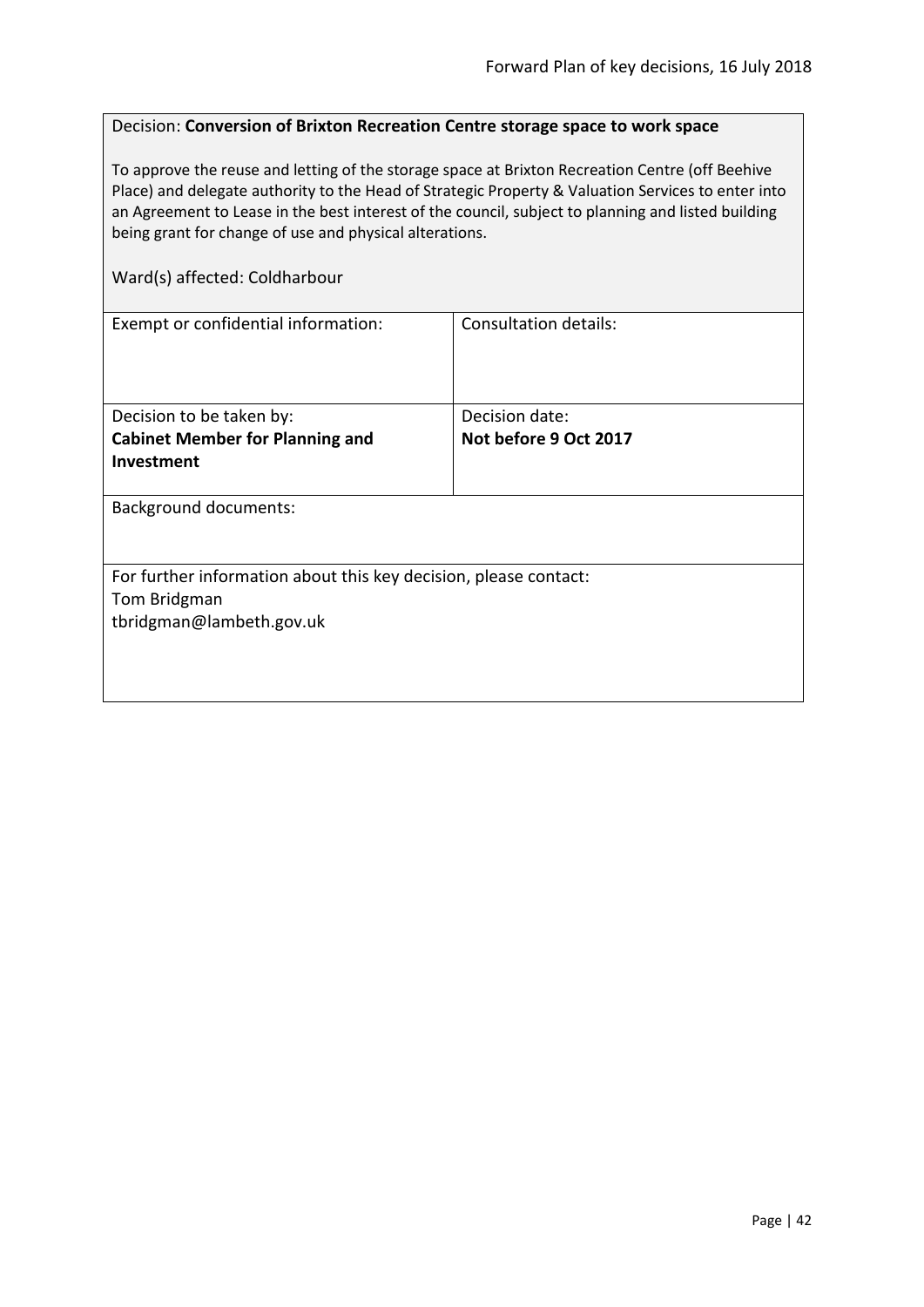#### <span id="page-42-0"></span>Decision: **Oval and Prince's Co-operative Local Investment Plan**

To agree priorities for infrastructure investment in Oval and Prince's wards for the next five years. Priorities have been informed by public consultation from January to March 2017.

| Ward(s) affected: Oval; Prince's                                 |                       |  |
|------------------------------------------------------------------|-----------------------|--|
| Exempt or confidential information:                              | Consultation details: |  |
| Decision to be taken by:                                         | Decision date:        |  |
| <b>Cabinet Member for Planning and</b>                           | Not before 9 Oct 2017 |  |
| Investment                                                       |                       |  |
| <b>Background documents:</b>                                     |                       |  |
| For further information about this key decision, please contact: |                       |  |
| Trisha Boland, Co-operative Council Implementation Lead          |                       |  |
| TBoland@lambeth.gov.uk                                           |                       |  |
| Hambrook House                                                   |                       |  |
| Tel: 020 7926 3481                                               |                       |  |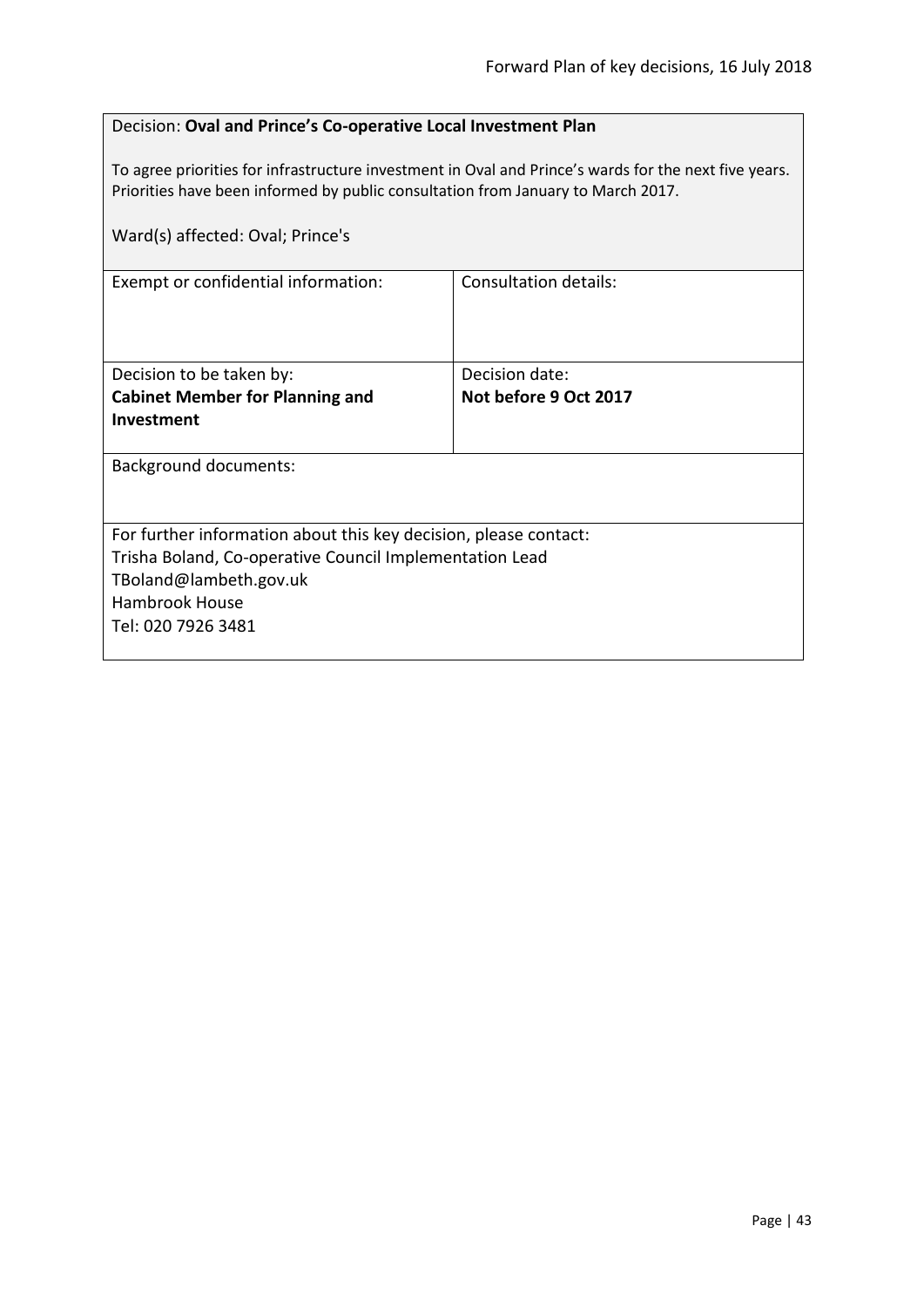<span id="page-43-0"></span>

| Decision: Future Use of International House                                                                                                                                                                              |                              |  |
|--------------------------------------------------------------------------------------------------------------------------------------------------------------------------------------------------------------------------|------------------------------|--|
| To consider the options and approve an approach to the future use of International House, SW9<br>7QE.                                                                                                                    |                              |  |
| Ward(s) affected: Coldharbour                                                                                                                                                                                            |                              |  |
| Exempt or confidential information:<br>Part exempt<br>Information relating to any individual.<br>Information in respect of which a claim to<br>legal professional privilege could be<br>maintained in legal proceedings. | <b>Consultation details:</b> |  |
| Decision to be taken by:                                                                                                                                                                                                 | Decision date:               |  |
| <b>Cabinet Member for Planning and</b><br>Investment                                                                                                                                                                     | 18 Jul 2018                  |  |
| <b>Background documents:</b>                                                                                                                                                                                             |                              |  |
| For further information about this key decision, please contact:<br>Tom Bridgman<br>tbridgman@lambeth.gov.uk                                                                                                             |                              |  |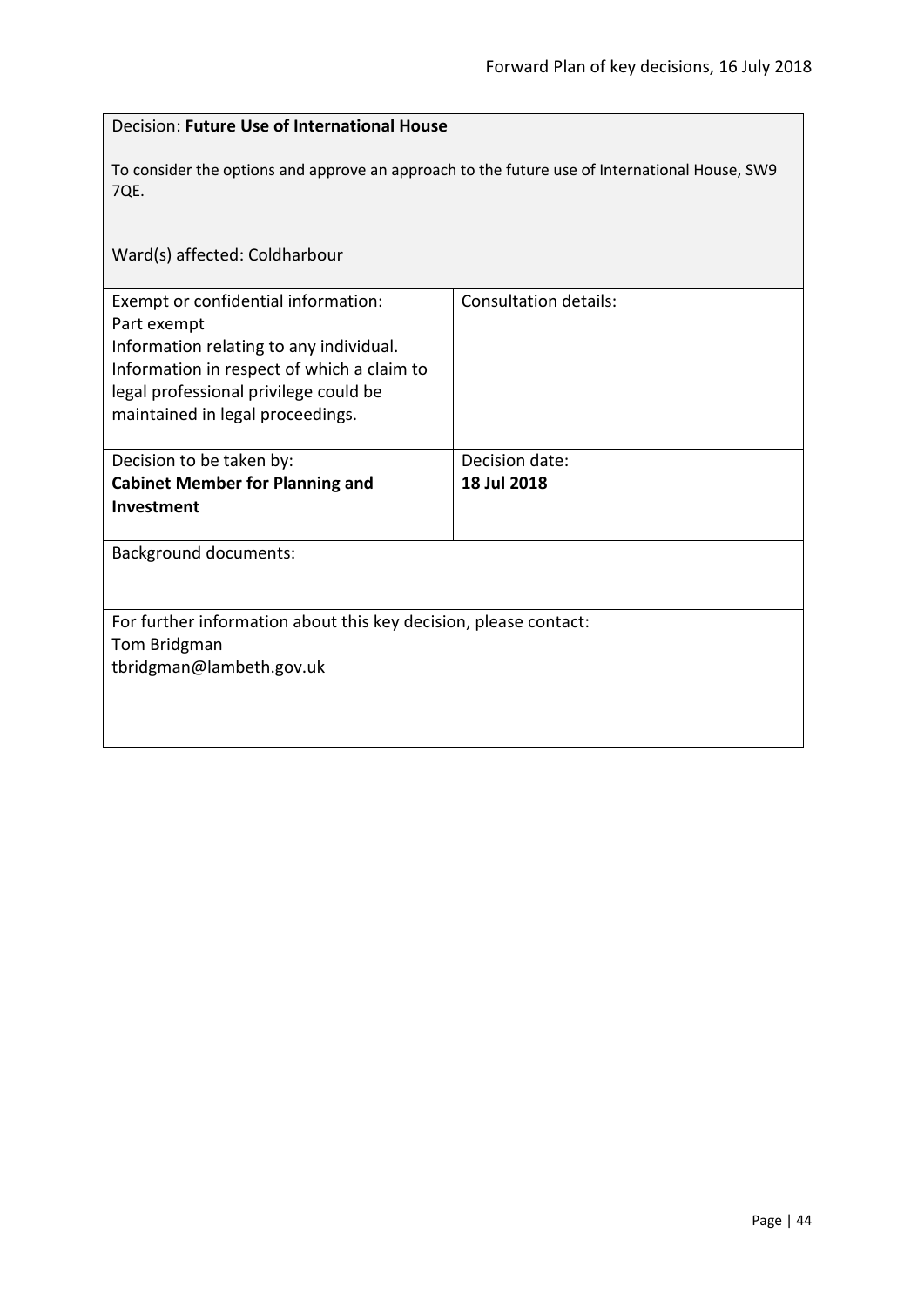#### <span id="page-44-0"></span>Decision: **Carmelita Centre and Orsett Street Lead Consultant Architect**

To appoint a Lead Consultant Architect for the Carmelita Centre and Orsett Street projects. This appointment will allow the progression of these projects – the architect will present several options for the developments, and after a decision is made will work on their further design.

#### Ward(s) affected: Prince's

| Exempt or confidential information:<br>Part exempt<br>Information relating to the financial or<br>business affairs of any particular person<br>(including the authority holding that | Consultation details:  |
|--------------------------------------------------------------------------------------------------------------------------------------------------------------------------------------|------------------------|
| information)                                                                                                                                                                         |                        |
| Decision to be taken by:                                                                                                                                                             | Decision date:         |
| <b>Cabinet Member for Planning and</b>                                                                                                                                               | Not before 15 Jan 2018 |
| <b>Investment</b>                                                                                                                                                                    |                        |
| <b>Background documents:</b>                                                                                                                                                         |                        |
| For further information about this key decision, please contact:                                                                                                                     |                        |
| Annabel Gray, Consultant Project Manager<br>AGray@lambeth.gov.uk                                                                                                                     |                        |
|                                                                                                                                                                                      |                        |
|                                                                                                                                                                                      |                        |
|                                                                                                                                                                                      |                        |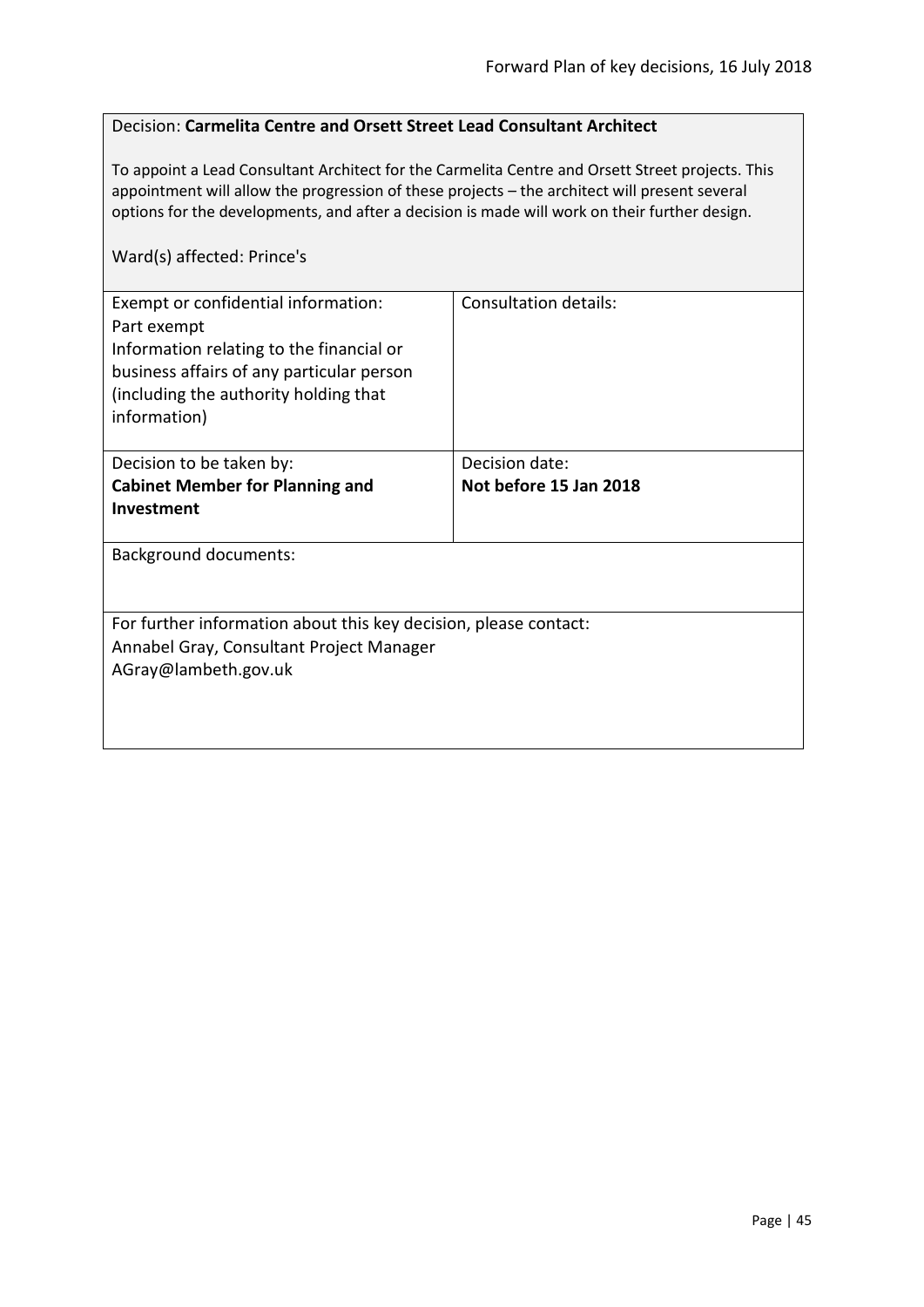#### <span id="page-45-0"></span>Decision: **London Eye S106 Agreement**

Under the terms of a S106 agreement, the South Bank Employers Group (SBEG) provides specified operational and community initiatives in the South Bank area. These are financed by payments that the Council receives annually from the operator of the Coca-Cola London Eye. The Council makes payment to SBEG in arrears on the basis of goods provided and services rendered according to an agreed programme of work.

To approve the total budget of £847,998.00 and the remaining Q3 and Q4 payment of £388,380.00.

Ward(s) affected: Bishop's

| Exempt or confidential information:                                | Consultation details:  |
|--------------------------------------------------------------------|------------------------|
| Decision to be taken by:                                           | Decision date:         |
| <b>Cabinet Member for Planning and</b>                             | Not before 15 Jan 2018 |
| Investment                                                         |                        |
| Background documents:                                              |                        |
| For further information about this key decision, please contact:   |                        |
| Andrew Burton, Head of Capital Programmes and Highways             |                        |
| ABurton@lambeth.gov.uk                                             |                        |
| 5th Floor Blue Star House, 234-244 Stockwell Road, London, SW9 9SP |                        |
| Tel: 0207 926 6221                                                 |                        |
|                                                                    |                        |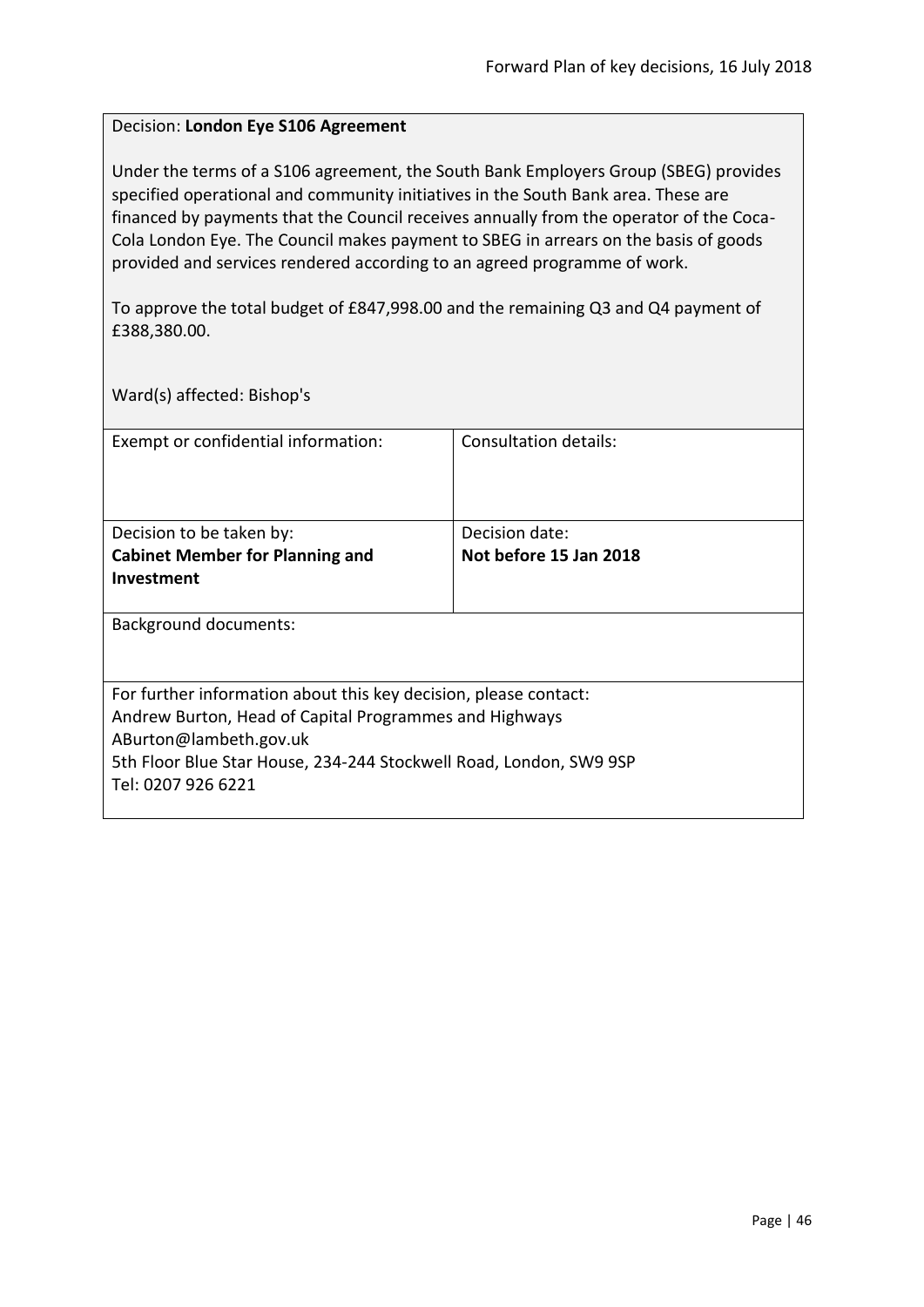<span id="page-46-0"></span>

| Decision: Norwood High Street site acquisition                                                                                                                                                                                      |                                          |  |
|-------------------------------------------------------------------------------------------------------------------------------------------------------------------------------------------------------------------------------------|------------------------------------------|--|
| To seek to acquire a site in Norwood High Street on the terms recommended within the<br>1.<br>decision report                                                                                                                       |                                          |  |
| To approve the procurement of additional commercial property and legal services to<br>2.<br>support the potential acquisition of the site                                                                                           |                                          |  |
| Ward(s) affected: Gipsy Hill                                                                                                                                                                                                        |                                          |  |
| Consultation details:<br>Exempt or confidential information:                                                                                                                                                                        |                                          |  |
| Decision to be taken by:<br><b>Cabinet Member for Planning and</b><br>Investment                                                                                                                                                    | Decision date:<br>Not before 19 Feb 2018 |  |
| <b>Background documents:</b>                                                                                                                                                                                                        |                                          |  |
| For further information about this key decision, please contact:<br>Conor McDonagh, Delivery Lead - Regeneration<br>cmcdonagh@lambeth.gov.uk<br>1st Floor, Phoenix House, 10 Wandsworth Road, London, SW8 2LL<br>Tel: 020 7926 5980 |                                          |  |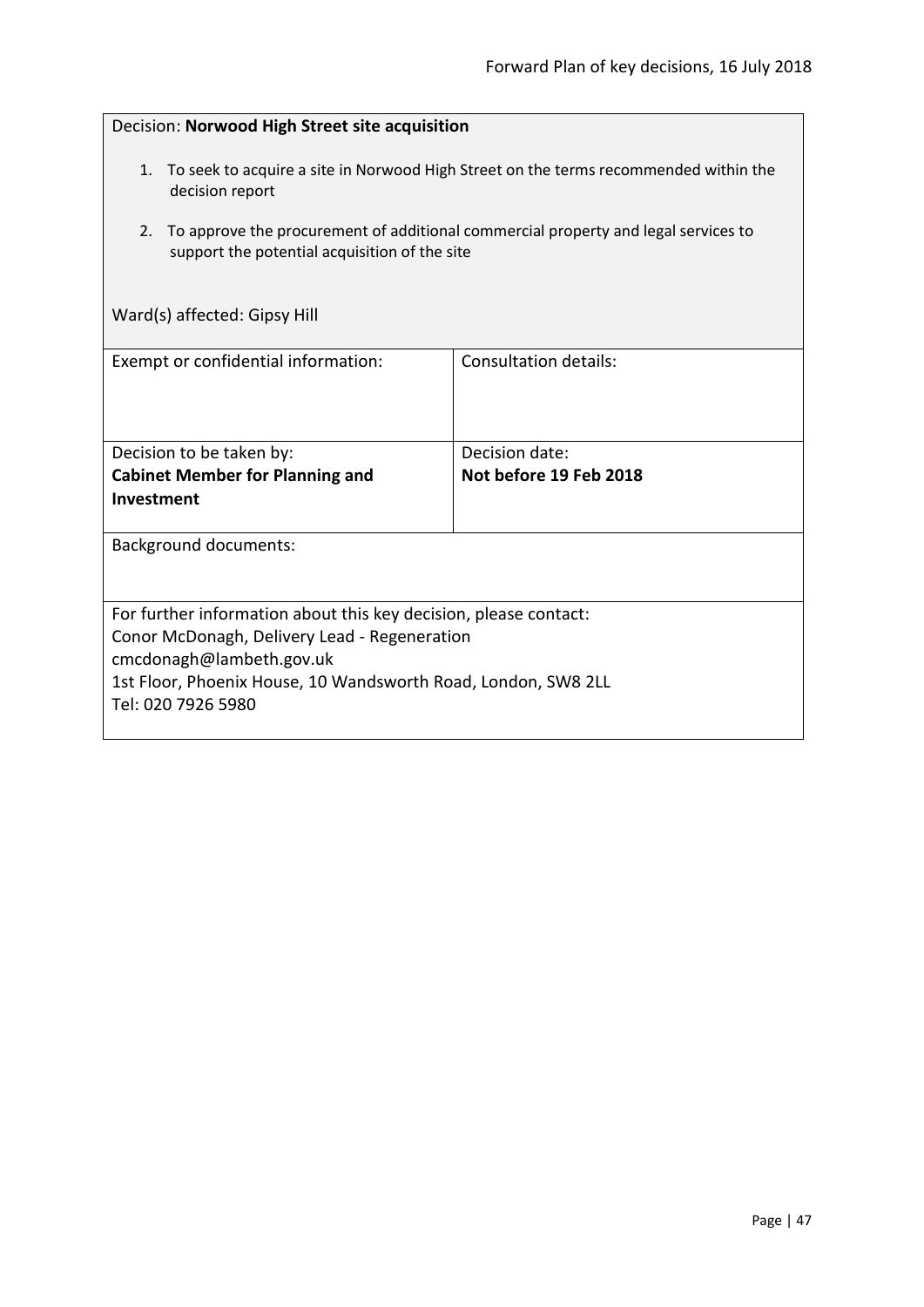<span id="page-47-0"></span>

| Decision: Westbury Estate St James Development Agreement                                                                                        |                              |  |
|-------------------------------------------------------------------------------------------------------------------------------------------------|------------------------------|--|
| Authority to enter into the Development Agreement with St James regarding the delivery of new<br>homes for Council rent on the Westbury Estate. |                              |  |
| Ward(s) affected: Clapham Town                                                                                                                  |                              |  |
| Exempt or confidential information:                                                                                                             | <b>Consultation details:</b> |  |
|                                                                                                                                                 |                              |  |
| Decision to be taken by:                                                                                                                        | Decision date:               |  |
| <b>Cabinet Member for Planning and</b>                                                                                                          | Not before 2 Apr 2018        |  |
| Investment                                                                                                                                      |                              |  |
| <b>Background documents:</b>                                                                                                                    |                              |  |
|                                                                                                                                                 |                              |  |
| For further information about this key decision, please contact:                                                                                |                              |  |
| Jed Young, Assistant Director Housing Regeneration                                                                                              |                              |  |
| JYoung1@lambeth.gov.uk                                                                                                                          |                              |  |
| Tel: 0207 926 3463                                                                                                                              |                              |  |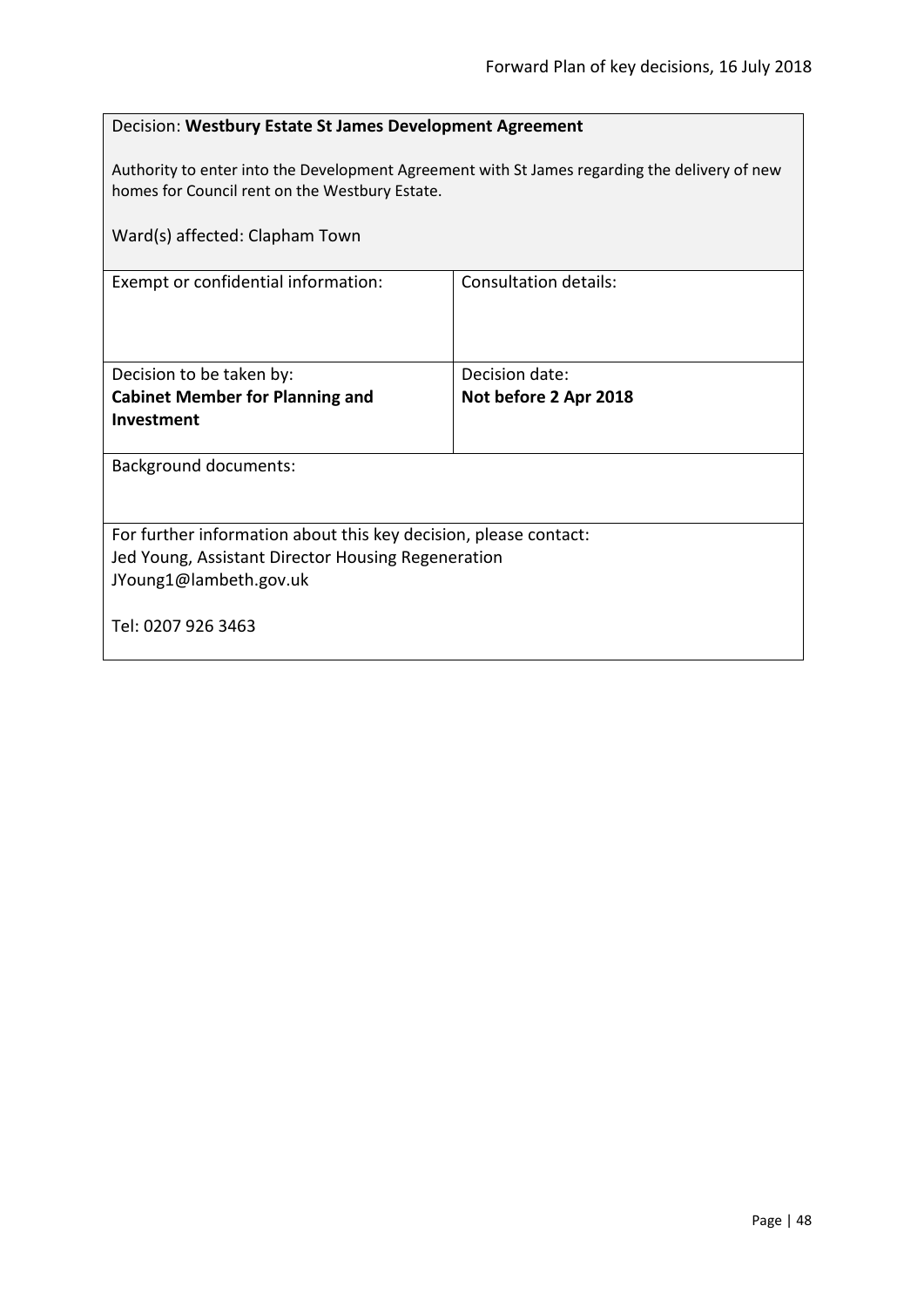<span id="page-48-0"></span>

| Decision: South Bank and Waterloo Neighbours (SoWN) draft neighbourhood plan<br>submission - legal compliance    |                       |  |
|------------------------------------------------------------------------------------------------------------------|-----------------------|--|
| To decide on the legal compliance of the draft neighbourhood plan and supporting<br>documents submitted by SoWN. |                       |  |
| Ward(s) affected: Bishop's; Prince's                                                                             |                       |  |
| Exempt or confidential information:                                                                              | Consultation details: |  |
| Decision to be taken by:                                                                                         | Decision date:        |  |
| <b>Cabinet Member for Planning and</b><br>Investment                                                             | 18 May 2018           |  |
|                                                                                                                  |                       |  |
| <b>Background documents:</b>                                                                                     |                       |  |
|                                                                                                                  |                       |  |
| For further information about this key decision, please contact:                                                 |                       |  |
| Catherine Carpenter, Delivery Lead - Planning Strategy and Policy                                                |                       |  |
| ccarpenter@lambeth.gov.uk                                                                                        |                       |  |
| 1st Floor, Phoenix House, 10 Wandsworth Road<br>Tel: 020 7926 1251                                               |                       |  |
|                                                                                                                  |                       |  |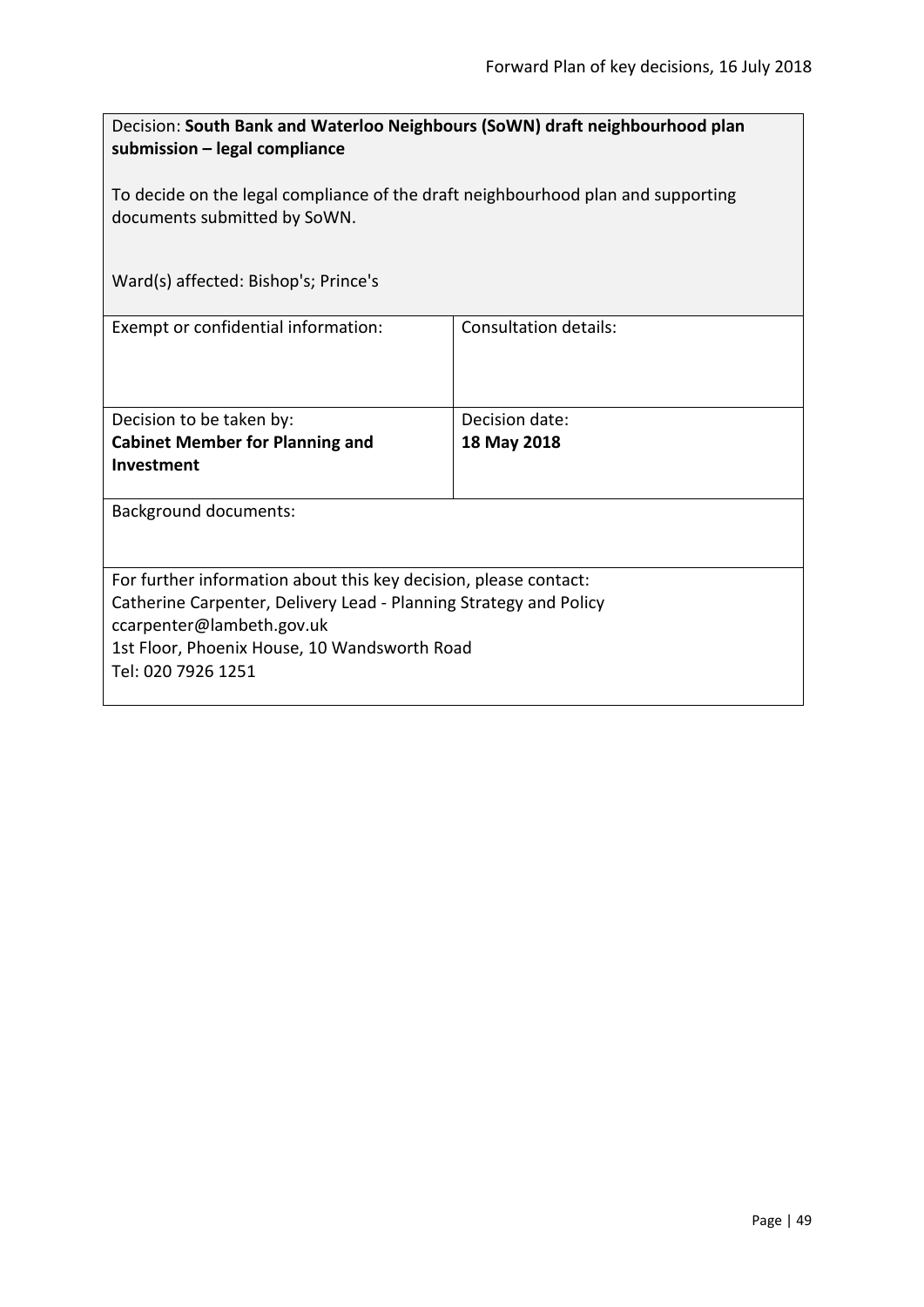<span id="page-49-0"></span>

| Decision: Basements Supplementary Planning Document (SPD)        |                              |  |
|------------------------------------------------------------------|------------------------------|--|
| To agree the basements SPD for consultation                      |                              |  |
| Ward(s) affected: All Wards                                      |                              |  |
| Exempt or confidential information:                              | <b>Consultation details:</b> |  |
|                                                                  |                              |  |
| Decision to be taken by:                                         | Decision date:               |  |
| <b>Cabinet Member for Planning and</b>                           | 1 Jun 2018                   |  |
| Investment                                                       |                              |  |
| <b>Background documents:</b>                                     |                              |  |
|                                                                  |                              |  |
|                                                                  |                              |  |
| For further information about this key decision, please contact: |                              |  |
| Doug Black, Team Leader Conservation & Urban Design              |                              |  |
| DBlack1@lambeth.gov.uk                                           |                              |  |
| 1st floor, Phoenix House                                         |                              |  |
| Tel: 020 7926 4065                                               |                              |  |
|                                                                  |                              |  |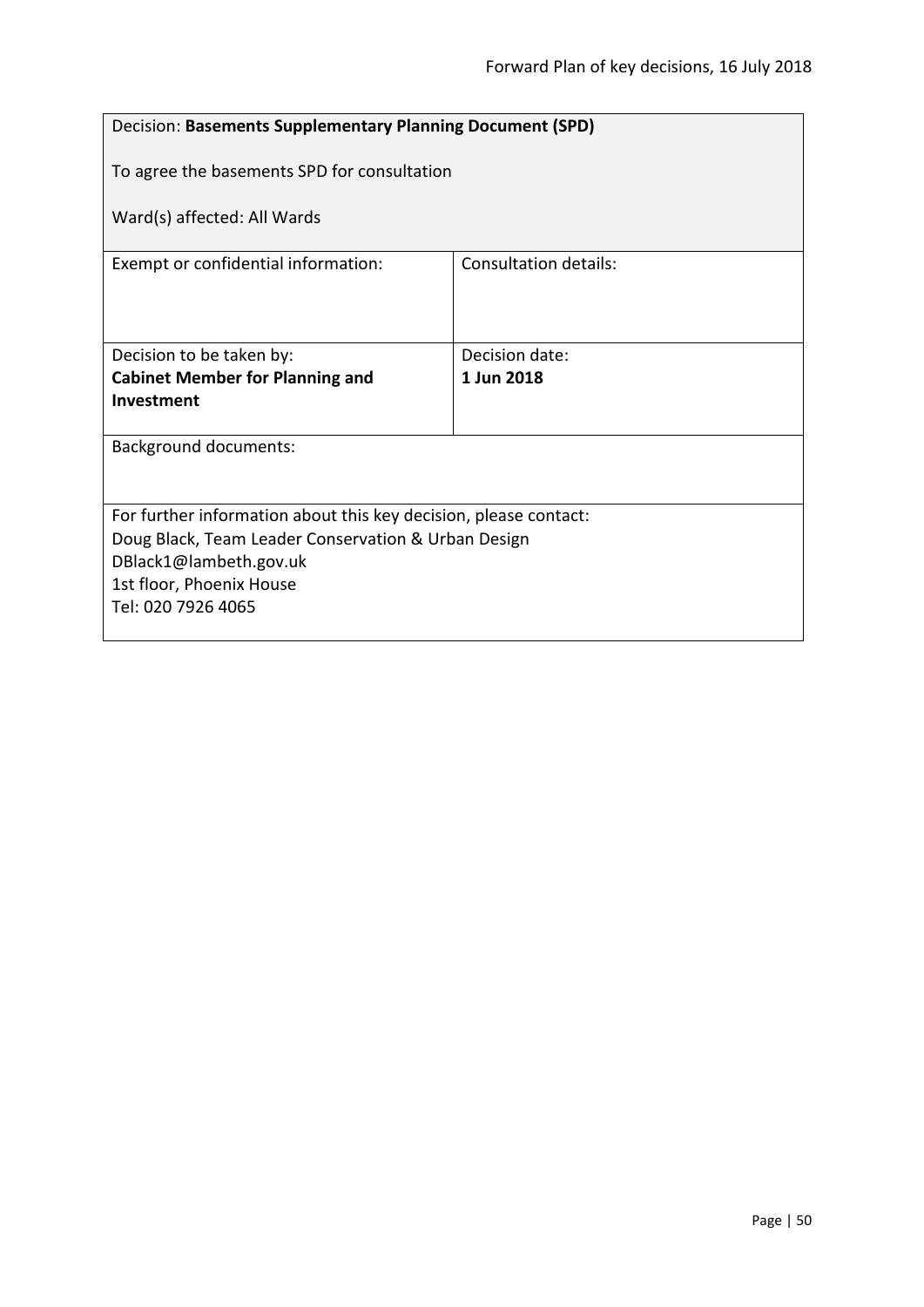<span id="page-50-0"></span>

| Decision: Waterloo Works! Community Enterprise Hub Facility                                                                                                                 |                       |  |
|-----------------------------------------------------------------------------------------------------------------------------------------------------------------------------|-----------------------|--|
| Ward(s) affected: Bishop's                                                                                                                                                  |                       |  |
| Exempt or confidential information:                                                                                                                                         | Consultation details: |  |
| Decision to be taken by:                                                                                                                                                    | Decision date:        |  |
| <b>Cabinet Member for Planning and</b>                                                                                                                                      | 11 Jul 2018           |  |
| Investment                                                                                                                                                                  |                       |  |
| <b>Background documents:</b>                                                                                                                                                |                       |  |
| For further information about this key decision, please contact:<br>lago Griffith, Project Officer<br>igriffith2@lambeth.gov.uk<br>Service Team House<br>Tel: 020 7926 8975 |                       |  |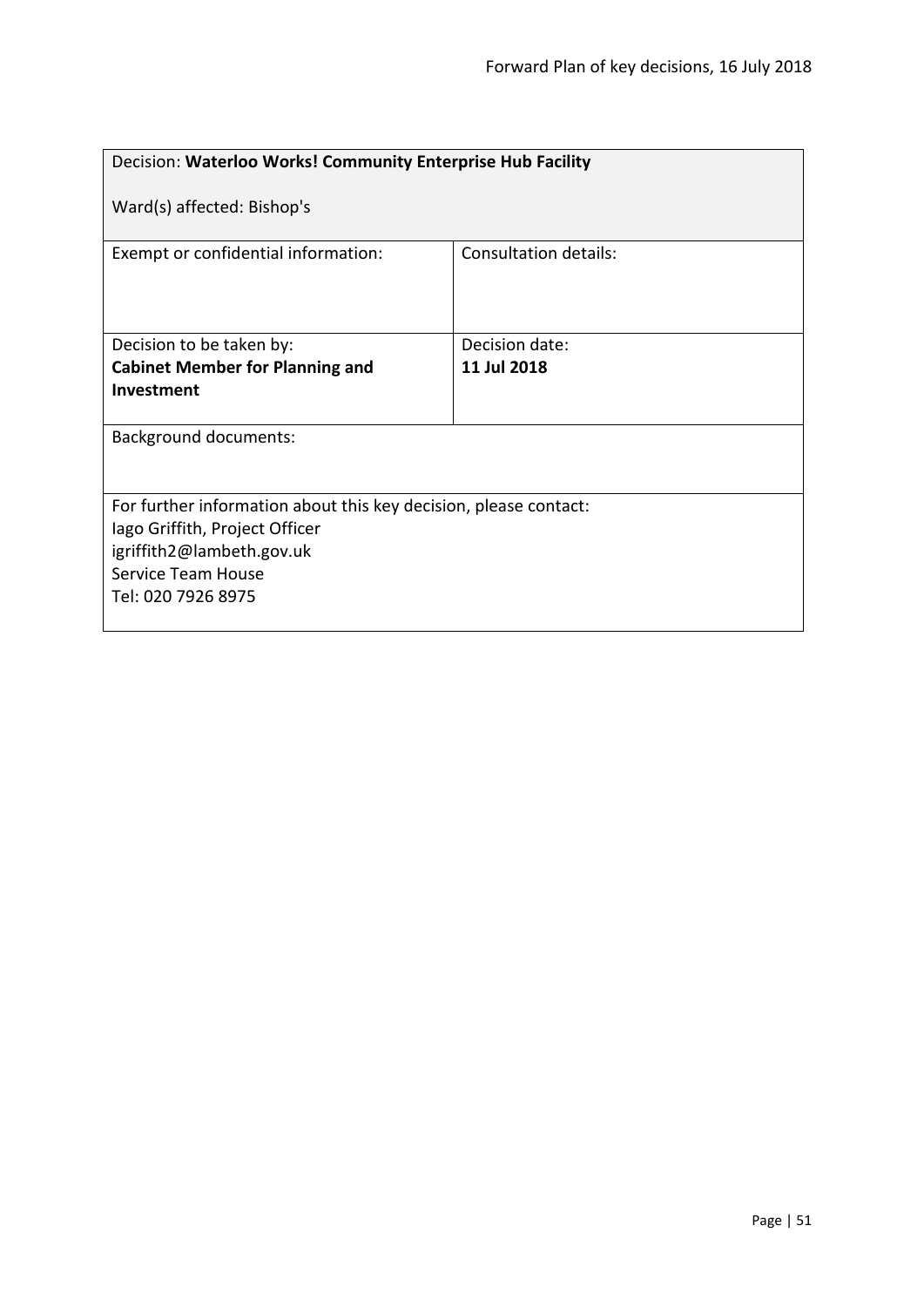#### <span id="page-51-0"></span>Decision: **Addendum to Statement of Community Involvement**

An addendum to the Statement of Community Involvement (SCI) is required to satisfy the requirements of section 6 of the Neighbourhood Planning Act 2017 which comes into force on 31st July 2018. It requires the Council to set out in its SCI how it will give advice or assistance on proposals for making of neighbourhood development orders and neighbourhood development plans, and in the modification of neighbourhood development plans.

| Exempt or confidential information:                               | Consultation details: |
|-------------------------------------------------------------------|-----------------------|
|                                                                   |                       |
| Decision to be taken by:                                          | Decision date:        |
| <b>Cabinet Member for Planning and</b>                            | Not before 9 Jul 2018 |
| Investment                                                        |                       |
| <b>Background documents:</b>                                      |                       |
| For further information about this key decision, please contact:  |                       |
| Catherine Carpenter, Delivery Lead - Planning Strategy and Policy |                       |
| ccarpenter@lambeth.gov.uk                                         |                       |
| 1st Floor, Phoenix House, 10 Wandsworth Road                      |                       |
| Tel: 020 7926 1251                                                |                       |
|                                                                   |                       |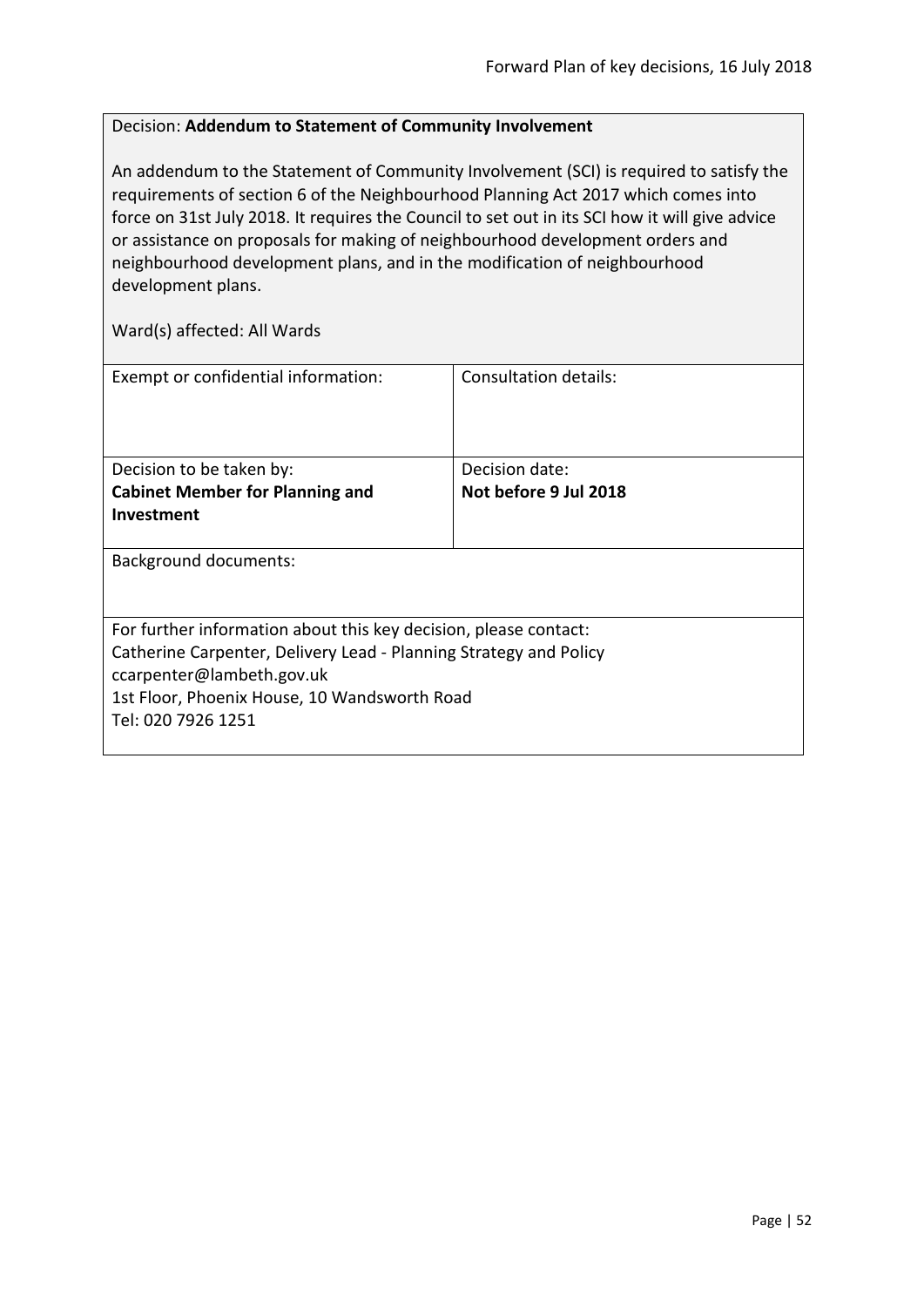#### <span id="page-52-0"></span>Decision: **Brixton Business Improvement District (BID) Renewal Ballot Proposal**

To formally consider and endorse the Brixton BID proposal, and instruct the Returning Officer to hold the necessary renewal ballot.

The council is statutorily bound to consider the BID proposal and hold a ballot on the BIDs behalf unless the proposal conflicts any formally adopted and published policy by the council or it is likely to have a significantly disproportionate financial burden on any person or class of persons.

Ward(s) affected: Brixton Hill; Coldharbour; Ferndale; Herne Hill

| Exempt or confidential information:                                                  | Consultation details: |  |
|--------------------------------------------------------------------------------------|-----------------------|--|
| Decision to be taken by:                                                             | Decision date:        |  |
| <b>Cabinet Member for Planning and</b>                                               | Not before 9 Jul 2018 |  |
| <b>Investment</b>                                                                    |                       |  |
| <b>Background documents:</b>                                                         |                       |  |
| For further information about this key decision, please contact:                     |                       |  |
| Matthew Blades, Business & Inward Investment Delivery Lead<br>mblades@lambeth.gov.uk |                       |  |
|                                                                                      |                       |  |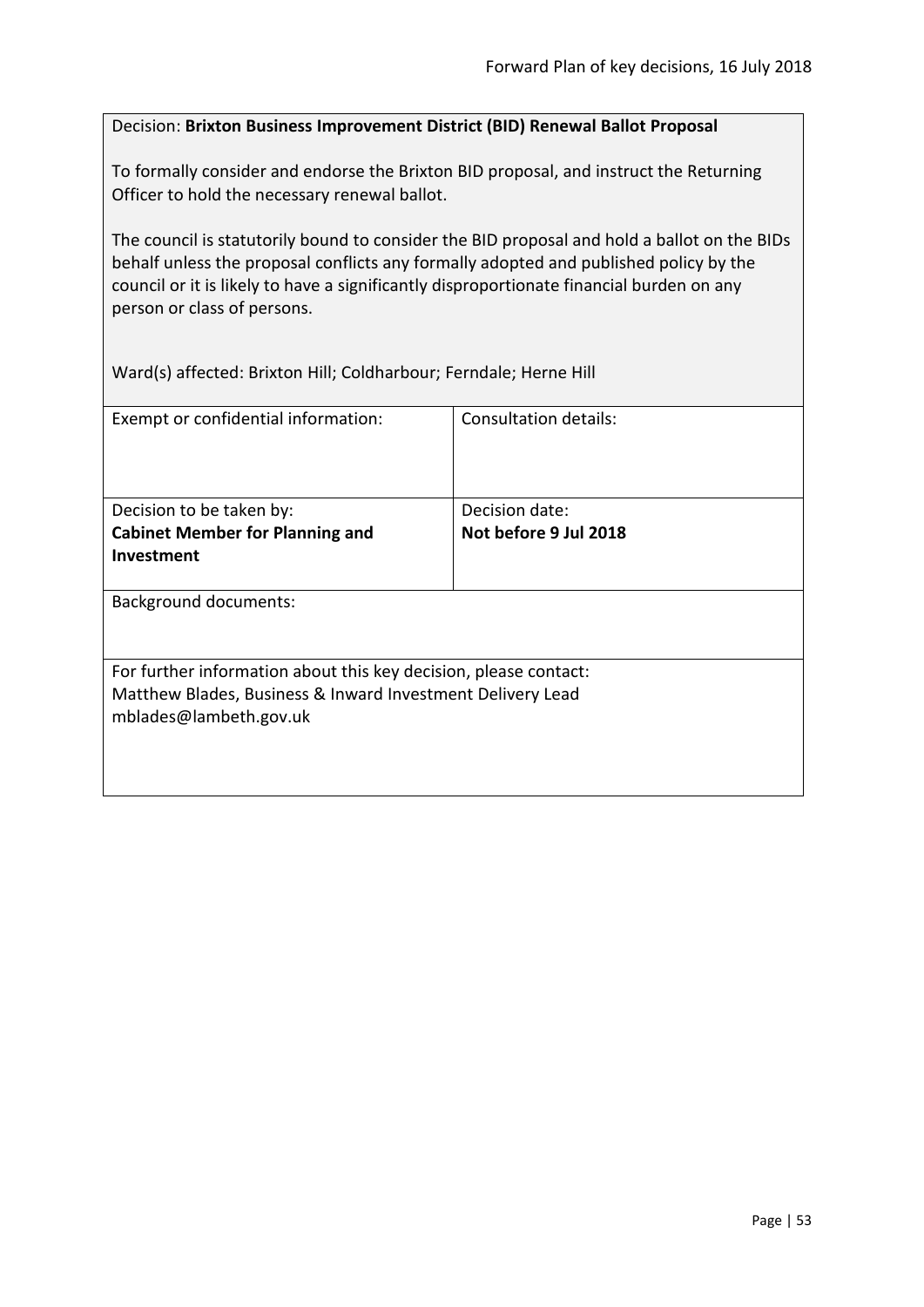#### <span id="page-53-0"></span>Decision: **Advertising / Sponsorship Trial**

This report seeks approval for the Council to allow Community Partners to develop a concession agreement to explore income generation opportunities for the council from sponsorship of sites and structures in the borough.

| Exempt or confidential information:                              | Consultation details:  |  |
|------------------------------------------------------------------|------------------------|--|
|                                                                  |                        |  |
|                                                                  |                        |  |
|                                                                  |                        |  |
| Decision to be taken by:                                         | Decision date:         |  |
| <b>Cabinet Member for Equalities and Culture</b>                 | Not before 16 Jan 2017 |  |
|                                                                  |                        |  |
|                                                                  |                        |  |
| <b>Background documents:</b>                                     |                        |  |
|                                                                  |                        |  |
|                                                                  |                        |  |
| For further information about this key decision, please contact: |                        |  |
| Jo Phillips, Head of Strategic Business Development              |                        |  |
| JPhillips@lambeth.gov.uk                                         |                        |  |
| <b>Olive Morris House</b>                                        |                        |  |
| Tel: 020 7926 0473                                               |                        |  |
|                                                                  |                        |  |
|                                                                  |                        |  |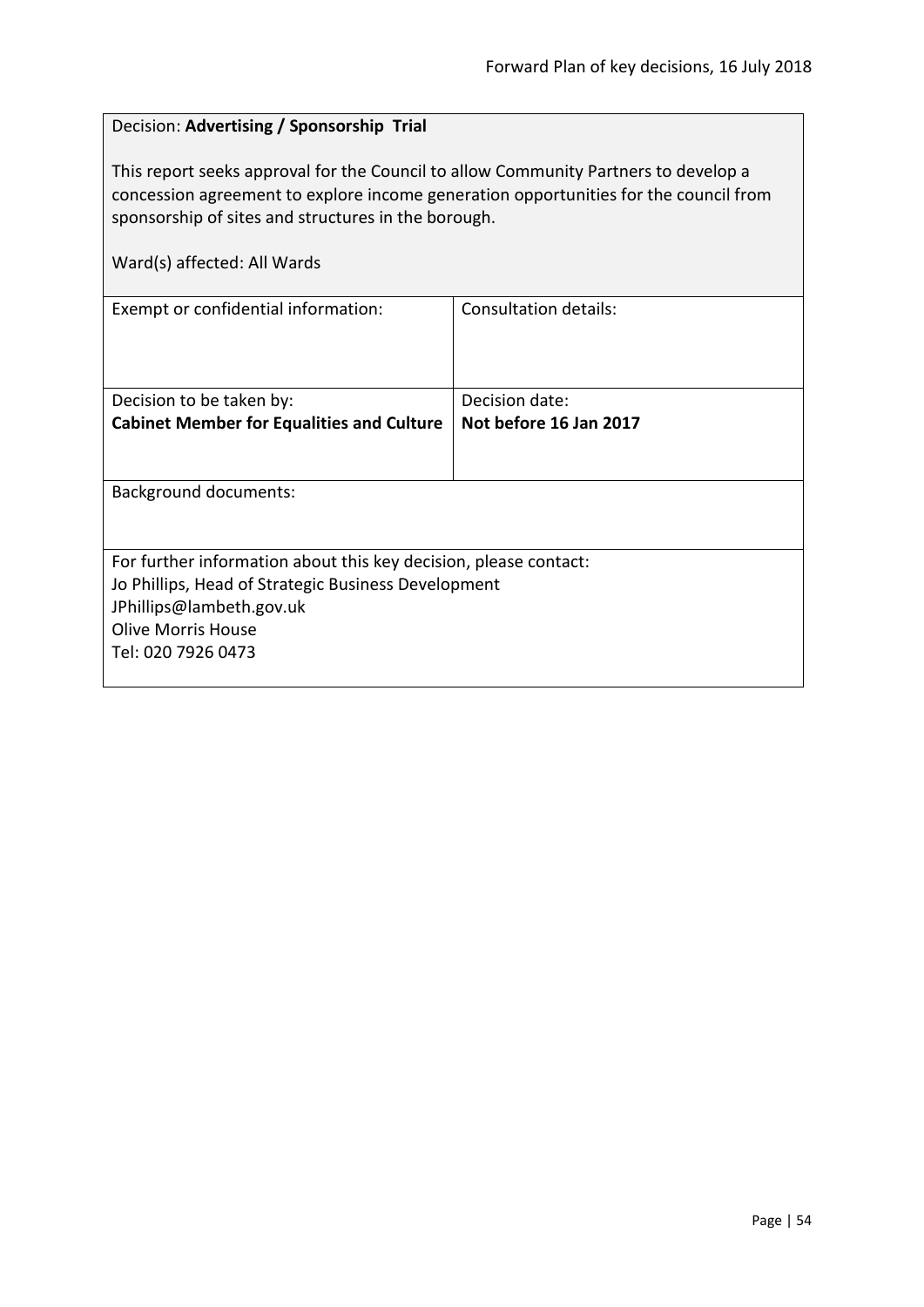#### <span id="page-54-0"></span>Decision: **Proposal regarding the site at the former Clapham Old Library**

Following the acquisition of the property at 60 Orlando Road, the Council is proposing to work with Ipsus Developments and Omnibus Theatre to bring forward plans for a small scale redevelopment of the rear of the site, with the aim of creating a new asset, subject to further discussions with the planning department and formal consent, which will provide a sustainable revenue stream to the parties. The form of this joint venture is being discussed and it is anticipated that any works contracts will be under the OJEU threshold.

The Council wishes to engage with the above parties who will bring the local and commercial expertise to the venture. Ipsus Developments brought the opportunity to the Council and in recognition of their input to the process, it is proposed that the Council continues to utilise their significant local development expertise.

The Council also wishes to continue to work collaboratively with Omnibus to ensure the future of the building as a leading performance arts venue.

Ward(s) affected: Clapham Town

| Exempt or confidential information:                              | Consultation details:  |
|------------------------------------------------------------------|------------------------|
|                                                                  |                        |
| Decision to be taken by:                                         | Decision date:         |
| <b>Cabinet Member for Equalities and Culture</b>                 | Not before 12 Jun 2017 |
|                                                                  |                        |
| <b>Background documents:</b>                                     |                        |
| For further information about this key decision, please contact: |                        |
| Sophie Linton, Head of Valuation and Strategic Property Services |                        |
| SLinton@lambeth.gov.uk                                           |                        |
| 2nd Floor, Olive Morris House                                    |                        |
| Tel: 020 7926 6954                                               |                        |
|                                                                  |                        |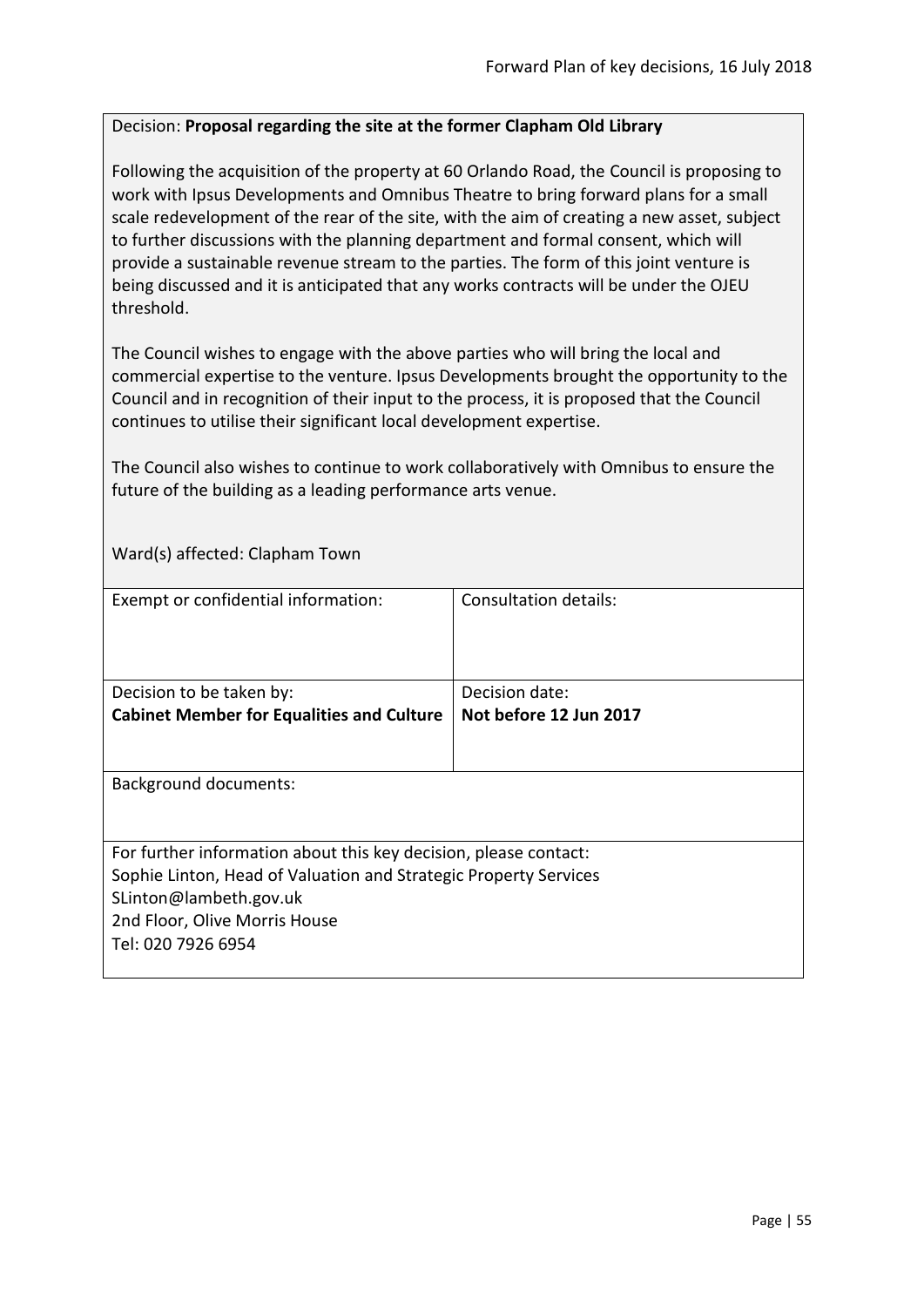#### <span id="page-55-0"></span>Decision: **Hillside Gardens – Investment Plan**

To approve the commitment of ten Parks, Sports and Children's Play capital S106 covenants generated within the Streatham Hill ward, totalling £494,056, to be used to fund a programme of improvement works within Hillside Gardens.

To approve the commitment of two Parks revenue maintenance S106 covenants generated within the Streatham Hill ward, totalling £102,568, to be used to fund ongoing maintenance within Hillside Gardens, including the employment of an additional Park Attendant, initially on a two-year fixed-term contract

Ward(s) affected: Streatham Hill

| Exempt or confidential information:                              | Consultation details: |
|------------------------------------------------------------------|-----------------------|
| Decision to be taken by:                                         | Decision date:        |
| <b>Cabinet Member for Equalities and Culture</b>                 | Not before 9 Jul 2018 |
|                                                                  |                       |
| <b>Background documents:</b>                                     |                       |
| For further information about this key decision, please contact: |                       |
| Kevin Crook, Head of Neighbourhoods                              |                       |
| kcrook@lambeth.gov.uk                                            |                       |
| Blue Star House - 4th Floor                                      |                       |
| Tel: 020 7926 8973                                               |                       |
|                                                                  |                       |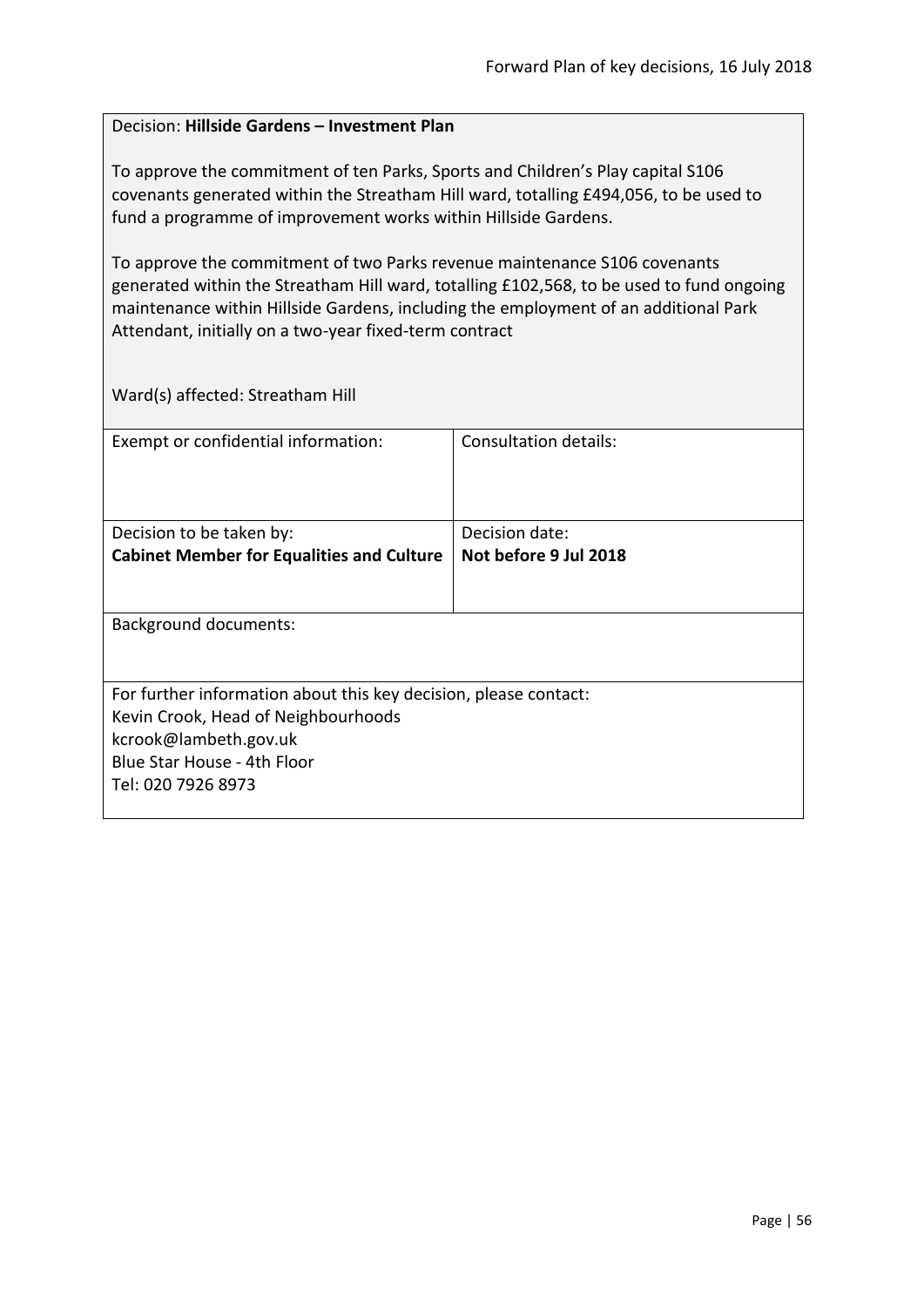<span id="page-56-0"></span>Decision: **Transfer of the Greek Enclosure from the Greek Cathedral trust of St Stephen's Chapel to the Council**

To agree the formal legal vesting contract process for the Greek Cathedral Trust to transfer St Stephen's Chapel, the boundary wall to the Greek Enclosure and Burial Rights to the Council

Ward(s) affected: Knight's Hill; Thurlow Park

| Exempt or confidential information:                                         | Consultation details:  |  |
|-----------------------------------------------------------------------------|------------------------|--|
|                                                                             |                        |  |
| Decision to be taken by:                                                    | Decision date:         |  |
| <b>Cabinet Member for Equalities and Culture</b>                            | Not before 23 Jul 2018 |  |
|                                                                             |                        |  |
| Background documents:                                                       |                        |  |
| For further information about this key decision, please contact:            |                        |  |
| Dan Thomas, Environment Programme Manager - Neighbourhoods, Environment and |                        |  |
| Employment                                                                  |                        |  |
| dthomas4@lambeth.gov.uk                                                     |                        |  |
|                                                                             |                        |  |
|                                                                             |                        |  |
|                                                                             |                        |  |
|                                                                             |                        |  |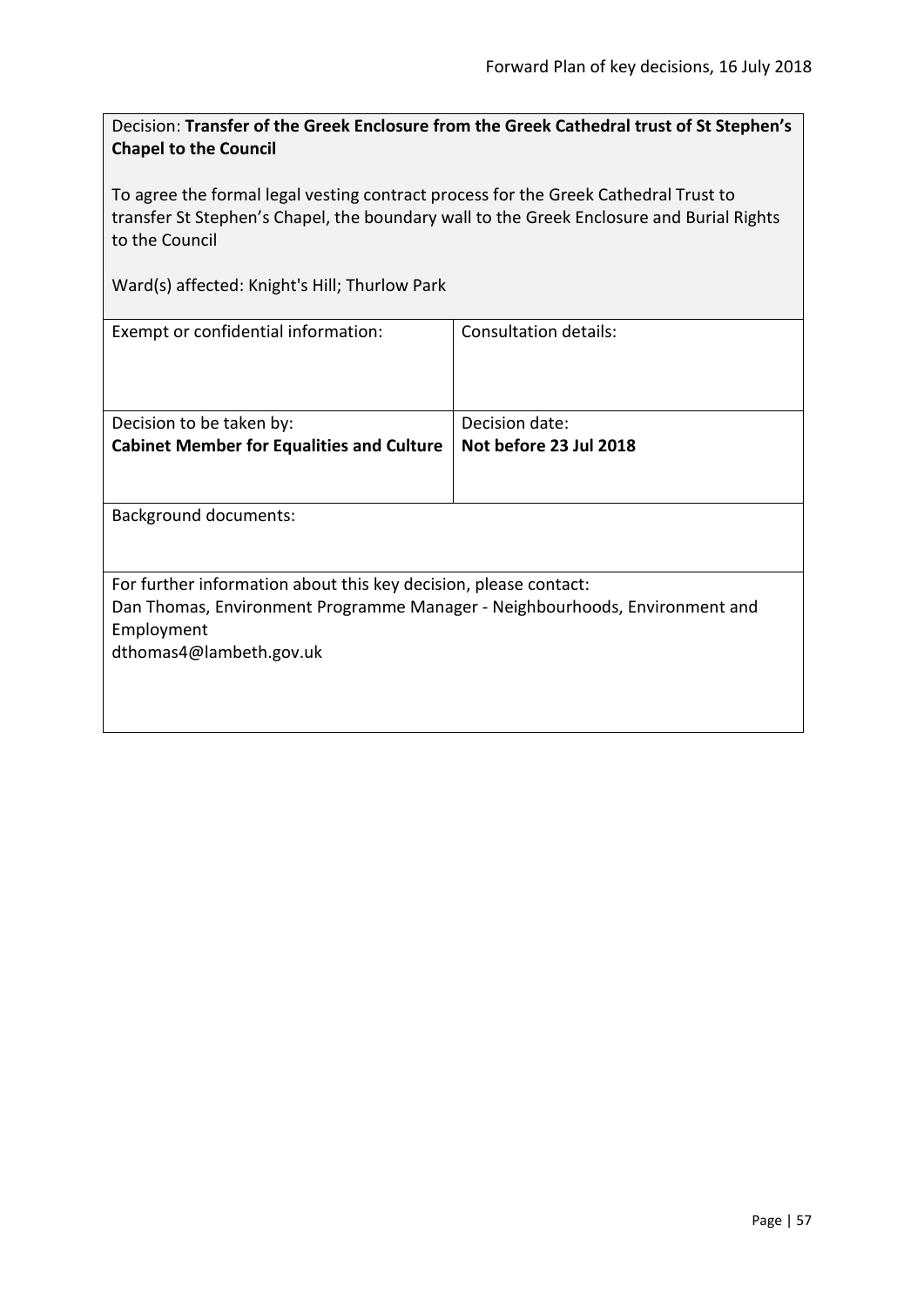#### <span id="page-57-0"></span>Decision: **Brockwell Hall Round One Heritage Lottery Fund Application**

To resubmit a Round One application to the Heritage Lottery Fund's Heritage Grant Programme (HLF). Subject to a development phase if the Round One application is successful, agree £2,250,000 onto the Capital Pipeline to support the delivery phase of the project. The total cost of the delivery phase will be approximately £5.7m with the remainder earmarked as being met by the HLF.

Ward(s) affected: Herne Hill

| Exempt or confidential information:                                                                                                                                                                                           | Consultation details:                   |
|-------------------------------------------------------------------------------------------------------------------------------------------------------------------------------------------------------------------------------|-----------------------------------------|
| Decision to be taken by:<br><b>Cabinet Member for Equalities and Culture</b>                                                                                                                                                  | Decision date:<br>Not before 7 Aug 2018 |
| <b>Background documents:</b>                                                                                                                                                                                                  |                                         |
| For further information about this key decision, please contact:<br>Sandra Roebuck, Director - Growth, Planning and Employment<br>SRoebuck@lambeth.gov.uk<br>Blue Star House, London Borough of Lambeth<br>Tel: 020 7926 2594 |                                         |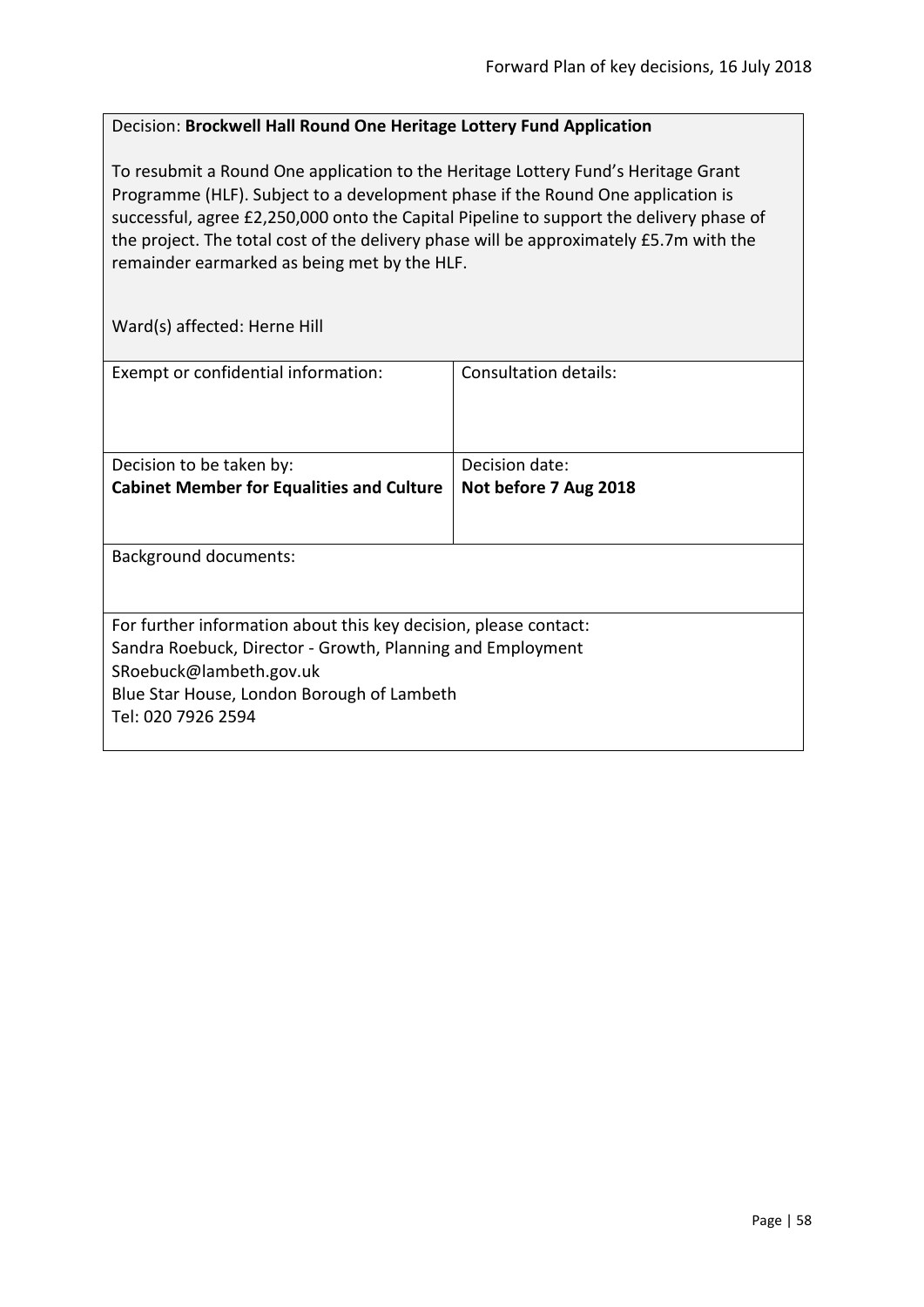#### <span id="page-58-0"></span>Decision: **Vauxhall Leisure Centre**

To enter into agreement with Greenwich Leisure Limited to enable the Vauxhall Leisure Centre site, located at 50 South Lambeth Road, SW8 1DY, to be managed and marketed as part of the Lambeth leisure offer until the end of the existing leisure contract on 31 March 2022. The inclusion of this site will enhance the existing leisure offer and provide community leisure facilities in the north of the borough.

This agreement includes ensuring that the leisure centre offers concessions in line with other leisure facilities across the borough. The council is to cover these concessionary costs which will be reconciled in full from the borough-wide Joint Development Pot/Sports Inclusion Fund held by GLL at the end of the contract in March 2022.

Ward(s) affected: Oval

| Exempt or confidential information:                                             | Consultation details: |
|---------------------------------------------------------------------------------|-----------------------|
|                                                                                 |                       |
| Decision to be taken by:                                                        | Decision date:        |
| <b>Cabinet Member for Equalities and Culture</b>                                | Not before 7 Aug 2018 |
|                                                                                 |                       |
| Background documents:                                                           |                       |
| For further information about this key decision, please contact:                |                       |
| Donna Wiggins, Lead Commissioner, Strategic Housing, Regeneration & Communities |                       |
| dwiggins@lambeth.gov.uk                                                         |                       |
| Phoenix House - 3rd Floor                                                       |                       |
| Tel: 020 7926 2681                                                              |                       |
|                                                                                 |                       |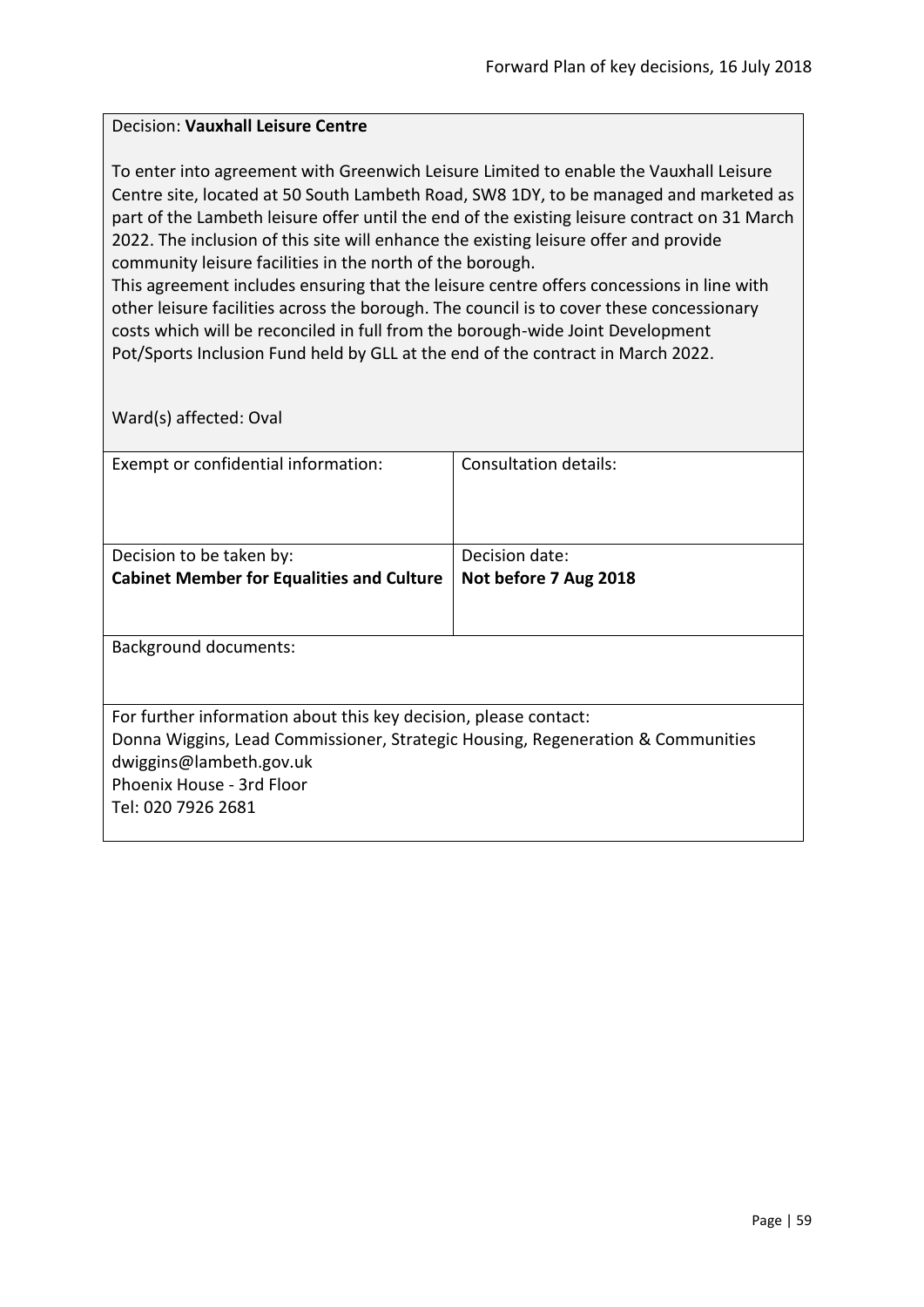#### <span id="page-59-0"></span>Decision: **West Norwood Cemetery Management Arrangements**

To approve the revised management arrangements for the South Metropolitan (West Norwood) Cemetery following the dissolution of the current Scheme of Management, to take effect from 1 April 2019.

Dissolution is subject to the required criteria being met and approval from the appropriate external bodies

Ward(s) affected: Gipsy Hill

| Exempt or confidential information:                                                                                                                                                   | Consultation details:                    |  |
|---------------------------------------------------------------------------------------------------------------------------------------------------------------------------------------|------------------------------------------|--|
| Decision to be taken by:<br><b>Cabinet Member for Equalities and Culture</b>                                                                                                          | Decision date:<br>Not before 15 Aug 2018 |  |
| <b>Background documents:</b>                                                                                                                                                          |                                          |  |
| For further information about this key decision, please contact:<br>Kevin Crook, Head of Neighbourhoods<br>kcrook@lambeth.gov.uk<br>Blue Star House - 4th Floor<br>Tel: 020 7926 8973 |                                          |  |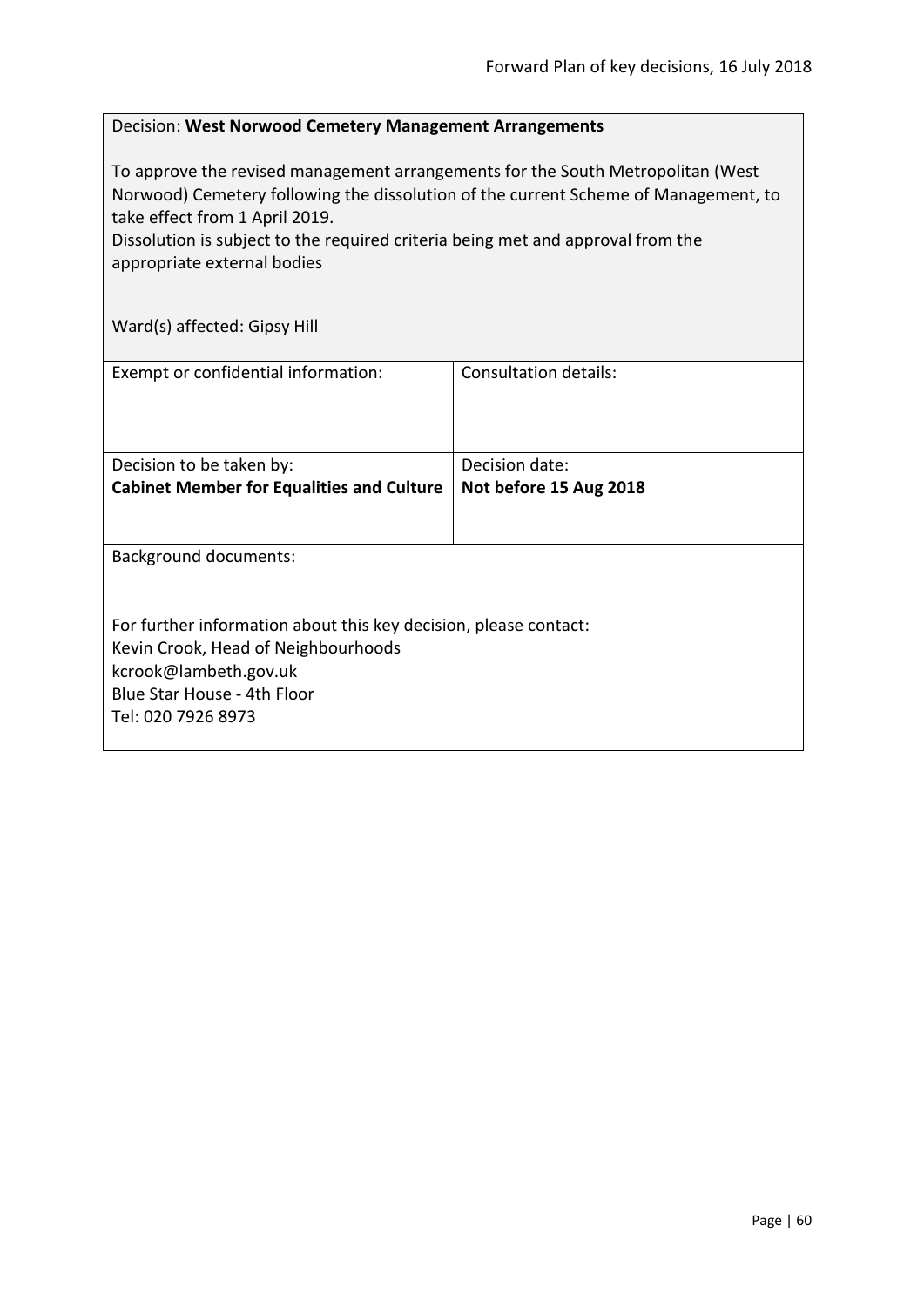<span id="page-60-0"></span>Decision: **Appointment of a construction company to deliver investment priorities into Vauxhall Park**

To appoint a construction company/supplier following a competitive tender. Works include landscaping, planting and formal garden, railings, play-park, paths and surfaces, heritage components and exercise.

The works are planned to commence in September 2018.

Ward(s) affected: Oval

| Exempt or confidential information:                                         | Consultation details:  |  |
|-----------------------------------------------------------------------------|------------------------|--|
| Decision to be taken by:                                                    | Decision date:         |  |
| <b>Cabinet Member for Equalities and Culture</b>                            | Not before 15 Aug 2018 |  |
|                                                                             |                        |  |
| Background documents:                                                       |                        |  |
|                                                                             |                        |  |
| For further information about this key decision, please contact:            |                        |  |
| Dan Thomas, Environment Programme Manager - Neighbourhoods, Environment and |                        |  |
| Employment                                                                  |                        |  |
| dthomas4@lambeth.gov.uk                                                     |                        |  |
|                                                                             |                        |  |
|                                                                             |                        |  |
|                                                                             |                        |  |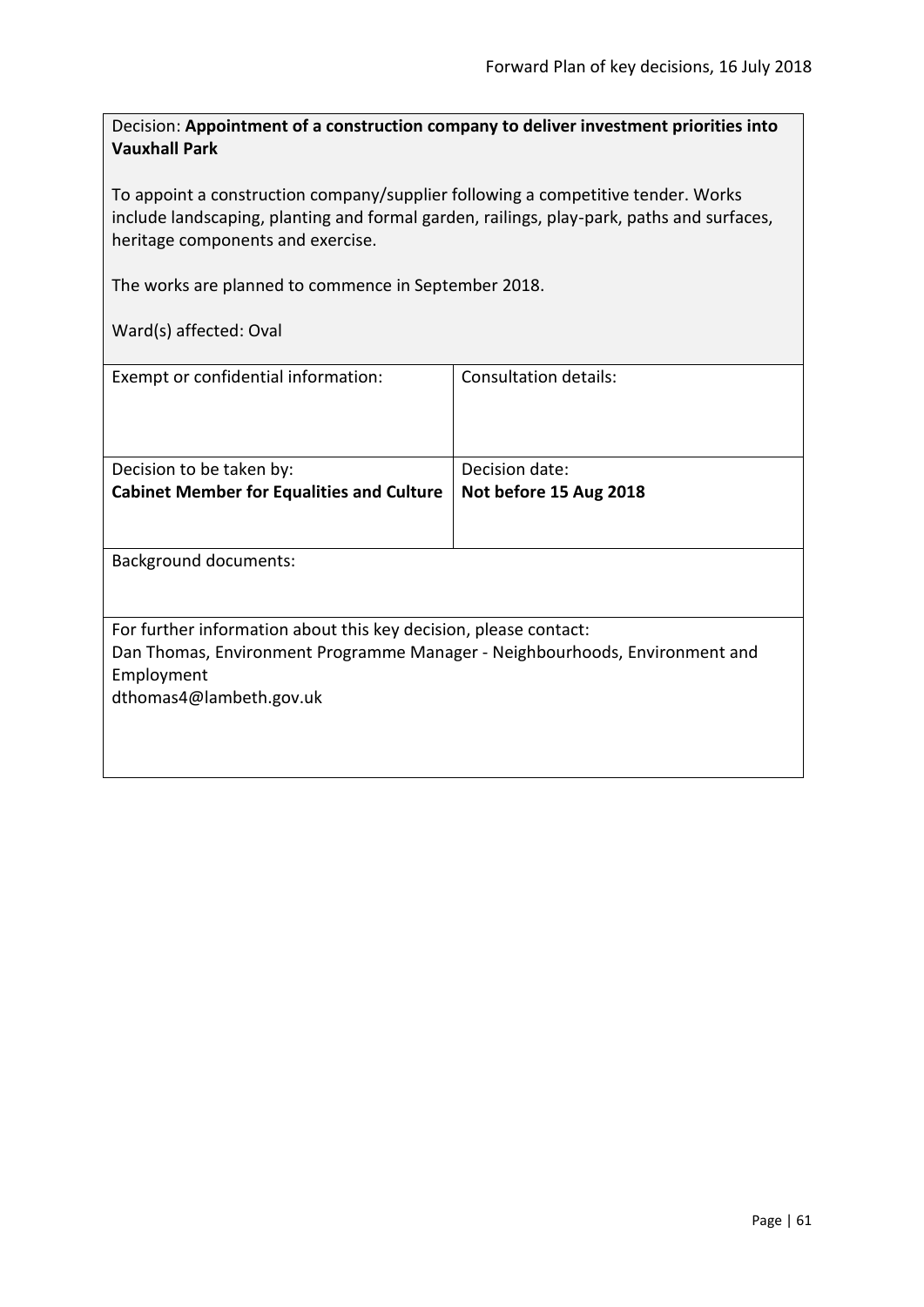#### <span id="page-61-0"></span>Decision: **Establishing an integrated gateway for homeless 16-21 year-olds**

This decision will enable the Council to implement an integrated gateway and assessment process for all young people aged 16-21 that are homeless or at risk of homelessness, run jointly by Housing and Children's Services.

| Ward(s) affected: All Wards                                                                                                                                                                                                      |                                          |
|----------------------------------------------------------------------------------------------------------------------------------------------------------------------------------------------------------------------------------|------------------------------------------|
| Exempt or confidential information:                                                                                                                                                                                              | Consultation details:                    |
| Decision to be taken by:<br><b>Cabinet Member for Housing</b>                                                                                                                                                                    | Decision date:<br>Not before 10 Jul 2016 |
| <b>Background documents:</b>                                                                                                                                                                                                     |                                          |
| For further information about this key decision, please contact:<br>Emily Newell, Commissioning Officer, Strategy & Commissioning: Housing & Communities<br>ENewell@lambeth.gov.uk<br><b>Phoenix House</b><br>Tel: 0207 926 0973 |                                          |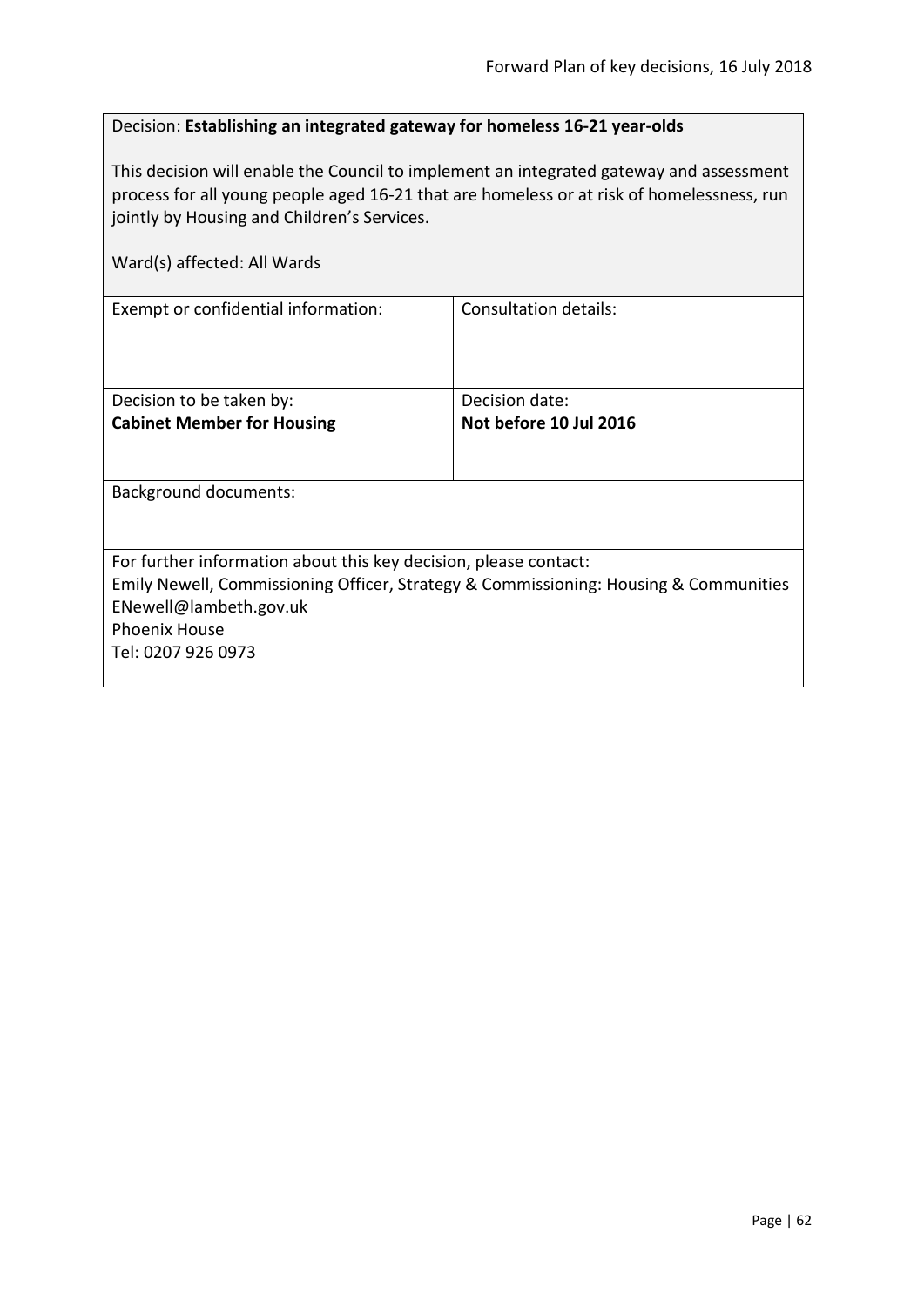<span id="page-62-0"></span>

| Decision: Asbestos Surveys and Removals                                 |                        |  |
|-------------------------------------------------------------------------|------------------------|--|
| To appoint a contractor to undertake surveys and removals.              |                        |  |
| Ward(s) affected: All Wards                                             |                        |  |
| Exempt or confidential information:                                     | Consultation details:  |  |
|                                                                         |                        |  |
| Decision to be taken by:                                                | Decision date:         |  |
| <b>Cabinet Member for Housing</b>                                       | Not before 10 Apr 2017 |  |
|                                                                         |                        |  |
| <b>Background documents:</b>                                            |                        |  |
|                                                                         |                        |  |
| For further information about this key decision, please contact:        |                        |  |
| Neil Wightman, Director of Housing Services<br>NWightman@lambeth.gov.uk |                        |  |
| 1st Floor, Blue Star House, Stockwell Road, Brixton, SW9                |                        |  |
| Tel: 020 7926 7051                                                      |                        |  |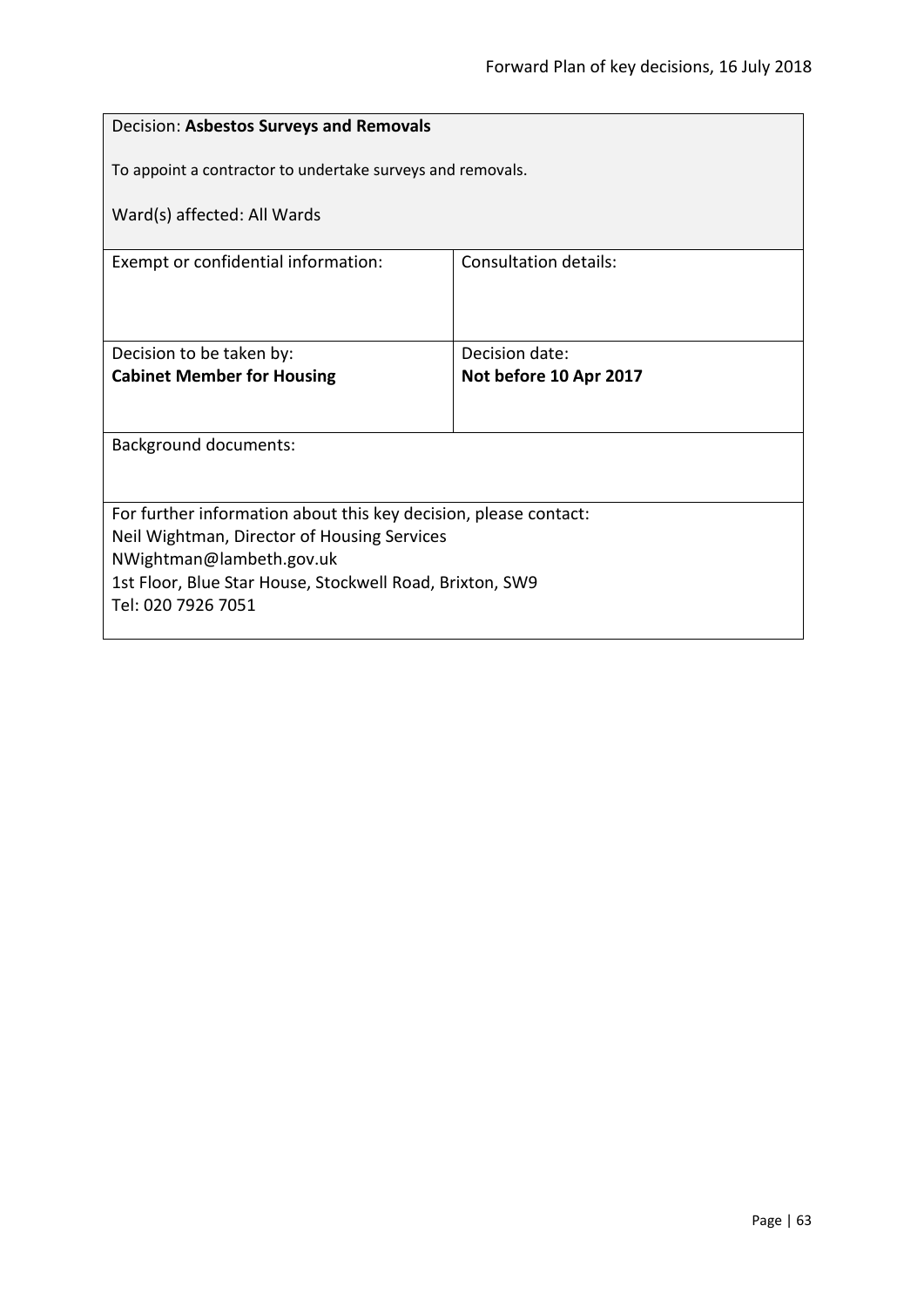<span id="page-63-0"></span>

| Decision: Commencement of formal consultation on the proposed transfer of Lambeth |
|-----------------------------------------------------------------------------------|
| HRA properties in the London Boroughs of Bromley, Croydon, Merton and Sutton      |

To seek resident consultation with residents of the properties on the transfer of their homes to a local housing association.

Ward(s) affected: All Wards

Exempt or confidential information: Consultation details:

| Decision to be taken by:          | Decision date:        |
|-----------------------------------|-----------------------|
| <b>Cabinet Member for Housing</b> | Not before 9 Oct 2017 |
|                                   |                       |
|                                   |                       |

Background documents:

For further information about this key decision, please contact:

Mandy Green (Associate Director Commissioning), Assistant Director Accommodation & Property

mgreen3@lambeth.gov.uk

Tel: 02079267020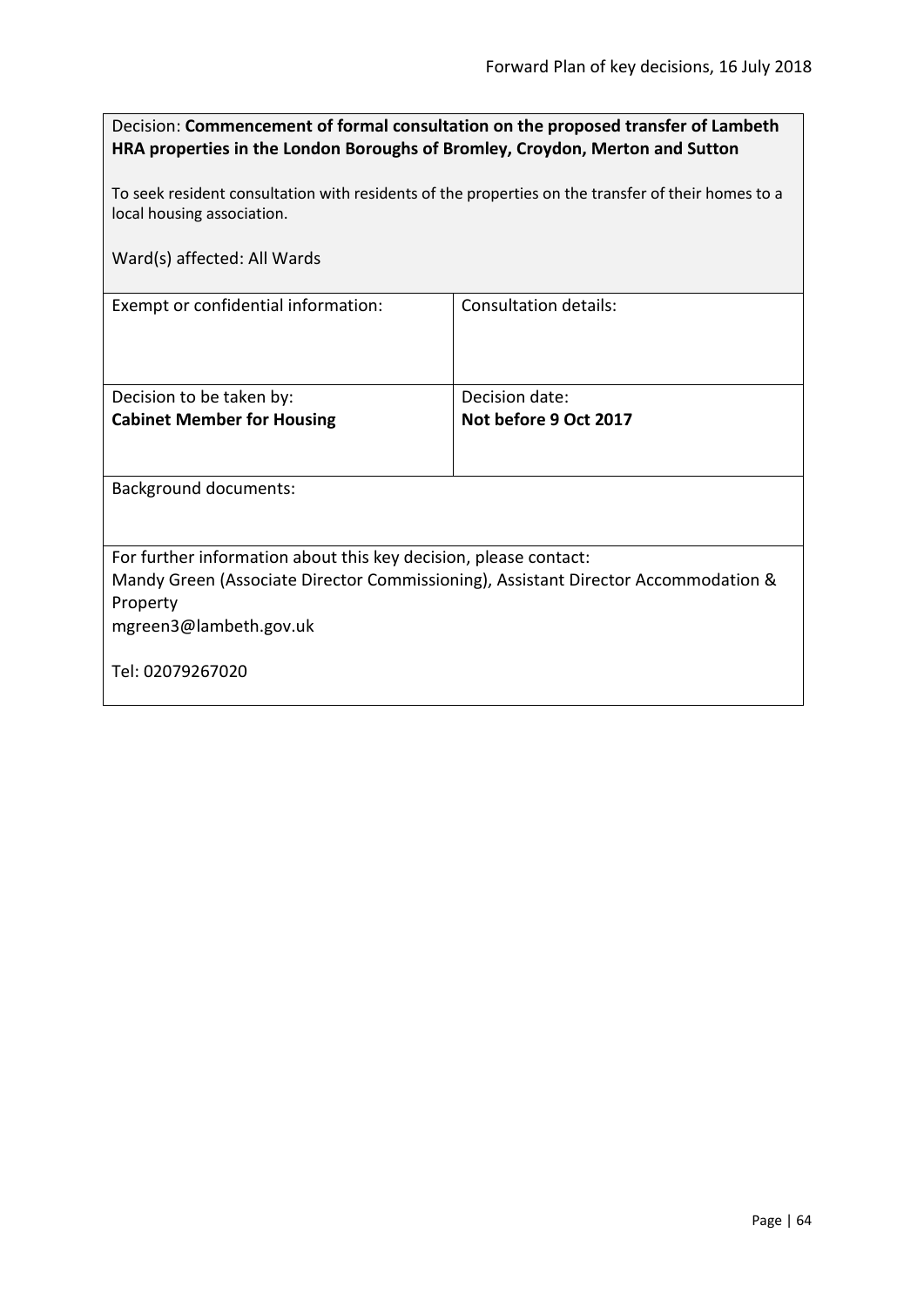<span id="page-64-0"></span>

| Decision: Supported housing for young people aged 16-21                              |                        |  |
|--------------------------------------------------------------------------------------|------------------------|--|
| Ward(s) affected: All Wards                                                          |                        |  |
| Exempt or confidential information:                                                  | Consultation details:  |  |
| Decision to be taken by:                                                             | Decision date:         |  |
| <b>Cabinet Member for Housing</b>                                                    | Not before 17 Oct 2017 |  |
|                                                                                      |                        |  |
| <b>Background documents:</b>                                                         |                        |  |
| For further information about this key decision, please contact:                     |                        |  |
| Emily Newell, Commissioning Officer, Strategy & Commissioning: Housing & Communities |                        |  |
| ENewell@lambeth.gov.uk                                                               |                        |  |
| <b>Phoenix House</b>                                                                 |                        |  |
| Tel: 0207 926 0973                                                                   |                        |  |
|                                                                                      |                        |  |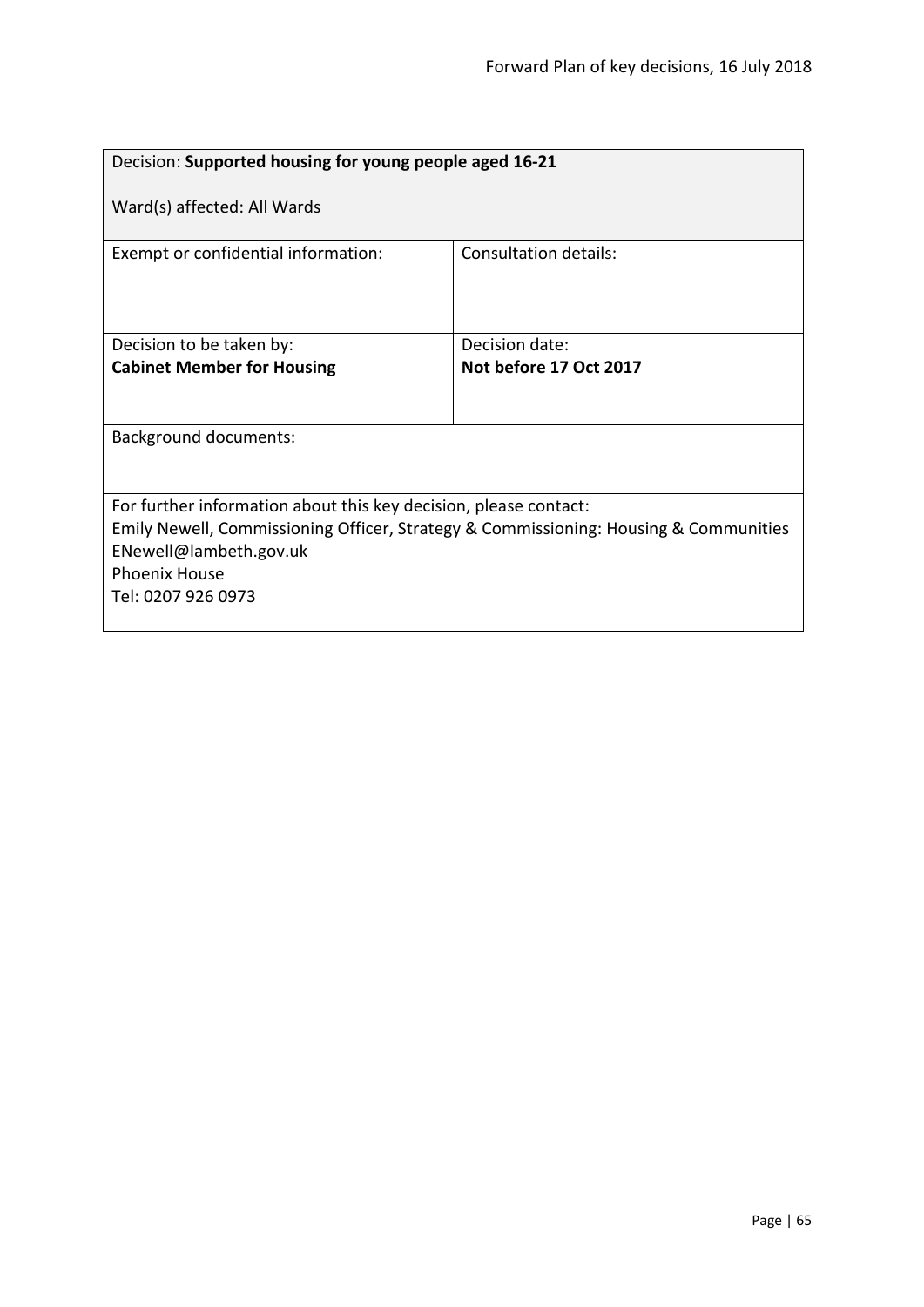#### <span id="page-65-0"></span>Decision: **Consultancy Services for Lambeth Housing Standard**

To appoint consultants including structural engineers, project management, principal designer and CDM-services to support the delivery of Lambeth Housing Standard.

| Ward(s) affected: All Wards                                      |                        |  |
|------------------------------------------------------------------|------------------------|--|
| Exempt or confidential information:                              | Consultation details:  |  |
| Decision to be taken by:                                         | Decision date:         |  |
| <b>Cabinet Member for Housing</b>                                | Not before 18 Dec 2017 |  |
| Background documents:                                            |                        |  |
| For further information about this key decision, please contact: |                        |  |
| Sumitra Gomer, Interim AD Strategy and Regeneration              |                        |  |
| SGomer@lambeth.gov.uk<br>3rd floor, Hambrook House               |                        |  |
| Tel: 02079263687                                                 |                        |  |
|                                                                  |                        |  |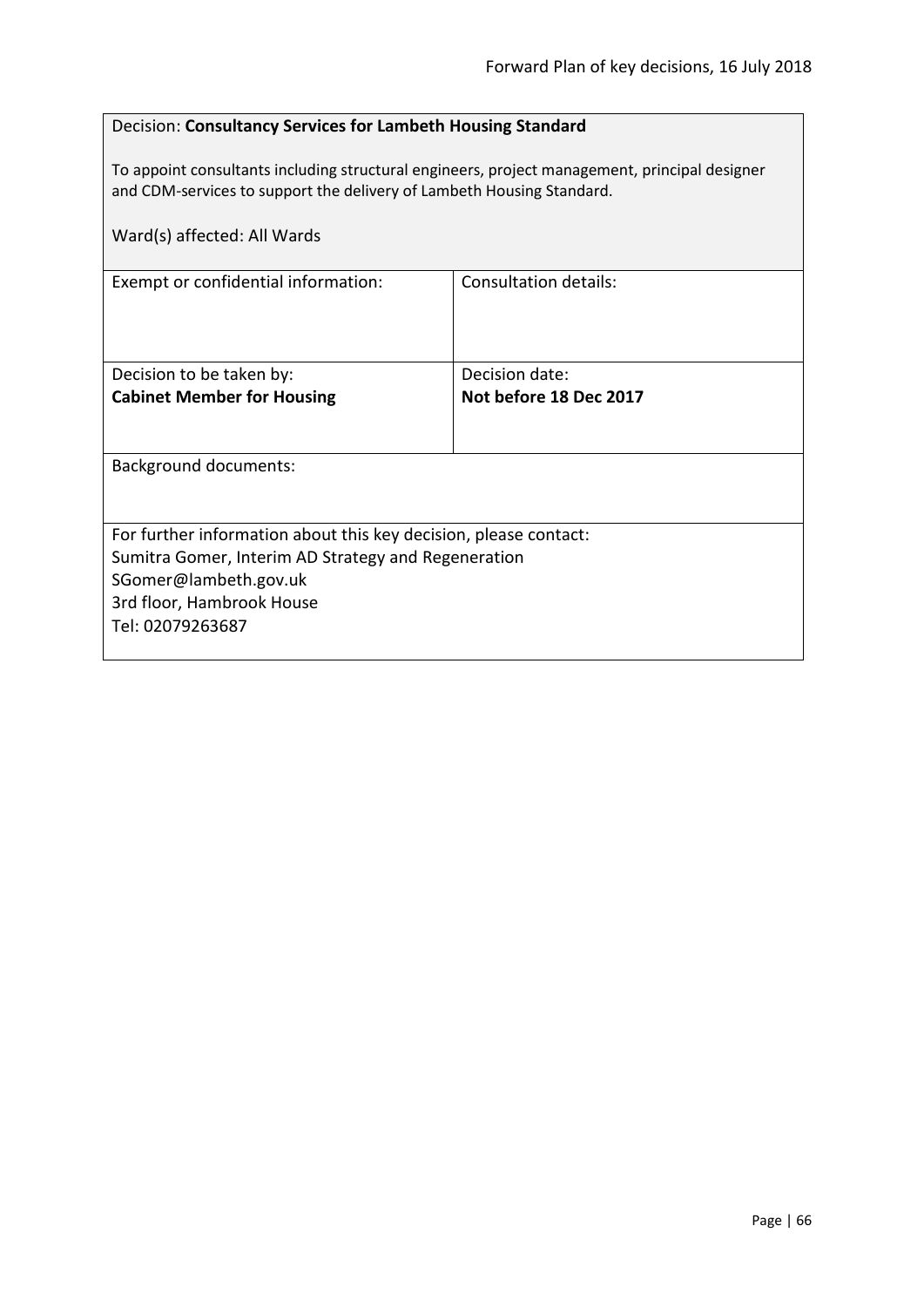<span id="page-66-0"></span>

| <b>Decision: Garage Repairs Contract</b>                                             |                       |  |
|--------------------------------------------------------------------------------------|-----------------------|--|
| To appoint a contractor to undertake garage repairs                                  |                       |  |
|                                                                                      |                       |  |
| Ward(s) affected: All Wards                                                          |                       |  |
| Exempt or confidential information:                                                  | Consultation details: |  |
|                                                                                      |                       |  |
| Decision to be taken by:                                                             | Decision date:        |  |
| <b>Cabinet Member for Housing</b>                                                    | 23 Apr 2018           |  |
|                                                                                      |                       |  |
| <b>Background documents:</b>                                                         |                       |  |
| For further information about this key decision, please contact:                     |                       |  |
| Neil Wightman, Director of Housing Services                                          |                       |  |
| NWightman@lambeth.gov.uk<br>1st Floor, Blue Star House, Stockwell Road, Brixton, SW9 |                       |  |
| Tel: 020 7926 7051                                                                   |                       |  |